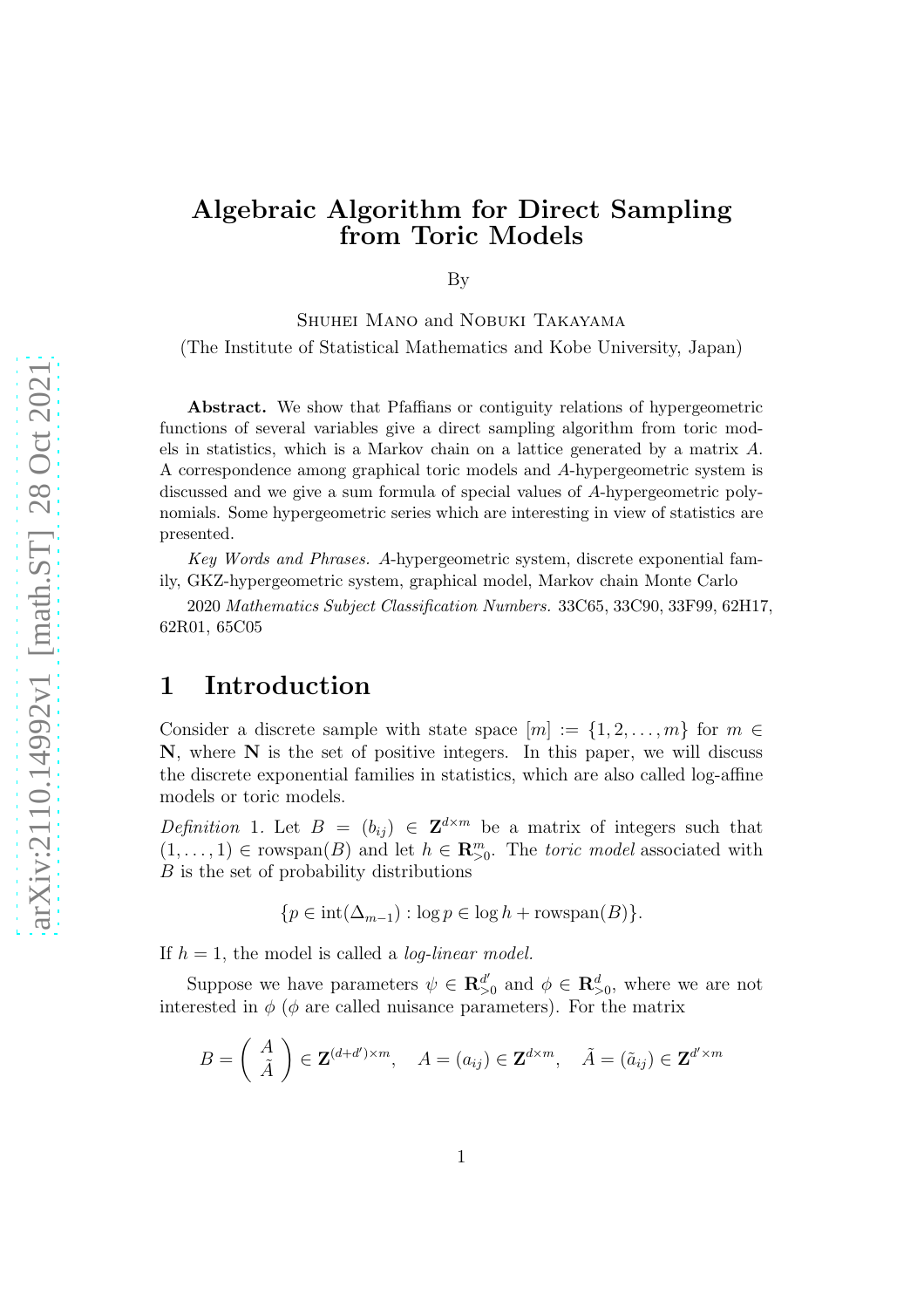with  $(1, \ldots, 1) \in \text{rowspan}(A)$  $(1, \ldots, 1) \in \text{rowspan}(A)$  $(1, \ldots, 1) \in \text{rowspan}(A)$ , the vector p in Definition 1 may be parameterized as

<span id="page-1-0"></span>
$$
p_j = \frac{h_j}{Z(\phi, \psi)} \prod_{i \in [d]} \phi_i^{a_{ij}} \prod_{k \in [d']} \psi_k^{\tilde{a}_{kj}}, \quad j \in [m]
$$
 (1)

with the normalization constant  $Z(\phi, \psi)$ . The set determined by the linear transformation

<span id="page-1-2"></span>
$$
\mathcal{F}_b(A) := \{ u : Au = b, u \in \mathbf{N}_0^m \}, \quad \mathbf{N}_0 := \{ 0 \} \cup \mathbf{N} \tag{2}
$$

is called the b-fiber associated to *configuration matrix A* with the minimal sufficient statistics  $b \in \mathbb{N}_0 A := \sum_{j \in [m]} \mathbb{N}_0 a_j$  for  $\phi$ , where  $a_j$  denotes the j-th column vector of A. We will use the notation  $u_{\cdot} := \sum_{j \in [m]} u_j$ , where the centered dot  $(\cdot)$  in the position of the index j means that the index j is summed up. A sample consisting of observations in which counts of the  $j$ -th state is  $u_j, j \in [m]$  taken from the multinomial distribution specified by the probability mass function [\(1\)](#page-1-0) follows the probability law

$$
\mathbf{P}(U=u, AU=b) = \frac{u!}{\{Z(\phi, \psi)\}^{u}} \prod_{i \in [d]} \phi_i^{b_i} \prod_{j \in [m]} \frac{y_j^{u_j}}{u_j!}, \quad y_j := h_j \prod_{k \in [d']} \psi_k^{\tilde{a}_{kj}}.
$$

The conditional distribution given the minimal sufficient statistics b is

<span id="page-1-1"></span>
$$
\mathbf{P}(U=u|AU=b) = \frac{1}{Z_A(b;y)}\frac{y^u}{u!}, \quad y^u := \prod_{j\in[m]} y_j^{u_j}, \quad u! := \prod_{j\in[m]} u_j!.
$$
 (3)

Here, the normalization constant

<span id="page-1-3"></span>
$$
Z_A(b; y) := \sum_{u \in \mathcal{F}_b(A)} \frac{y^u}{u!} \tag{4}
$$

is called the A-hypergeometric polynomial, or the GKZ-hypergeometric polynomial, defined by Gel'fand, Kapranov, and Zelevinsky in the end of the 1980's [\[9](#page-38-0)]. We adopt the convention  $Z_A(b; y) = 0$  if  $b \notin N_0A$ . It is straightforward to see that a sample consisting of the Poisson random variables whose means are given by the probability mass function [\(1\)](#page-1-0) also follows the conditional distribution [\(3\)](#page-1-1). Takayama et al. [\[27\]](#page-39-0) called the probability distribution [\(3\)](#page-1-1) the A-hypergeometric distribution.

*Definition*2 ([\[27](#page-39-0)]). For a matrix  $A = (a_{ij}) \in \mathbf{Z}^{d \times m}$  such that  $(1, \ldots, 1) \in$ rowspan(A) and  $b \in \mathbb{N}_0 A$ , the probability distribution of the vector  $u \in \mathbb{N}_0^m$ given by the probability mass function

<span id="page-1-4"></span>
$$
p(u; y) = \frac{1}{Z_A(b; y)} \frac{y^u}{u!},\tag{5}
$$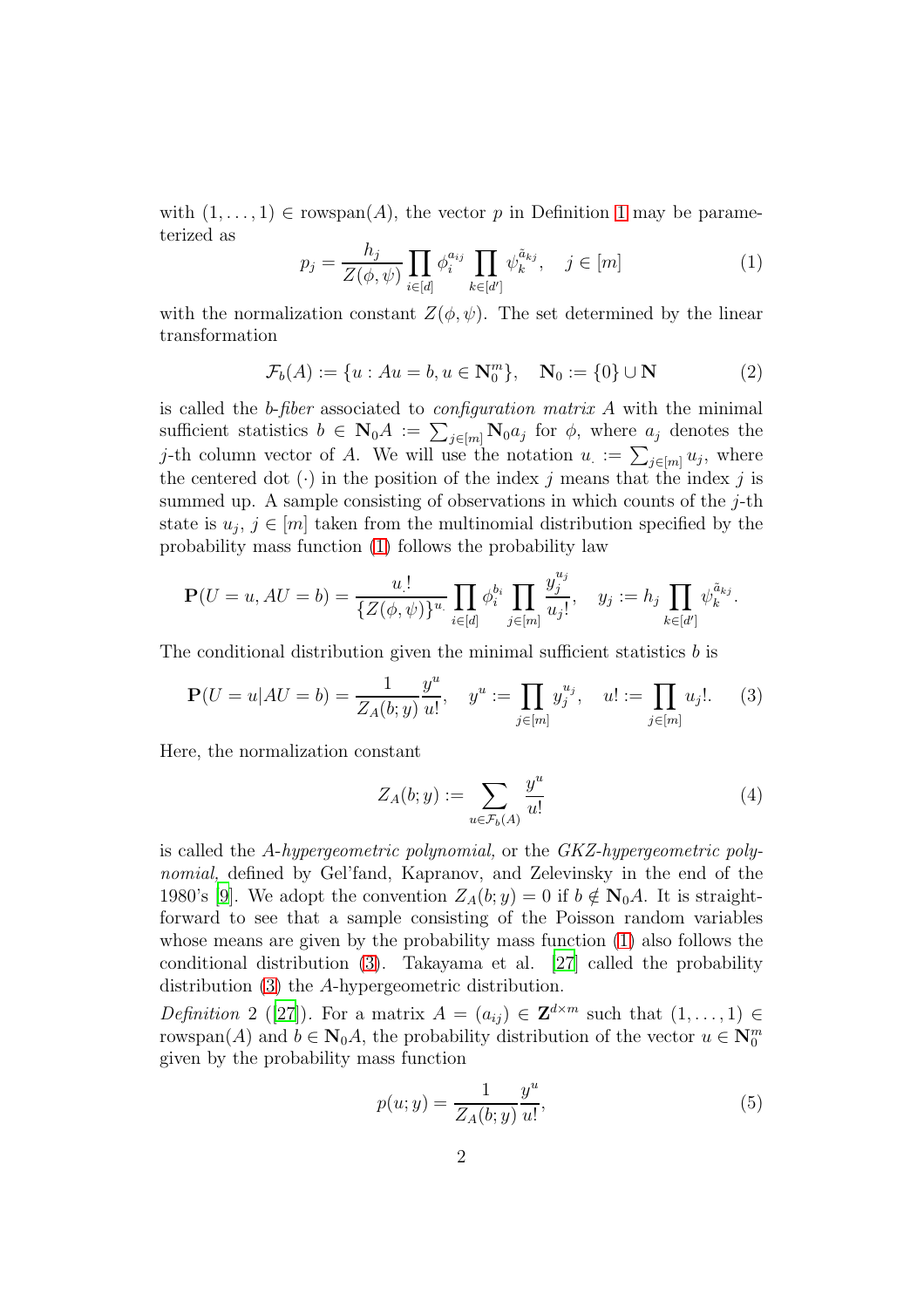with parameters  $y \in \mathbb{R}_{\geq 0}^m$  is called the A-hypergeometric distribution. The support is the b-fiber  $\mathcal{F}_b(A)$  defined in [\(2\)](#page-1-2).

A typical use of sampling from toric models in statistics is a hypothesis testing. Testing the hypothesis  $y = 1$  is specifically called Fisher's exact test. Consider a two-by-two contingency table. Under the independence of rows and columns, the conditional distribution given marginal sums is called the hypergeometric distribution, which is an A-hypergeometric distribution with  $y = 1$ . It is known that sampling from the hypergeometric distribution is achieved by an urn model (see Subsection [3.1](#page-13-0) for the details). The conditional distribution with  $y \neq 1$ , where y is the odds ratio of the interaction between rows and columns, is called the generalized hypergeometric distribution. To the best of the authors knowledge, in contrast to the hypergeometric distribution, sampling from the generalized hypergeometric distribution had not been known. Moreover, if a toric model is not graphical, or graphical but not chordal (see Subsection [3.2](#page-15-0) for the definitions), sampling from such models had not been known even with  $y = 1$ . It had been considered that sampling from such models is difficult. The difficulty motivates the use of the Metropolis chain, which is one of the most common tool in the Markov chain Monte Carlo methods, see, e.g., [\[10,](#page-38-1) [14\]](#page-38-2). In the Metropolis chain, the unique stationary distribution of an ergodic Markov chain is designed to be the distribution which we need. Diaconis and Sturmfels [\[5\]](#page-37-0) proposed the use of Gröbner bases of the toric ideal of a configuration matrix  $A$  to construct a basis of moves in the Metropolis chain. They called such a basis, or a generating set for the toric ideal, a *Markov Basis*. The state space of the chain is the b-fiber, and in an implementation of the chain the ratio of two monomials, which correspond to the current state and the proposed next state, should be computed in each step of the chain. A comprehensive treatment of Markov bases is [\[2](#page-37-1)].

Recently, Mano [\[15\]](#page-38-3) showed that direct sampling from the conditional distribution of any toric models given the minimal sufficient statistics, or the A-hypergeometric distribution, is possible with utilizing a holonomic ideal, called the A-hypergeometric ideal. Extensive discussion on the algorithm is available in the monograph [\[16](#page-38-4)]. Throughout this paper, we call a sampling from a distribution exactly a direct sampling to distinguish it from approximate samplings resorting the use of a Metropolis chain. In the context of graphical models, it might be surprising that direct sampling is possible even when the Markov property represented by the interaction graph does not hold, because the Markov property is the key for direct sampling from chordal graphical models ever known, see, e.g., Section 4.4 of [\[13\]](#page-38-5). In fact, the proposed algorithm in [\[15\]](#page-38-3) utilizes another kind of Markov property which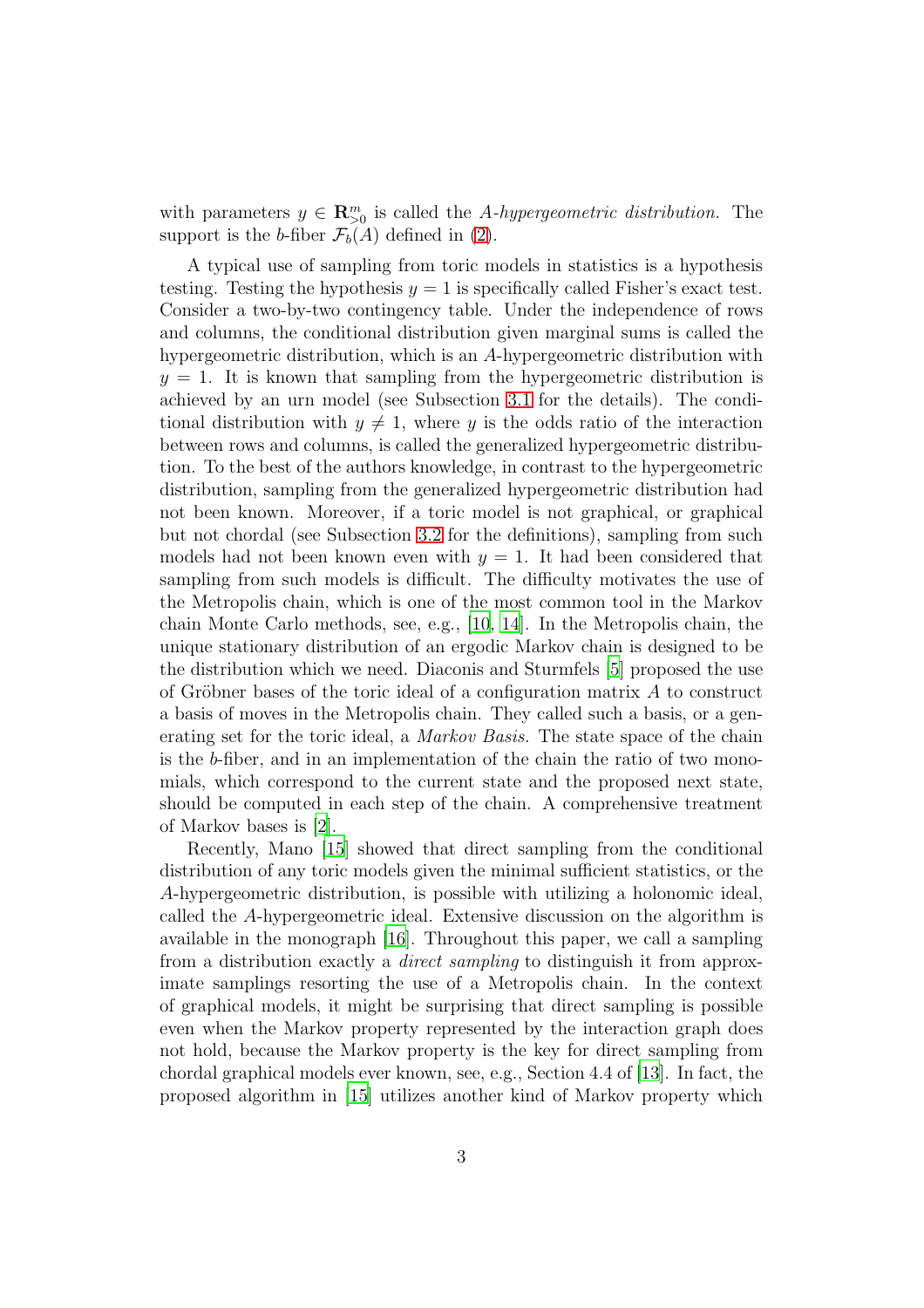any toric model possesses. The purpose of this paper is two fold. The first purpose is to present an efficient implementation of the algorithm when the transition probability of the Markov chain run by the algorithm is not available, by introducing a notion of the Markov lattice defined in Section [2.](#page-5-0) The Markov lattice represents the Markov property mentioned above. The second purpose is to present concrete examples to show how the algorithm works with aids of Pfaffians or contiguity relations of hypergeometric functions of several variables for well-known toric models including graphical models, because the paper [\[15\]](#page-38-3) focused on toric models associated with configuration matrices of two rows.

To give an important remark on our terminology concerning the hierarchical log-linear model, here we define it. A simplicial complex with ground set V is a set  $\Gamma \subseteq 2^V$  such that if  $F \in \Gamma$  and  $F' \subseteq F$ , then  $F' \in \Gamma$ . An element of Γ will be called the *faces* of Γ, and the inclusion maximal faces are the facets of Γ. A simplicial complex is specified by listing its facets. For instance,  $\Gamma = [12][13][23]$  is the bracket notation of the simplicial complex

$$
\Gamma = \{\emptyset, \{1\}, \{2\}, \{3\}, \{1, 2\}, \{1, 3\}, \{2, 3\}\}.
$$

The brackets are also used to represent sets of integers, but the distinction will be obvious from the context. Consider the ground set  $V = \{1, \ldots, |V|\}$ [|V|] and discrete random variables,  $X_1, \ldots, X_{|V|}$ , where  $X_i \in [r_i]$  for some level  $r_i \in \mathbf{N}, i \in V$ . If  $r_1 = \cdots = r_{|V|} = 2$ , the model is called binary. The joint state space of a random vector  $X = (X_1, \ldots, X_{|V|})$  is  $\mathcal{I}_V = \prod_{i \in V} [r_i]$ . For example, when  $\Gamma = [1][2] \subset 2^{\{1,2\}}$  and the levels are  $r_1 = 2$  and  $r_2 = 3$ ,  $\mathcal{I}_V =$  $\{(1, 1), (1, 2), (1, 3), (2, 1), (2, 2), (2, 3)\}.$  For a state  $i_V = (i_1, \ldots, i_{|V|}) \in \mathcal{I}_V$ and a subset  $F = \{f_1, f_2, \ldots\} \subset V$ , we write  $i_F = (\cdots, i_{f_1}, \cdots, i_{f_2}, \cdots, \ldots),$ where the centered dots ( $\cdot$ ) are used to keep the places of  $V \setminus F$ . In other words,  $i_j$  of  $i_F$  takes a value in  $[r_j]$  if  $j \in F$  and  $i_j = \text{if } j \notin F$ . For example, for the binary simplicial complex  $\Gamma = [123][124] \subset 2^{\{1,2,3,4\}}$ , the set  $\mathcal{I}_F$  with  $F = \{1, 2\}$  is  $\{(1, 1, \cdot, \cdot), (1, 2, \cdot, \cdot), (2, 1, \cdot, \cdot), (2, 2, \cdot, \cdot)\}.$  Commas in states will be omitted hereafter, if it causes no confusion. The random vector  $X_F = (X_f)_{f \in F}$  has the state space  $\mathcal{I}_F = \prod_{f \in F} [r_f].$ 

Definition 3. Let  $\Gamma \subseteq 2^V$  be a simplicial complex. For each facet  $F \in \Gamma$ , we introduce a set of  $|\mathcal{I}_F|$  positive parameters  $\phi_{i_F}$ . In addition, for each face  $F' \in \text{face}(V) \setminus \Gamma$ , we introduce a set of positive parameters  $\psi_{i_{F'}}$ . The hierarchical log-linear model associated with  $\Gamma$  is the set of all probability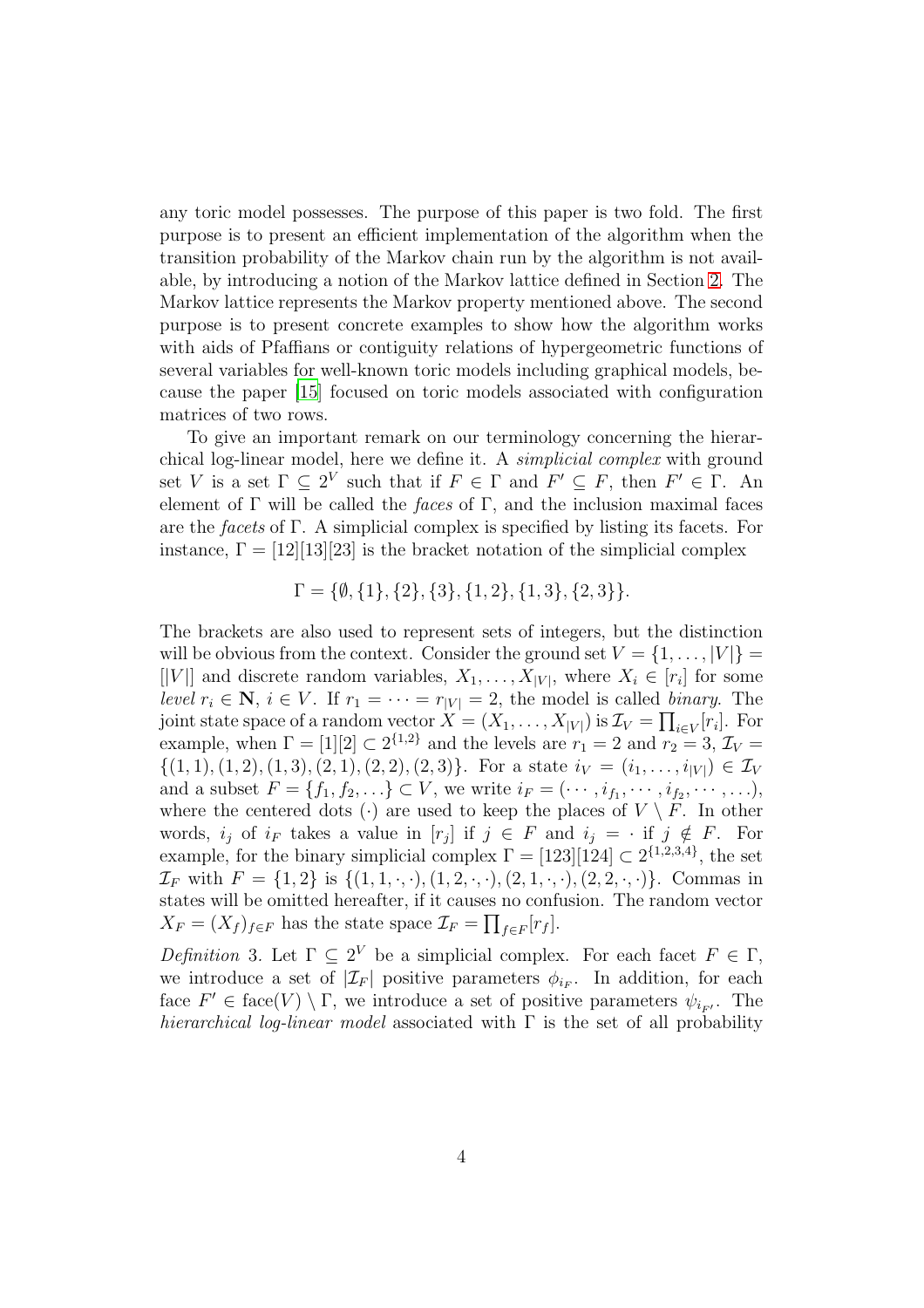distributions

<span id="page-4-0"></span>
$$
\mathcal{M}_{\Gamma} = \left\{ p \in \text{int}(\Delta_{|\mathcal{I}_V|-1}) : p_{i_V} = \frac{1}{Z(\phi, \psi)} \prod_{F \in \text{facet}(\Gamma)} \phi_{i_F} \prod_{F' \in \text{facet}(V) \backslash \Gamma} \psi_{i_{F'}}, \ i_V \in \mathcal{I}_V \right\},\tag{6}
$$

where  $Z(\phi, \psi)$  is the normalizing constant.

Since the parameterization  $(6)$  is a form of the parameterization  $(1)$ , the conditional distribution of the hierarchical log-linear model given minimal sufficient statistics for  $\phi$  is the A-hypergeometric distribution. The configuration matrix A is a binary matrix with  $m = |\mathcal{I}_V|$  columns and  $d = \sum_{F \in \Gamma} |\mathcal{I}_F|$ rows, and determines the b-fiber [\(2\)](#page-1-2). Let  $F, F' \subseteq V$ . If states of subsets  $i_F \in \mathcal{I}_F$  and  $i_{F'} \in \mathcal{I}_{F'}$  have no contradiction, that is, if all the elements are not different between  $i_F$  and  $i_{F'}$  by regarding  $\cdot$  as a wildcard, we write  $i_F \equiv i_{F'}$ . For example,  $(11 \cdot 1) \equiv (0.1 \cdot 1)$  but  $(11 \cdot 1) \not\equiv (0.2 \cdot 1)$ . When  $i_V \in \mathcal{I}_V$  (no ·), we also use the special notation  $i_F \subset i_V$  to mean  $i_F \equiv i_V$ . Let  $u(i_V) \in \mathbb{N}_0^{\mathcal{I}_V}$  be an  $r_1 \times \cdots \times r_{|V|}$  contingency table, which is also denoted by  $u_{i_V}$  for saving space. For any subset  $F = \{f_1, f_2, \ldots\} \subset V$ , let  $u(i_F)$  be the  $r_{f_1} \times r_{f_2} \times \cdots$  marginal table such that  $u(i_F) = \sum_{j \in \mathcal{I}_{V \setminus F}} u(i_F, j)$ . In other words, the symbol  $u(i_F)$  is the sum of the count  $u(i_V)$  of the state  $i_V \in \mathcal{I}_V$ such that  $i_V \equiv i_F$ . For example,  $u_{.1.2} = u(·1 · 2) = \sum_{i_1 \in [r_1]} \sum_{i_3 \in [r_3]} u(i_1 1 i_3 2)$ . Hence, for a simplicial complex  $\Gamma = [F_1][F_2] \cdots$ , the configuration matrix A determines the linear transformation  $u(i_V) \mapsto (u(i_{F_1}), u(i_{F_2}), \ldots)$ , or minimal sufficient statistics for  $\phi$ .

Remark 1.1. The standard definition of the hierarchical log-linear model is the probability distributions [\(6\)](#page-4-0) with parameters  $\psi = 1$  [\[13](#page-38-5), [24](#page-39-1)]. In fact, tests in hierarchical log-linear models are frequently performed between larger and smaller models in terms of inclusion of the associated simplicial complexes with  $\psi = 1$  (see Subsection 4.3.2 of [\[13](#page-38-5)]). In this paper, we define the hierarchical log-linear model in a broader sense. The definition has a statistical meaning. If a hierarchical log-linear model with  $\psi = 1$  is used as the null model for Fisher's exact test, the model with  $\psi \neq 1$  but associated with the same simplicial complex as the model with  $\psi = 1$  provides an alternative model.

This paper is organized as follows. In Section [2,](#page-5-0) after reviewing the direct sampling algorithm proposed in [\[15\]](#page-38-3), or Algorithm [2.1,](#page-7-0) the Markov lattice, which is a bounded integer lattice generated by the configuration matrix A, is introduced. A single run of Algorithm [2.1](#page-7-0) produces a sample path of the Markov chain on the Markov lattice, where the transition probability is given by the A-hypergeometric polynomials. If a closed form of an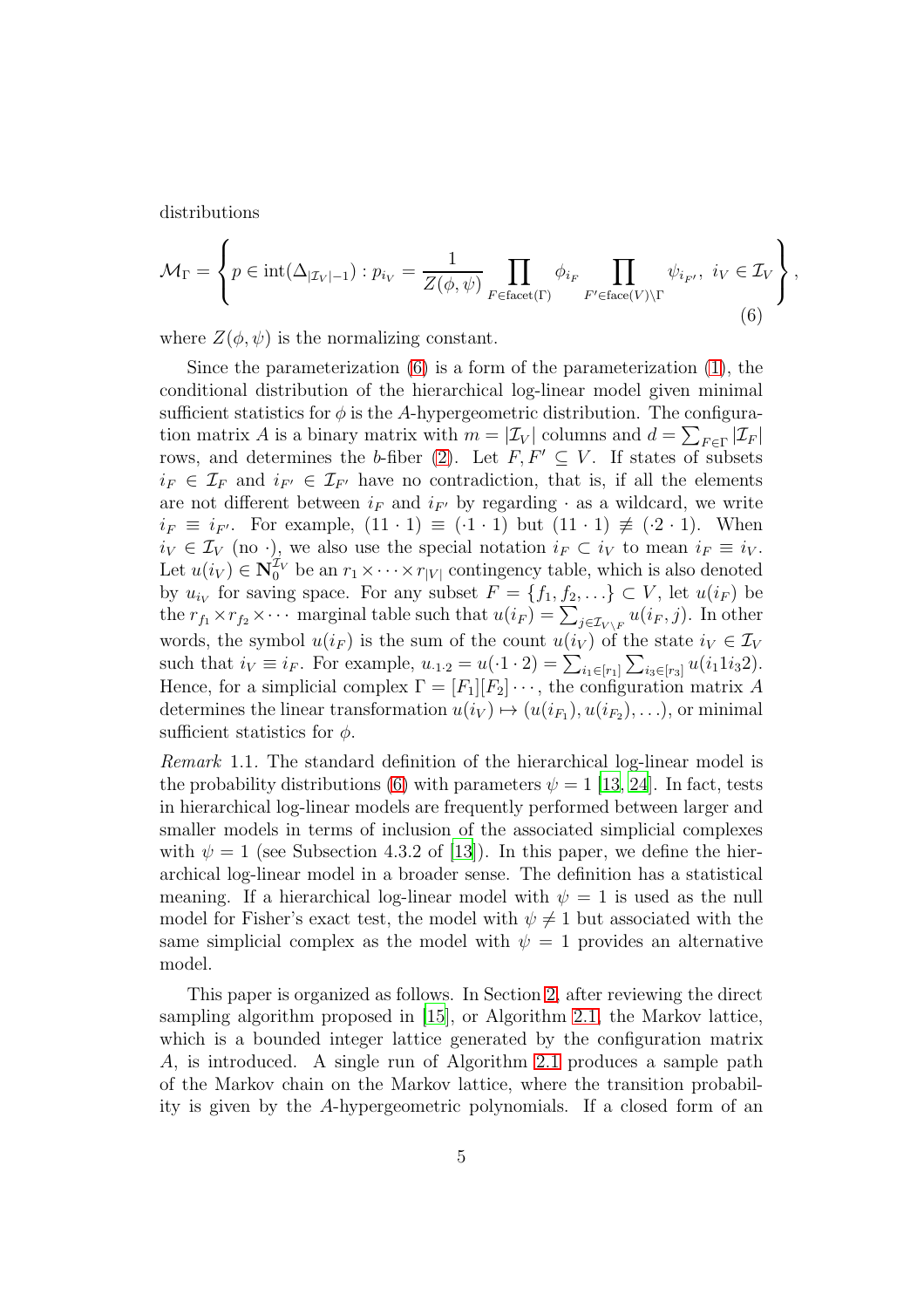A-hypergeometric polynomial is known for a special value, we will call it an A-hypergeometric sum formula. For such a case, the implementation is straightforward. Otherwise, how to compute the transition probability in each step of the algorithm is the key for an efficient implementation. It is shown that the computation can be done along with each sample path on the Markov lattice, if Pfaffians for the A-hypergeometric system is given. The method is summarized as Algorithm [2.2.](#page-11-0) In Section [3,](#page-12-0) the cases that the Ahypergeometric sum formula is known are discussed. The celebrated formula of the normalization constants of chordal graphical models given by Sundberg [\[25\]](#page-39-2) is revisited as an A-hypergeometric sum formula. In Section [4,](#page-26-0) some concrete examples are discussed. Algorithms [2.1](#page-7-0) and [2.2](#page-11-0) are implemented for the univariate Poisson regression model and two-way contingency tables, and the performances are evaluated and compared with those of approximate samplings by Metroplis chains. The non  $l \geq 3$ -way interaction model, which is an important class of non-graphical toric models, is also discussed. Inspired by the case that levels are larger than two, we define a generalization of the Aomoto–Gel'fand hypergeometric series.

There is a remarkable analogy between the direct sampling discussed in this paper and the Metropolis chain. In the Metropolis chain, transitions are along with the Markov basis with probabilities given by the ratio of two monomials within the b-fiber, or  $\{y^b : b \in \mathcal{F}_b(A)\}$ , while in the direct sampling discussed in this paper transitions are along with the Markov lattice whose maximum is  $b$  with probabilities given by the polynomials whose support is  $\mathcal{F}_v(A)$ ,  $v \prec b$ . Generally speaking, the Metropolis chain is useful in the situation that the normalization constants of the distribution which we need are not available. The direct sampling algorithm discussed in this paper is useful if the normalization constants can be evaluated recursively.

This paper describes an interplay between the direct sampling algorithm and the theory of hypergeometric functions of several variables. The direct sampling algorithm proposes interesting classes of hypergeometric functions and also the graphical toric model gives an interesting new formula of hypergeometric polynomials. On the opposite side, studies of contiguity relations of hypergeometric functions will give an efficient direct sampler. There are general algorithms to derive the relations, but they are not efficient. New algorithms and theories for hypergeometric functions are expected.

## <span id="page-5-0"></span>2 The direct sampling on the Markov lattice

In this section we introduce the Markov lattice, which is a bounded integer lattice generated by the configuration matrix. The notion of the Markov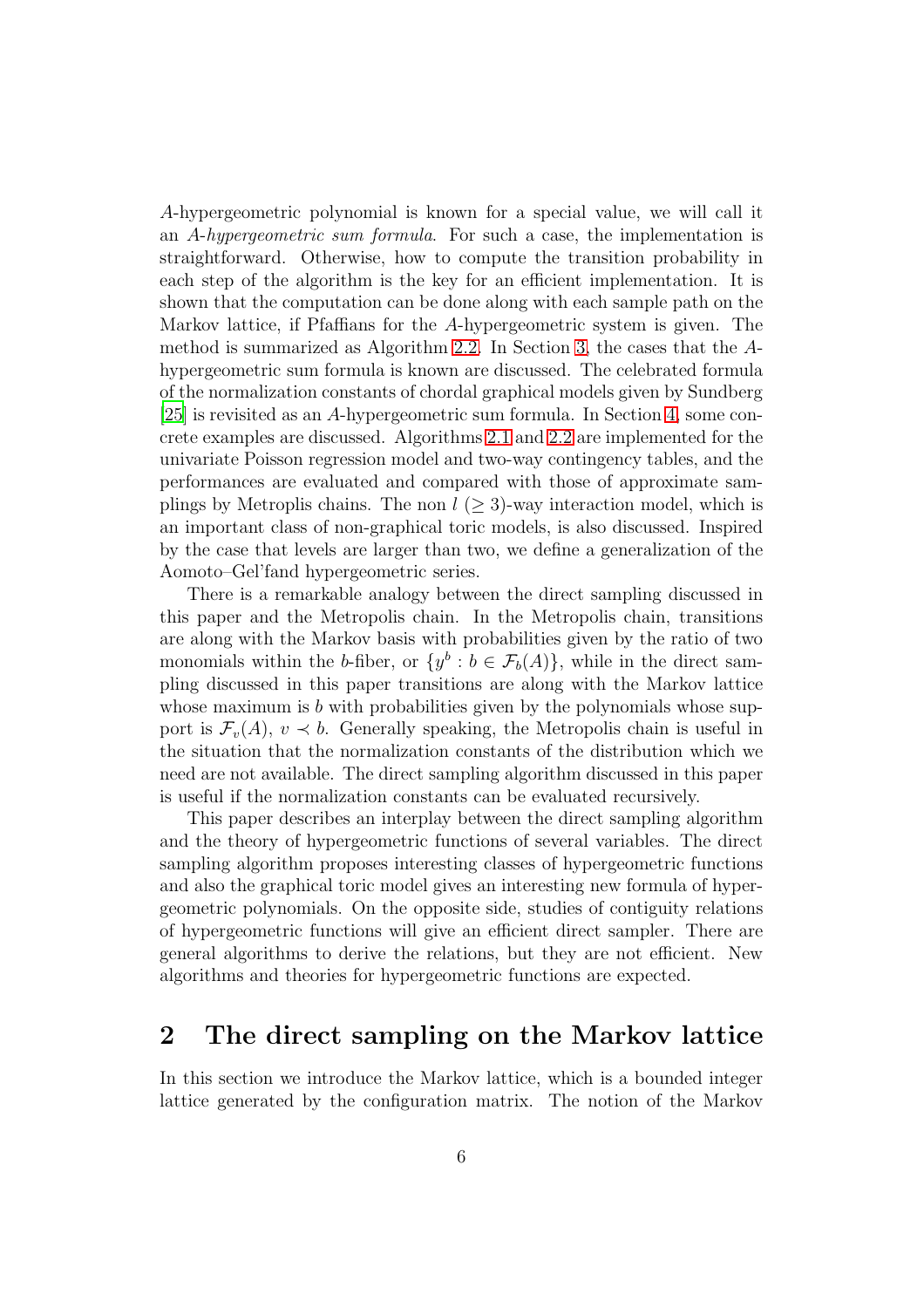lattice aids to construct the direct sampling algorithms. The computational complexity of the algorithms are evaluated.

Recall that the A-hypergeometric polynomial [\(4\)](#page-1-3) is a solution of the Ahypergeometric system.

Definition 4. For a matrix  $A = (a_{ij}) \in \mathbf{Z}^{d \times m}$  and a vector  $b \in \mathbf{C}^d$ , the A-hypergeometric system is the following system of linear partial differential equations for an indeterminate function  $f = f(y)$ :

<span id="page-6-1"></span>
$$
\left(\sum_{j\in[m]} a_{ij}\theta_j - b_i\right) \bullet f = 0, \quad i \in [d], \quad \theta_j := y_j \partial_j, \quad \partial_j := \frac{\partial}{\partial y_j}, \quad \text{and} \quad (7)
$$

$$
(\partial^{z^{+}} - \partial^{z^{-}}) \bullet f = 0, \quad z \in \text{Ker}A \cap \mathbf{Z}^{m}, \quad \partial^{z} := \prod_{j \in [m]} \partial_{j}^{z_{j}},
$$
 (8)

where  $z_j^+$  = max $\{z_j, 0\}$  and  $z_j^-$  =  $-\min\{z_j, 0\}$ . The second group of operators in  $(8)$  generates the *toric ideal*  $I_A$  of  $\overline{A}$ .

Let  $H_A(b)$  denotes the left ideal of the Weyl algebra generated by [\(7\)](#page-6-1) and [\(8\)](#page-6-0). We call  $H_A(b)$  the A-hypergeometric ideal with parameters b. In the following discussion, we will work with the ring of differential operators  $R = \mathbf{C}(y_1, \ldots, y_m)\langle \partial_1, \ldots, \partial_m \rangle$  with the commutation rule

$$
\partial_j \bullet h(y) = h(y) \bullet \partial_j + \partial_j h(y), \qquad h(y) \in \mathbf{C}(y_1, \dots, y_m).
$$

If  $(1, \ldots, 1) \in \text{rowspan}(A)$ , the condition [\(7\)](#page-6-1) demands homogeneity of the A-hypergeometric polynomial  $Z_A(b; y)$ :

<span id="page-6-0"></span>
$$
(\sum_{j\in[m]}\theta_j-\deg(b))\bullet Z_A(b;y)=0,
$$

where  $deg(b) := deg(Z<sub>A</sub>(b; y))$ . It is known that A-hypergeometric polynomials satisfy the contiguity relation [\[22](#page-39-3)]:

<span id="page-6-2"></span>
$$
\partial_j Z_A(b; y) = Z_A(b - a_j; y), \qquad j \in [m], \tag{9}
$$

which leads to

$$
\sum_{j \in [m]} \frac{e(b, b - a_j; y)}{\deg(b)} = 1, \quad e(b, b - a_j; y) := \frac{Z_A(b - a_j; y)}{Z_A(b; y)} y_j.
$$

Here,  $e_A(b, b-a_j; y)$  is the marginal expectation of  $u_j$  when the random vector  $(u_1, \ldots, u_m)$  follows the A-hypergeometric distribution [\(5\)](#page-1-4) with parameters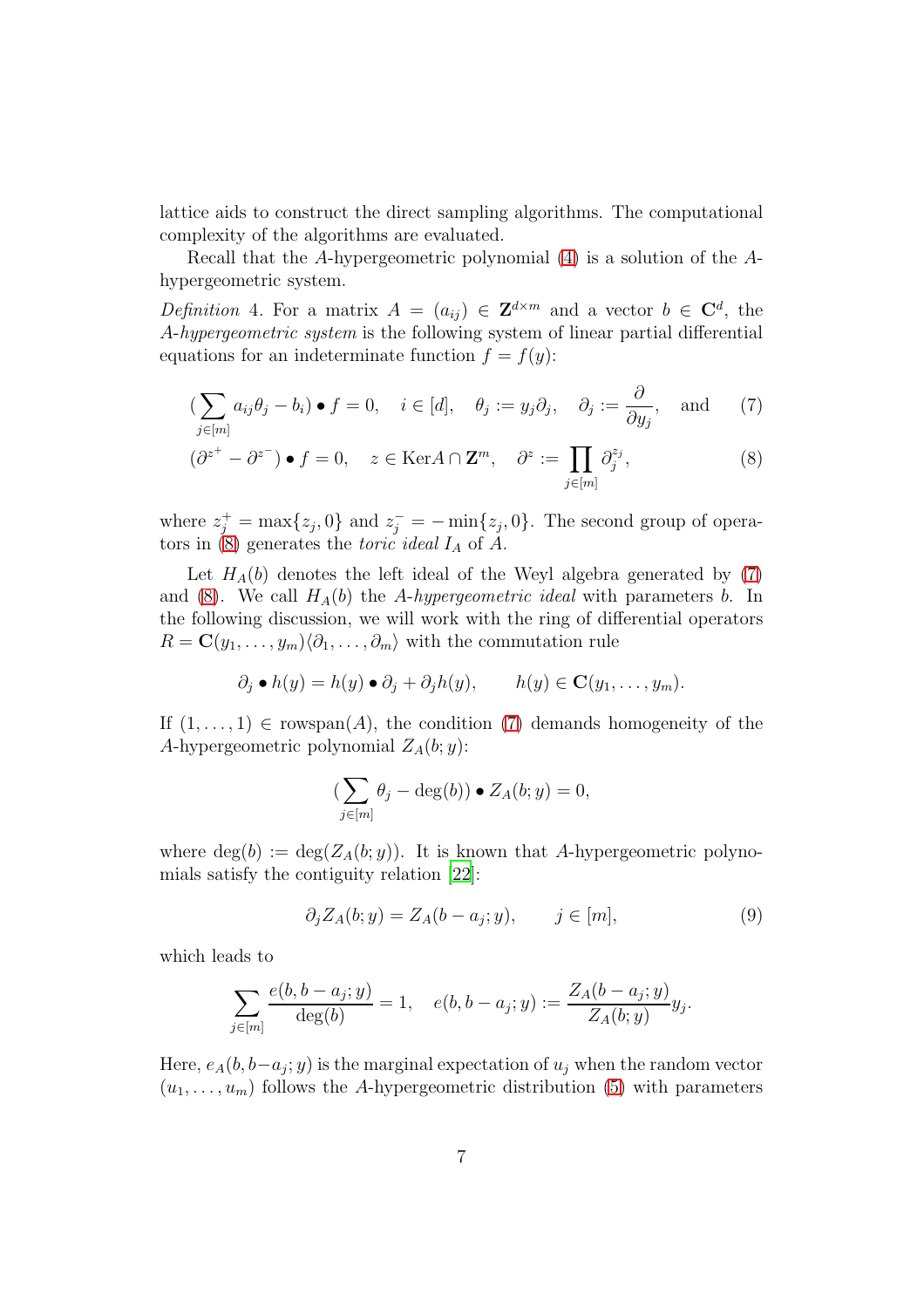y. Let us consider a Markov chain of a vector in  $\mathbb{N}_0^d$  runs over an integer lattice embedded in  $\mathbf{N}_0 A$  with the transition probability

$$
\mathbf{P}(b - a_j | b) = \frac{e(b, b - a_j; y)}{\deg(b)} =: M(b, b - a_j), \quad b - a_j \in \mathbf{N}_0 A, \quad j \in [m],
$$

and  $\mathbf{P}(b-a_j|b) = 0$  if  $b-a_j \notin \mathbf{N}_0 A$ . Since the contiguity relation [\(9\)](#page-6-2) implies that  $\deg(b - a_j) = \deg(b) - 1$ , the unique absorbing state of the Markov chain is the zero vector. A sample path of the Markov chain is specified by a sequence  $(j_1, \ldots, j_{\deg(b)}) \in [m]^{\deg(b)}$ , and the probability is

$$
\mathbf{P}\{(j_1,\ldots,j_{\deg(b)})\} = M(b,b-a_{j_1})M(b-a_{j_1},b-a_{j_1}-a_{j_2})
$$
  
\t
$$
\cdots M(b-a_{j_1}-\cdots-a_{j_{\deg(b)-1}},b-a_{j_1}-\cdots-a_{j_{\deg(b)}}=0)
$$
  
\t
$$
=\frac{e(b,b-a_{j_1};y)}{\deg(b)}\frac{e(b-a_{j_1},b-a_{j_1}-a_{j_2};y)}{\deg(b)-1}
$$
  
\t
$$
\cdots \frac{e(b-a_{j_1}-\cdots-a_{j_{\deg(b)-1}},0;y)}{1} = \frac{1}{\deg(b)!}\frac{y^u}{Z_A(b;y)},
$$

where  $u_j := |\{t : j_t = j, t \in [\deg(b)]\}|, j \in [m]$ . Accounting the order of appearance of [m] in the multiset  $\{j_1, \ldots, j_{\deg(b)}\}$ , the A-hypergeometric distribution appears:

$$
\mathbf{P}(U=u) = \frac{u!}{u_1! \cdots u_m!} \mathbf{P}\{(j_1, \ldots, j_{\deg(b)})\} = \frac{1}{Z_A(b; y)} \frac{y^u}{u!}.
$$

This argument is summarized as the following algorithm.

#### <span id="page-7-0"></span>Algorithm 2.1  $([15])$  $([15])$  $([15])$ .

Input: A matrix  $A \in \mathbf{Z}^{d \times m}$ , a vector  $b \in \mathbf{N}_0 A$ , parameters  $y \in \mathbf{R}_{>0}^m$ , and the A-hypergeometric polynomials  $Z_A(b; y)$  defined in [\(4\)](#page-1-3).

Output: The vector  $(u_1, \ldots, u_m)$  following the A-hypergeometric distribution associated with A and b.

Step 1: Let  $t = 1$  and  $n = \deg(b)$ .

Step 2: Compute  $\tilde{e}(b, b - a_j; y) = Z_A(b - a_j; y)y_j, \forall j \in [m].$ 

Step 3: Divide the interval [0, 1] with the ratio

$$
\tilde{e}(b,b-a_1;y):\tilde{e}(b,b-a_2;y):\cdots:\tilde{e}(b,b-a_m;y),
$$

where the j-th interval is zero if  $b - a_j \notin \mathcal{L}_A(b)$ . (see below for  $\mathcal{L}_A(b)$ .)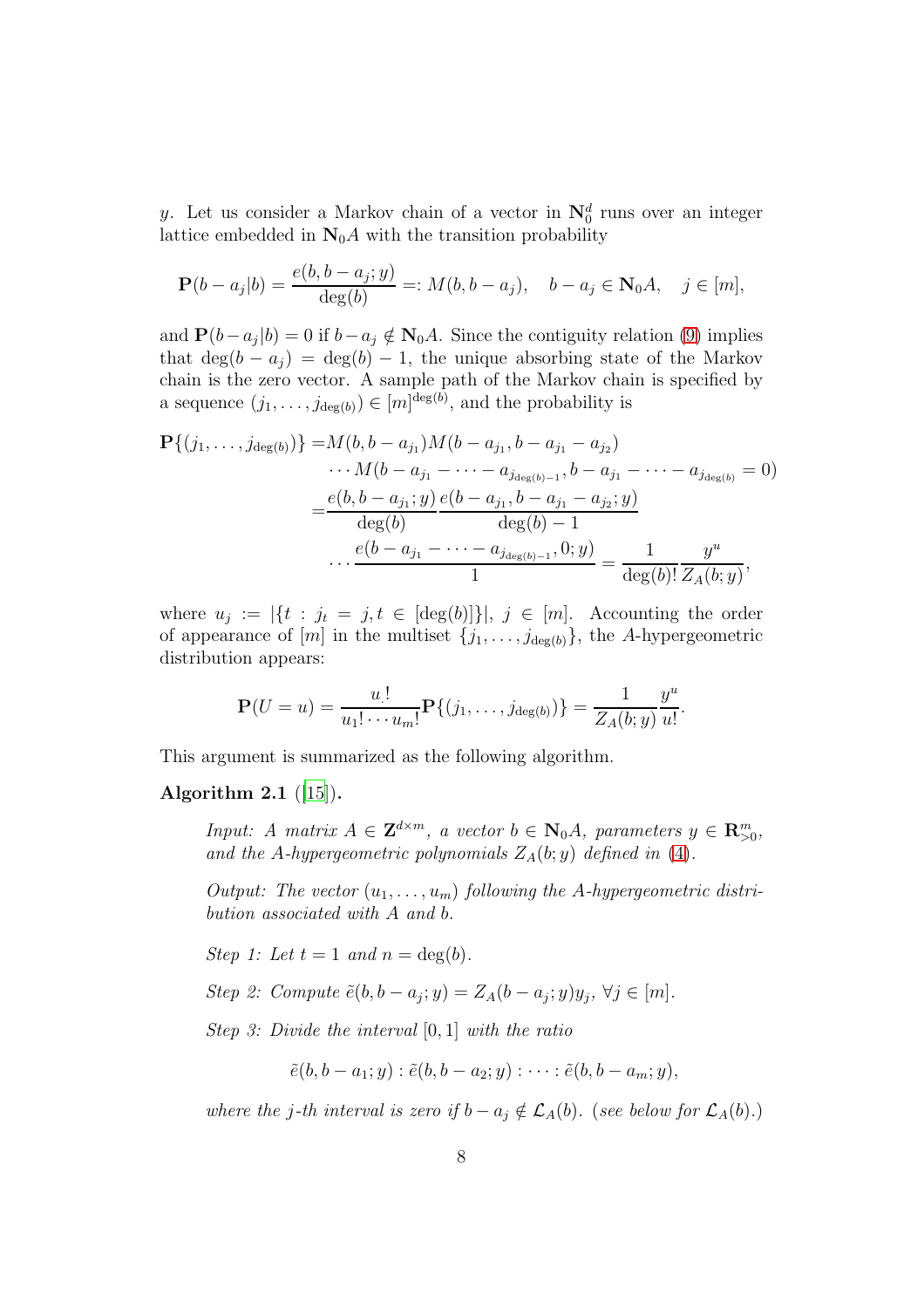Step  $\lambda$ : Get a random number of the uniform distribution on [0, 1]. If the number falls in the interval of  $\tilde{e}(b, b - a_j; y)$ , then put  $j_t = j$ .

Step 5: If  $\deg(b-a_{j_t})=0$ , go to Step 6. Else, set  $t \leftarrow t+1, b \leftarrow b-a_{j_t}$ , and go to Step 2.

Step 6: Output the vector  $(u_1, ..., u_m)$ ,  $u_j := |\{t : j_t = j, t \in [n]\}|$ .

If the transition probability, or  $\tilde{e}(b, b - a_j; y)$ , is known, the computa-tional complexity of Algorithm [2.1](#page-7-0) is  $O(mdn)$ , whose dominant contribution comes from updating  $b \in \mathbb{N}_0^d$  for each  $j \in [m]$  in Step 2. If a closed form of the A-hypergeometric polynomial, or the A-hypergeometric sum formula, is available, it is straightforward to compute  $\tilde{e}(b, b - a_j; y)$ . Even otherwise, in principle, we can compute the A-hypergeometric polynomial for any matrix A. To introduce Algorithm [2.2,](#page-11-0) we reproduce how to compute the A-hypergeometric polynomial.

Consider a coset of R modulo the A-hypergeometric ideal  $H_A(b)$ , or  $R/H_A(b)$ . A monomial  $u \notin in_{\prec}(H_A(b))$  with respect to a monomial term order  $\prec$  is called a *standard monomial* with respect to the initial ideal in<sub>≺</sub>(H<sub>A</sub>(b)). The set of standard monomials  $\{\partial^{u(0)} = 1, \partial^{u(1)}, \dots, \partial^{u(r-1)}\}$ forms a basis of the vector space  $R/H_A(b)$ , where the dimension r is called the *holonomic rank* of  $H_A(b)$ . It is known that  $r = vol(A)$ , where  $vol(A)$  is the volume of the convex hull of  $\{0, a_1, \ldots, a_m\}$  with the unit being the volume of the unit simplex  $\{0, e_1, \ldots, e_d\}$  and  $e_i$  is a unit vector in  $\mathbb{N}^d$  whose *i*-th component is 1 and the other components are zero (Theorem 3 of [\[19](#page-39-4)]). The hypergeometric system  $H_A(b)$  can be transformed into the Pfaffian system

$$
\theta_j \bullet q(b; y) = P_j(b; y)q(b; y), \quad j \in [m]
$$

with

<span id="page-8-0"></span>
$$
q(b; y) := (\theta^{u(k)} Z_A(b; y) : k \in 0 \cup [r-1])^{\top},
$$
\n(10)

where the elements of the  $r \times r$  matrix  $P_i(b; y)$  are rational functions of y, and the vector  $q(b; y)$  will be called the *Gauss–Manin vector* of  $Z_A(b; y)$ . They are obtained via a Gröebner basis normal form with respect to a Gröbner basis of the hypergeometric ideal generated by  $H_A(b)$  (Theorem 1.4.22 of [\[23\]](#page-39-5)). By using the contiguity relation  $(9)$ , we have a recursion for the vector q,

$$
y_j q(b - a_j; y) = \tilde{P}_j(b; y) q(b; y), \quad j \in [m], \quad q(0; y) = (1, 0, \dots, 0)^{\top},
$$

where

$$
\tilde{P}_j(b;x) = (E_r + S_j)P_j(b;x), \quad S_j = \begin{pmatrix} 0 & 0 & \cdots & 0 \\ -y_j^{-1}\theta^{u(1)}(y_j) & 0 & \cdots & 0 \\ \vdots & \vdots & \ddots & \vdots \\ -y_j^{-1}\theta^{u(r-1)}(y_j) & 0 & \cdots & 0 \end{pmatrix}
$$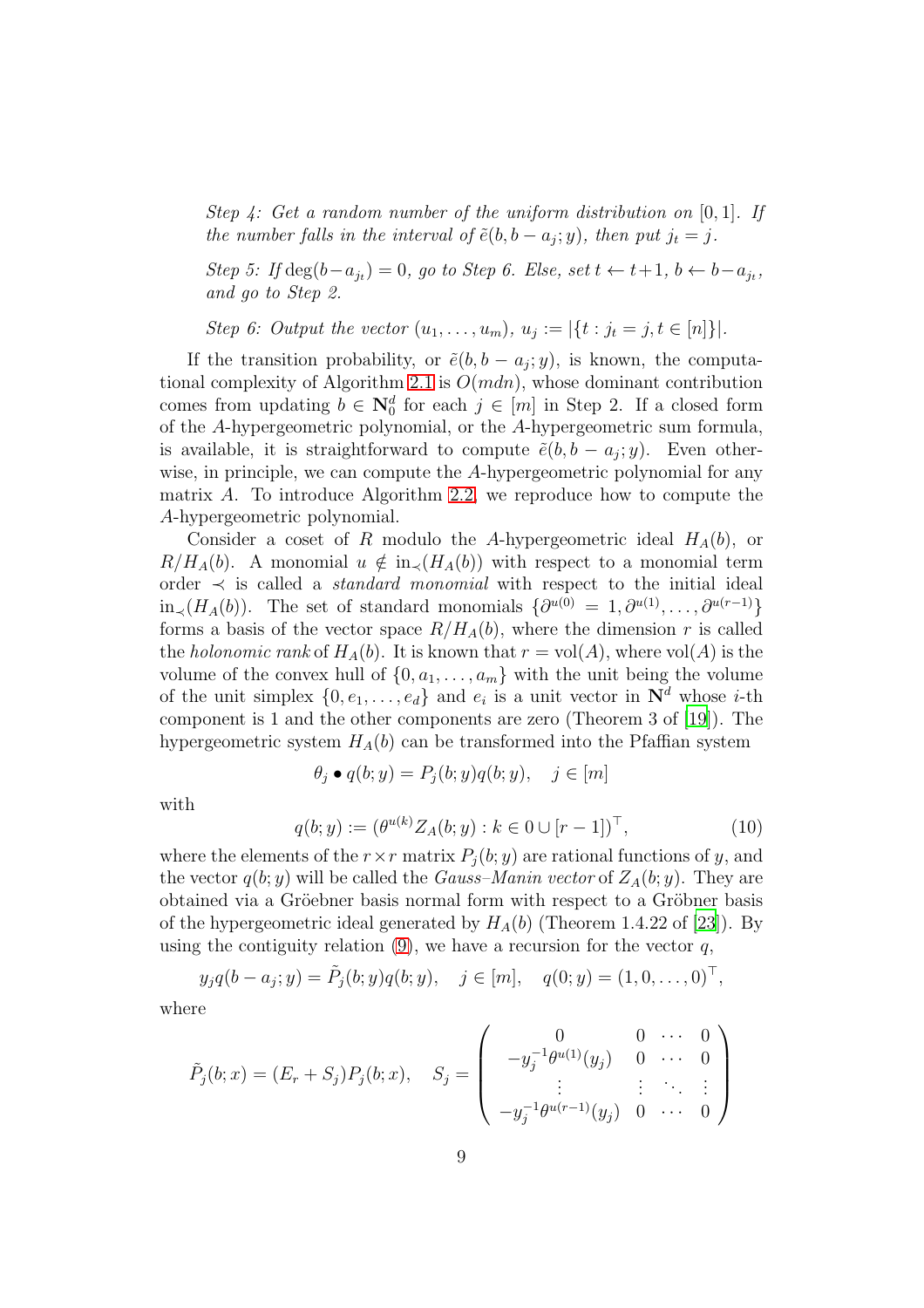and  $E_r$  is the  $r \times r$  identity matrix. Ohara and Takayama [\[20](#page-39-6)] showed that  $q_0(b; y) = Z_A(b; y)$  is obtained by the matrix multiplications:

<span id="page-9-0"></span>
$$
q(b; y) = y_{j_1} \cdots y_{j_{\deg(b)}}
$$
  
\n
$$
\times \tilde{P}_{j_1}^{-1}(b; y) \tilde{P}_{j_2}^{-1}(b - a_{j_1}; y) \cdots \tilde{P}_{j_{\deg(b)}}^{-1}(b - a_{j_1} - \cdots - a_{j_{\deg(b)-1}}; y)
$$
  
\n
$$
\times q(0; y),
$$
\n(11)

for a sequence of vectors  $b, b - a_{j_1}, \ldots, 0$ , and called this method to obtain the Gauss–Manin vector the difference holonomic gradient method. Hence, in principle, we can obtain  $\tilde{e}(b, b - a_j) = Z_A(b - a_j; y)y_j$ , since the set of standard monomials forms a basis of the vector space  $R/H_A(b)$ . In practice, computation of a Gröbner basis is expensive, but such computation can be avoided if the matrices  $P_j$ ,  $j \in [m]$  are computed by another way with using specific properties of each A-hypergeometric system. See Section [4](#page-26-0) for some examples.

The Markov chain of a vector in  $\mathbb{N}_0^d$  discussed above runs over an integer lattice embedded in  $\mathbb{N}_0 A$ . A drawback of Algorithm [2.1](#page-7-0) is that if the number of elements of the lattice is huge, it is practically impossible to compute the A-hypergeometric polynomials for all the elements in advance. An efficient procedure to compute the transition probability, or  $\tilde{e}(b, b - a_j; y)$ , is needed. Algorithm [2.2](#page-11-0) is based on such a procedure. To describe the procedure, let us introduce the notion of the Markov lattice. An example of the Markov lattice is shown as Figure [1.](#page-10-0)

Definition 5. Consider a matrix  $A = (a_{ij}) \in \mathbf{Z}^{d \times m}$  and a vector  $b \in \mathbf{N}_0 A =$  $\sum_{j\in[m]} \mathbf{N}_0 a_j \subset \mathbf{N}_0^d$ . The *Markov lattice*  $\mathcal{L}_A(b)$  is the bounded integer lattice embedded in  $\mathbb{N}_0 A$  equipped with the partial order

$$
v \in \mathbf{N}_0 A
$$
 and  $v - a_j \in \mathbf{N}_0 A \Rightarrow v - a_j \prec v$ ,

and the maximum and the minimum are  $b$  and  $0$ , respectively.

A lattice consists of a partially ordered set in which any two elements have a unique supremum and a unique infimum. In fact, the Markov lattice is a lattice, because the unique supremum and infimum of two elements  $v = \sum_{j \in [m]} v_j a_j$  and  $w = \sum_{j \in [m]} w_j a_j$  are  $\sum_{j \in [m]} \max\{v_j, w_j\} a_j$  and  $\sum_{j \in [m]} \min\{v_j, w_j\} a_j$ , respectively.

The state space of the Markov chain run by Algorithm [2.2](#page-11-0) is the Markov lattice  $\mathcal{L}_A(b)$ , where the states are the elements of  $\mathcal{L}_A(b)$ . An element v of the Markov lattice specifies the v-fiber  $\mathcal{F}_v(A)$ , or the A-hypergeometric polynomial  $Z_A(v; y)$ . The transitions with positive probabilities occur between neighbors, or from an element v to an element u satisfying  $u \prec v$ .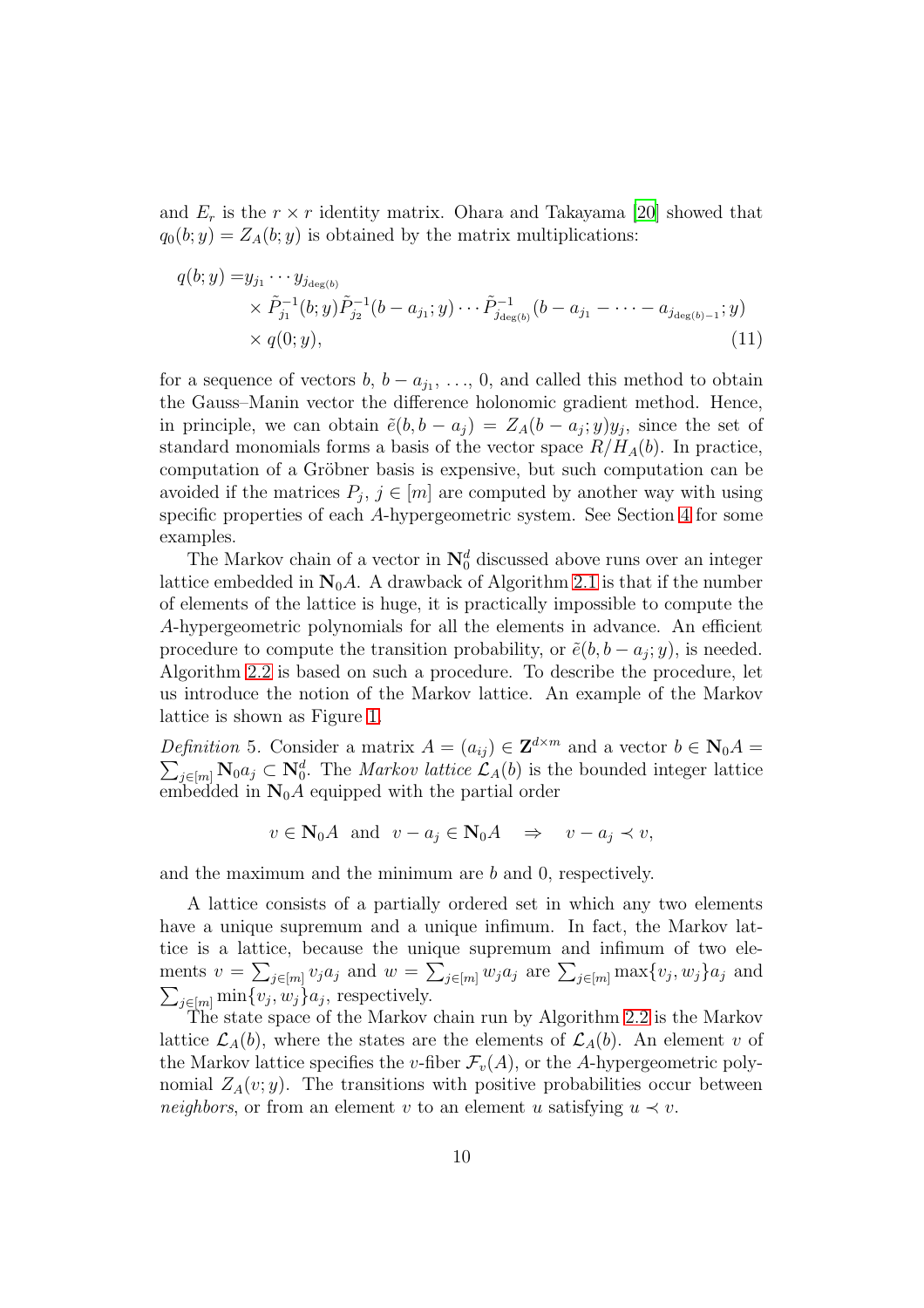

<span id="page-10-0"></span>Figure 1: The Markov lattice generated by the matrix  $A = (a_1 a_2 a_3)$  with the maximum  $b = a_1 + 2a_2 + a_3$ . The neighbors are indicated by directed edges, and a sample path is shown by solid edges.

Define a vector

$$
\tilde{q}(v;y) := (\theta_1,\ldots,\theta_m)^\top \bullet Z_A(v;y), \quad v \in \mathcal{L}_A(b).
$$

Since the set of standard monomials forms a basis of the vector space  $R/H_A(b)$ , there exists an  $m \times r$  matrix  $T(v, y)$  whose elements are rational functions of  $y$  satisfying

$$
\tilde{q}(v; y) = T(v; y)q(v; y),
$$

where  $q(v; y)$  is the Gauss–Manin vector defined in [\(10\)](#page-8-0). The transition probabilities can be obtained along with a sample path  $(j_1, j_2, \ldots)$  as follows. For the first step, we compute

$$
\tilde{e}(b, b - a_j; y) = \tilde{q}_j(b; y) = \sum_{k \in \mathbb{O} \cup [r-1]} t_{jk}(b; y) q_k(b; y), \quad j \in [m].
$$

If  $j = j_1$  is chosen, we update the Gauss–Manin vector

$$
q_k(b-a_{j_1}; y) = {\tilde{P}_{j_1}(b; y)q(b; y)}_k
$$
  
= 
$$
\sum_{l \in 0 \cup [r-1]} {\tilde{P}_{j_1}(b; y)}_{kl} q_l(b; y), \quad k \in 0 \cup [r-1],
$$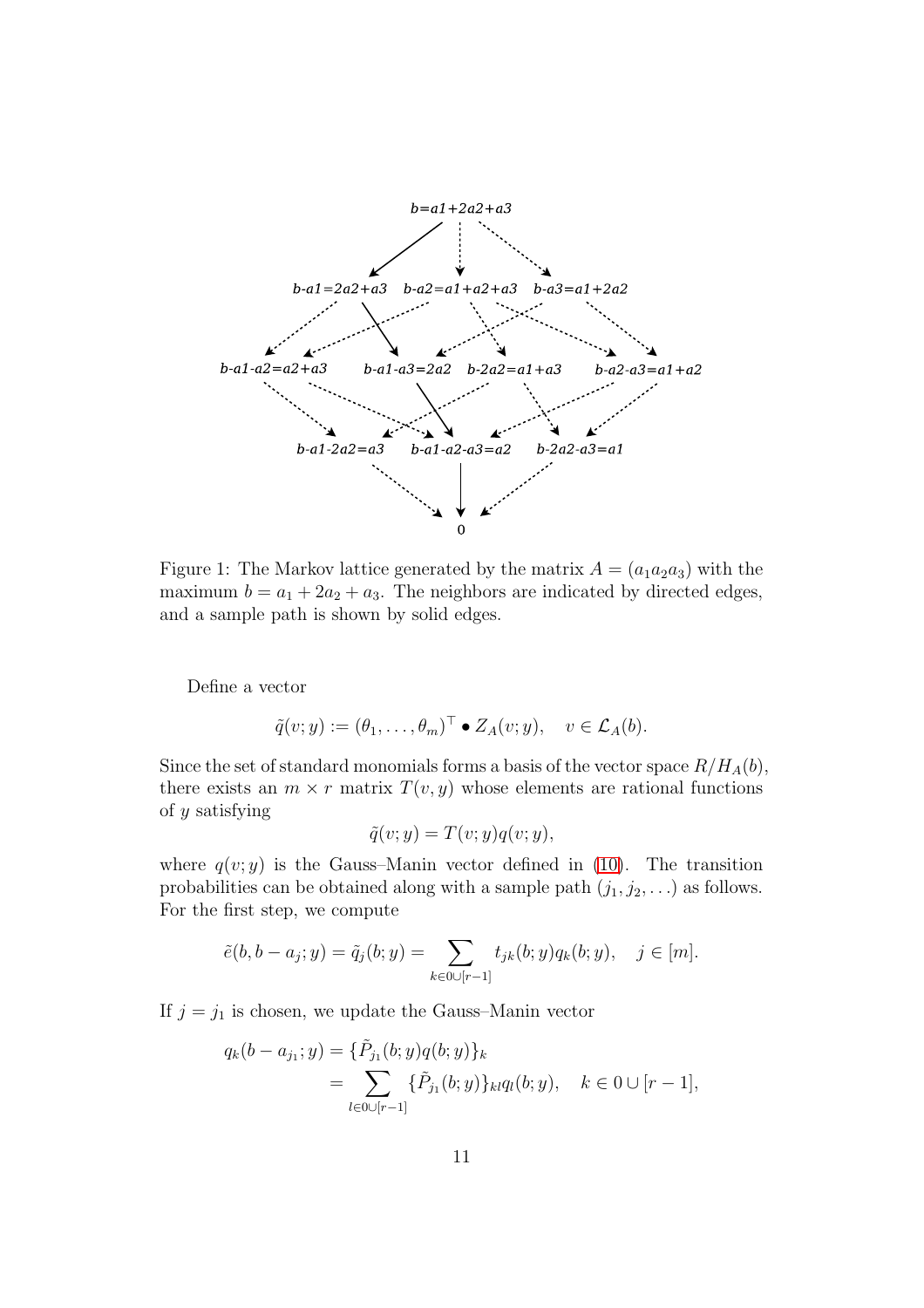which gives

$$
\tilde{e}(b-a_{j_1}; b-a_{j_1}-a_j; y) = \sum_{k \in \mathbb{O} \cup [r-1]} t_{jk}(b-a_{j_1}; y) q_k(b-a_{j_1}; y), \quad j \in [m].
$$

Then, if  $j = j_2$  is chosen, we update the Gauss–Manin vector

$$
q_k(b-a_{j_1}-a_{j_2};y)=\sum_{l\in\mathbf{0}\cup[r-1]}\{\tilde{P}_{j_2}(b-a_{j_1};y)\}_{kl}q_l(b-a_{j_1};y),\quad k\in\mathbf{0}\cup[r-1],
$$

which gives

$$
\tilde{e}(b - a_{j_1} - a_{j_2}; b - a_{j_1} - a_{j_2} - a_j) \n= \sum_{k \in \mathbb{O} \cup [r-1]} t_{jk}(b - a_{j_1} - a_{j_2}; y) q_k(b - a_{j_1} - a_{j_2}; y), \quad j \in [m].
$$

Note that only the sequence  $q_k(b; y)$ ,  $q_k(b - a_{j_1}; y)$ ,  $q_k(b - a_{j_1} - a_{j_2}; y)$ , ... is computed. In other words, we do not have to exhaust the Gauss–Manin vectors  $\{q_k(v): v \prec b\}$  for all  $v \in \mathcal{L}_A(b)$ . The procedure leads to a version of Algorithm [2.1.](#page-7-0)

#### <span id="page-11-0"></span>Algorithm 2.2.

*Input:* A matrix  $A \in \mathbf{Z}^{d \times m}$ , a vector  $b \in \mathbf{N}_0 A$ , and parameters  $y \in$  $\mathbf{R}^d_{>0}.$ 

Output: The vector  $(u_1, \ldots, u_m)$  following the A-hypergeometric distribution associated with A and b.

Step 1: Initialize the Gauss–Manin vector  $q(b; y)$  defined in [\(10\)](#page-8-0), which can be computed by using the matrix multiplication [\(11\)](#page-9-0).

Step 2: Let  $t = 1$  and  $n = \deg(b)$ .

Step 3: Compute  $\tilde{e}(b, b - a_j; y) = \{T(b; y)q(b; y)\}_j, \forall j \in [m].$ 

Step 4: Divide the interval  $[0, 1]$  with the ratio

$$
\tilde{e}(b,b-a_1;y):\tilde{e}(b,b-a_2;y):\cdots:\tilde{e}(b,b-a_m;y),
$$

where the j-th interval is zero if  $b - a_i \notin \mathcal{L}_A(b)$ .

Step 5: Get a random number of the uniform distribution on [0, 1]. If the number falls in the interval of  $\tilde{e}(b, b - a_j; y)$ , then put  $j_t = j$ .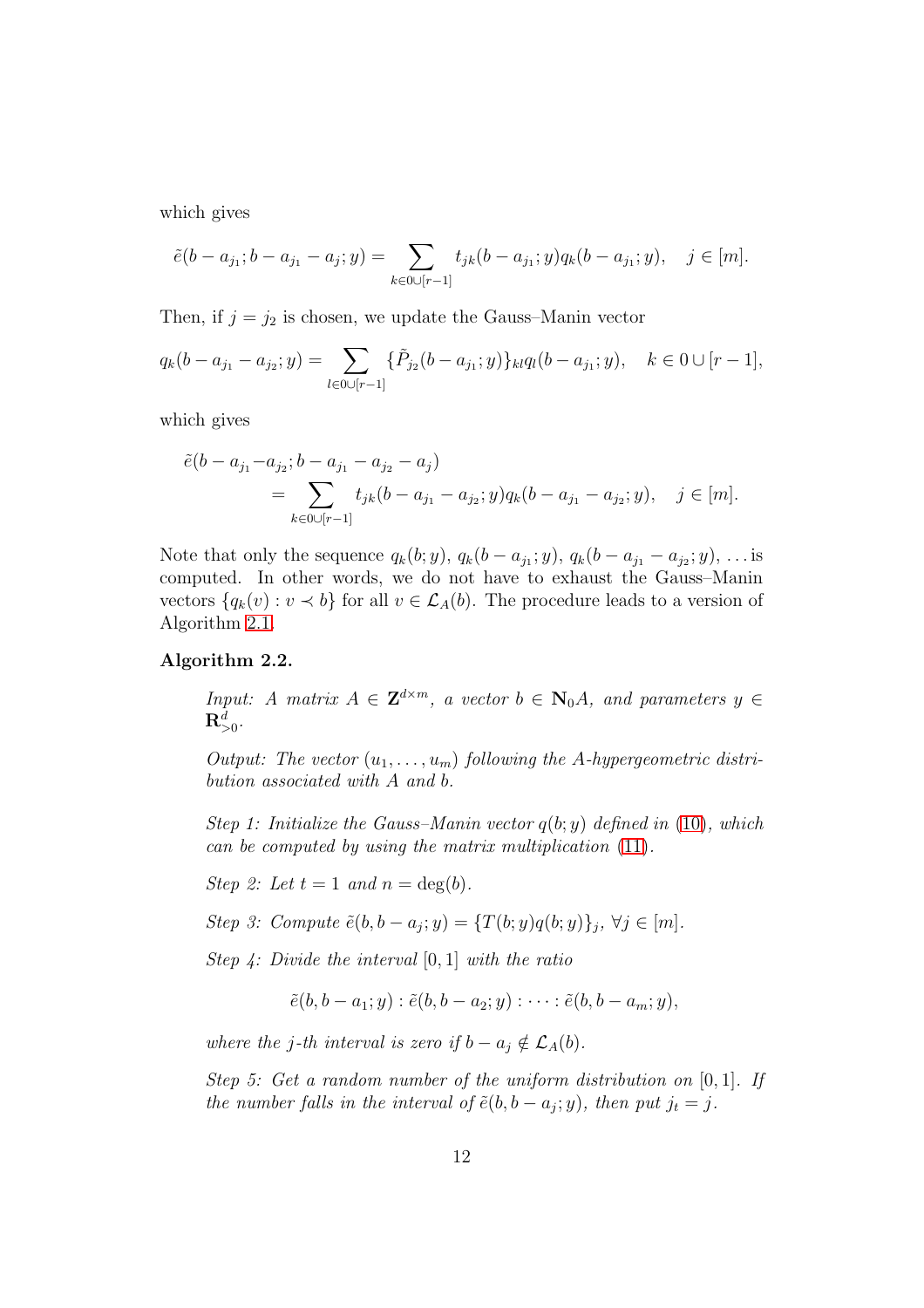Step 6: If  $\deg(b - a_{jt}) = 0$ , go to Step 7. Else, compute

$$
q_k(b - a_{j_t}; y) = {\tilde{P}_{j_t}(b; y)q(b; y)}_k, \quad k \in \{0 \cup [r-1],
$$

set  $t \leftarrow t + 1$ ,  $b \leftarrow b - a_{j_t}$ , and go to Step 3.

Step 7: Output the vector 
$$
(u_1, \ldots, u_m), u_j := |\{t : j_t = j, t \in [n]\}|
$$
.

Let us see the computational complexity of Algorithm [2.2.](#page-11-0) We ignore the cost demanded by the initialization, or Step 1, because we do not have to repeat the computation. Since Step 3 demands  $O(mr)$ , Step 4 demands  $O(r^2)$ , and the other steps demand smaller costs, we have the following estimate, which was announced as Theorem 2 in [\[28\]](#page-39-7).

<span id="page-12-1"></span>Theorem 2.3. The computational complexity of the direct sampling of a random vector following the A-hypergeometric distribution associated with a configuration matrix  $A \in \mathbf{Z}^{d \times m}$  and a vector  $b \in \mathbf{N}_0 A$  by Algorithm [2.2](#page-11-0) is  $O(\max\{m, r\}rn)$ , where  $n = \deg(Z_A(b; y))$  and  $r = \text{vol}(A)$ , with assuming costs of rational arithmetic to be  $O(1)$ .

Remark 2.4. The computational complexity of the direct sampling of a ran-dom vector by Algorithm [2.2](#page-11-0) is  $O(\max\{m, r\}rn)$ . On the other hand, the computational complexity of simulating a Metropolis chain of random vectors of length N is  $O(\max\{U, |\mathcal{B}|\}N)$ , where  $|\mathcal{B}|$  is the size of a Markov basis  $\beta$  and U is the number of elements to be updated at each step of the chain. The cost of  $O(|\mathcal{B}|)$  comes from the choice of an element from  $|\mathcal{B}|$  elements. The algorithms [2.1](#page-7-0) and [2.2](#page-11-0) can be performed in parallel if random numbers of the uniform distribution used in Step 4 for Algorithm [2.1](#page-7-0) or Step 5 for Algorithm [2.2](#page-11-0) are independent among the parallel processes.

### <span id="page-12-0"></span>3 Cases that sum formulae are known

In this section we discuss Algorithm [2.1](#page-7-0) for the case that the A-hypergeometric sum formula is known. After warming up by considering independence model of two-way contingency tables, the celebrated formula of the normalization constant of chordal graphical models given by Sundberg [\[25](#page-39-2)] is revisited as the A-hypergeometric sum formula.

For  $\alpha, \beta, \gamma \in \mathbb{C}$ , if  $\text{Re}(\gamma) > \text{Re}(\beta) > 0$ , the Gauss hypergeometric series

<span id="page-12-2"></span>
$$
{}_2F_1(\alpha,\beta;\gamma;z) := \sum_{u\geq 0} \frac{(\alpha)_u(\beta)_u}{(\gamma)_u} \frac{z^u}{u!}, \quad z \in \mathbf{C}, \tag{12}
$$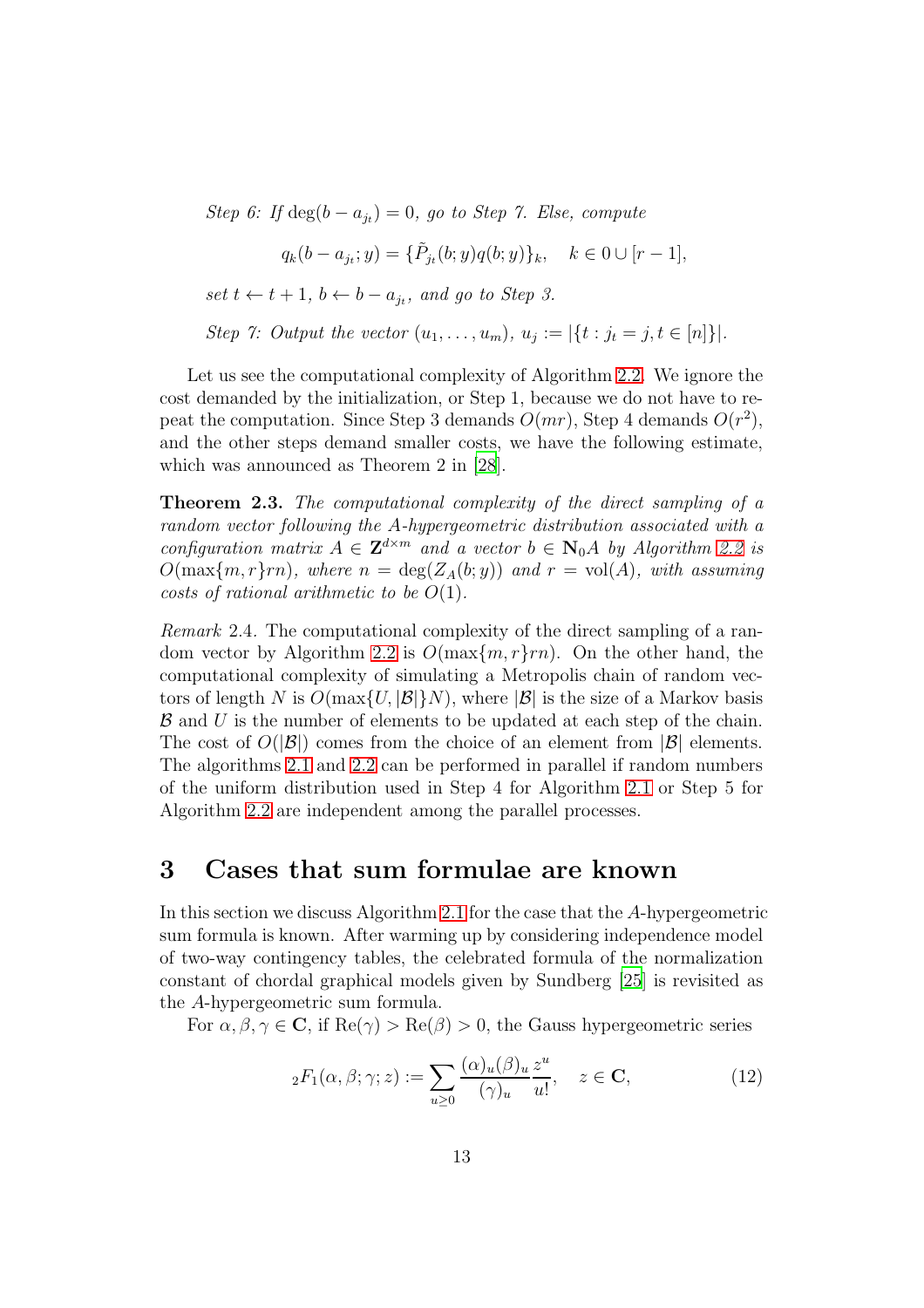where  $(\alpha)_u$  is the Pochhammer symbol:  $(\alpha)_u := \alpha(\alpha+1)\cdots(\alpha+u-1)$ , has Euler's integral

$$
{}_2F_1(\alpha,\beta;\gamma;z) = \frac{\Gamma(\gamma)}{\Gamma(\beta)\Gamma(\gamma-\beta)} \int_0^1 t^{\beta-1} (1-t)^{\gamma-\beta-1} (1-tz)^{-\alpha} dt.
$$

If  $z = 1$  the right hand side becomes a beta-integral and we have the identity (Theorem 2.2.2 of [\[1](#page-37-2)])

$$
{}_2F_1(\alpha,\beta;\gamma;1) = \frac{\Gamma(\gamma)\Gamma(\gamma-\alpha-\beta)}{\Gamma(\gamma-\alpha)\Gamma(\gamma-\beta)}, \quad \text{Re}(\gamma) > \text{Re}(\alpha+\beta), \quad -\gamma \notin \mathbf{N}_0.
$$

This closed formula of the Gauss hypergeometric series is called the Gauss hypergeometric theorem. For the classical univariate hypergeometric series

<span id="page-13-2"></span>
$$
{}_{k}F_{k-1}(c_1,\ldots,c_k;d_2,\ldots,d_k;z) := \sum_{u\geq 0} \frac{(c_1)_u \cdots (c_k)_u}{(d_2)_u \cdots (d_k)_u} \frac{z^u}{u!}, \quad k \in \mathbb{N} \setminus \{1\}, \tag{13}
$$

several identities at  $z = 1$  are known, see, e.g. Sections 4.4 and 4.5 of [\[7\]](#page-38-6), Chapters 2 and 3 of  $[1]$ . If the A-hypergeometric sum formula is available at a specific value, say  $y_0$ , the computation of the transition probability of the Markov chain run by Algorithm [2.1](#page-7-0) with  $y_0$  is straightforward. The independence model of two-way contingency tables is such an example.

### <span id="page-13-0"></span>3.1 Independence model of two-way tables

The two-way contingency table  $(u_{ij}: i \in [r_1], j \in [r_2])$  given marginal sums is the hierarchical log-linear model associated with the simplicial complex  $\Gamma = [1][2]$  and the random variables  $i \in [r_1]$  and  $j \in [r_2]$ . The conditional distribution given marginal sums b is the A-hypergeometric distribution associated with matrix  $A$  and vector  $b$  satisfying

<span id="page-13-1"></span>
$$
A = \begin{pmatrix} E_{r_1} \otimes 1_{r_2} \\ 1_{r_1} \otimes E_{r_2} \end{pmatrix}, \quad b = (u_1, \dots, u_{r_1}, u_{\cdot 1}, \dots, u_{\cdot r_2})^\top, \quad 1_r := (\overbrace{1, \dots, 1}^r),
$$
\n(14)

for the state vector

$$
(u_{11},\ldots,u_{1r_2},u_{21},\ldots,u_{2r_2},\ldots,u_{r_11},\ldots,u_{r_1r_2})^{\top},
$$

where  $u_1 = \sum_{j \in [r_2]} u_{1j}$  and  $\otimes$  denotes the Kronecker product of matrices. By using the parameters

$$
z_{ij} = \frac{y_{ij}y_{r_1r_2}}{y_{ir_2}y_{r_1j}}, \quad z_{r_1i} = z_{jr_2} = z_{r_1r_2} = 1, \quad i \in [r_1 - 1], \ j \in [r_2 - 1],
$$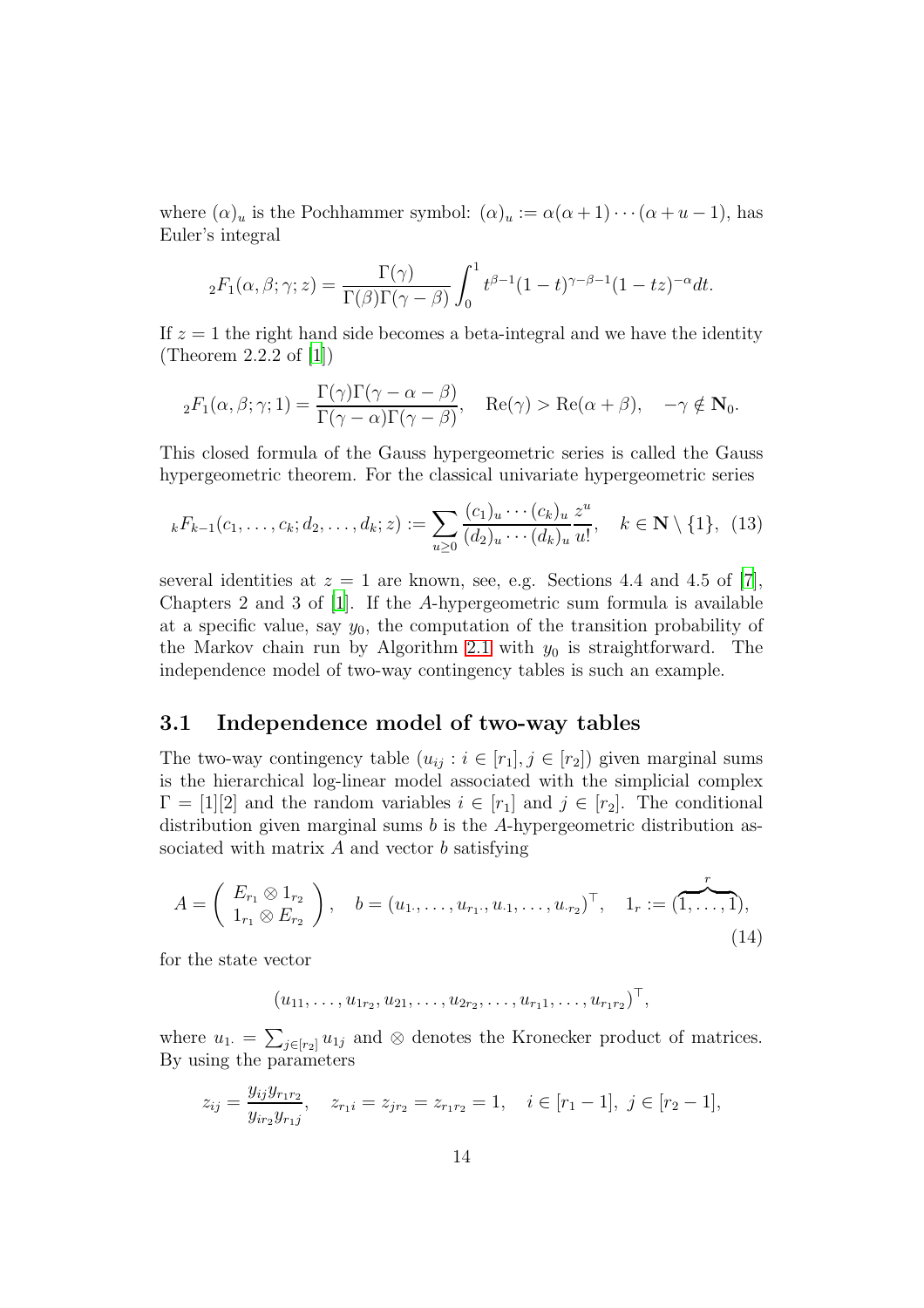the conditional distribution given marginal sums is the A-hypergeometric distribution with the matrix  $A$  and the vector  $b$  given in [\(14\)](#page-13-1). Here,

<span id="page-14-1"></span>
$$
(u_{r_1} + u_{r_2} - n)! \prod_{i \in [r_1 - 1]} u_i! \prod_{j \in [r_2 - 1]} u_{\cdot j}! Z_A(b; y)
$$

is a hypergeometric polynomial of type  $(r_1, r_1 + r_2)$ , or an Aomoto–Gel'fand hypergeometric polynomial associated with the matrix A and the vector b in [\(14\)](#page-13-1). The hypergeometric polynomial of type  $(r_1, r_1 + r_2)$  is defined as

$$
F(\alpha, \beta, \gamma; z)
$$
  
= 
$$
\sum_{u \in \mathcal{F}_b(A)} \frac{\prod_{i \in [r_1-1]} (\alpha_i)_{u_i, -u_{ir_2}} \prod_{j \in [r_2-1]} (\beta_j)_{u, j} - u_{r_1 j}}{(\gamma)_{\sum_{i \in [r_1-1]} \sum_{j \in [r_2-1]} u_{ij}}} \prod_{i \in [r_1-1]} \prod_{j \in [r_2-1]} \frac{z_{ij}^{u_{ij}}}{u_{ij}!},
$$
 (15)

where  $\alpha = (-u_1, \ldots, -u_{r_1-1,\cdot}), \beta = (-u_1, \ldots, -u_{r_2-1}),$  and  $\gamma = u_{r_1} + u_{r_2}$  $u_{-}+1$ . A hypergeometric function of type  $(r_1, r_1 + r_2)$  can be said to be a hypergeometric function on a Grassmannian, and various hypergeometric series appear as special cases. See Section 3 of [\[3](#page-37-3)] for the background.

If rows and columns are independent, or  $y = 1$ , the A-hypergeometric distribution reduces to the multivariate hypergeometric distribution. The normalization gives a generalization of the Gauss hypergeometric theorem:

$$
Z_A(b;1) = \sum_{u \in \mathcal{F}_b(A)} \frac{1}{u!} = \frac{n!}{\prod_{i \in [r_1]} u_i! \prod_{j \in [r_2]} u_{\cdot j}!},
$$

which can be confirmed with Euler's integral associated with the hypergeometric polynomial of type  $(r_1, r_1 + r_2)$  (Theorem 3.3 of [\[3\]](#page-37-3)). Let  $a_{(i,j)}$  denotes the column vector of the matrix A which specifies the  $(i, j)$ -entry of the contingency table. The transition probability of the Markov chain run by Algorithm [2.1](#page-7-0) becomes

<span id="page-14-0"></span>
$$
\frac{e(b, b - a_{(i,j)}; 1)}{u_{\cdots}} = \frac{Z_A(b - a_{(i,j)}; 1)}{Z_A(b; 1)} \frac{1}{u_{\cdots}} = \frac{u_i}{u_{\cdots}} \frac{u_{\cdot j}}{u_{\cdots}}.
$$
(16)

Then, Algorithm [2.1](#page-7-0) reduces to sampling from the multivariate hypergeometric distribution, because a sample path giving the array  $(u_{ij} : i \in [r_1], j \in [r_2])$ has the probability

$$
\frac{\prod_{i\in[r_1]} u_i! \prod_{j\in[r_2]} u_j!}{(u_{\cdot\cdot}!)^2},
$$

and multiplying the multinomial coefficient  $u$ ..!/ $u$ ! gives the multivariate hypergeometric distribution.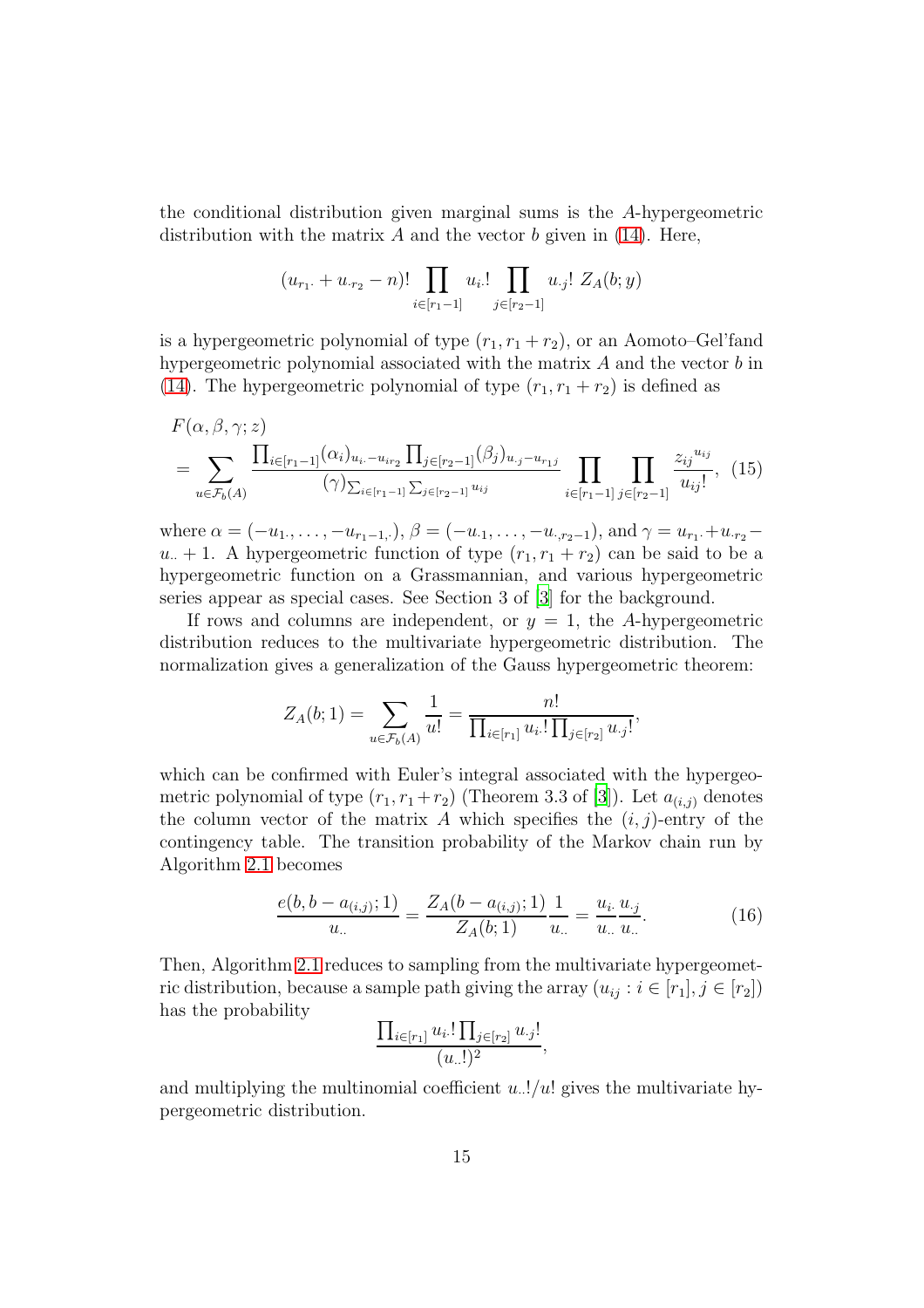<span id="page-15-1"></span>Remark 3.1. It is known that a direct sampling from the multivariate hypergeometric distribution is achieved by an urn scheme. Consider  $n$  balls with colors indexed by  $[r_2]$  are in the urn, where the number of balls of color j is  $u_{.j}$ . If we put the balls into the boxes indexed by  $[r_1]$  randomly such that the number of balls in the box *i* is  $u_i$ , the table  $(u_{ij} : i \in [r_1], j \in [r_2]$ , where  $u_{ij}$ is the number of balls of color  $j$  in box  $i$ , follows the multivariate hypergeometric distribution. In a sense, running Algorithm [2.1](#page-7-0) with the transition probability  $(16)$  is a reversed urn scheme. Consider the set of all tables u satisfying  $Au = b$ . In the right hand side of [\(16\)](#page-14-0), the first factor can be interpreted as the proportion of the balls in the box  $i$ , and the second factor as the proportion of the balls of color  $j$ . Pick a ball of color  $j$  form the box  $i$ with the probability given by the product of these two factors, which means the independence of rows and columns. Then, the resulting set of tables is the set of tables u' satisfying  $Au' = b - a_{(ij)}$ . Running Algorithm [2.1](#page-7-0) with the transition probability [\(16\)](#page-14-0) is equivalent to repeating this procedure. In this sense, Algorithm [2.1](#page-7-0) provides a generalization of the reversed urn scheme.

### <span id="page-15-0"></span>3.2 Chordal graphical models with parameters  $\psi = 1$

Let us recall some basic concepts around graphical models. See Subsections 2.1 and 4.4 of [\[13](#page-38-5)] for the details. Note that our discussion is restricted to discrete random variables.

With a hierarchical log-linear model  $\mathcal{M}_{\Gamma}$  associated with the simplicial complex Γ, we associate the undirected graph  $\mathcal{G}(\Gamma) = (V, E)$  with edges satisfying

 $a \sim b \Leftrightarrow \{a, b\} \subseteq F$  for some  $F \in \Gamma$ .

This graph is called the *interaction graph* of the hierarchical log-linear model. Different hierarchical log-linear models may have the same interaction graph. For instance, both simplicial complexes [123] and [12][13][23] have the complete three-graph as their interaction graph. A hierarchical log-linear model is *graphical* if the associated simplicial complex  $\Gamma$  exactly consists of the cliques (maximal complete subgraph) of its interaction graph, namely, the facets of  $\Gamma$  are the cliques of  $\mathcal{G}(\Gamma)$ . Thus [123] is graphical whereas [12][13][23] is not.

A subset S of the vertex set V is said to be  $(f, f')$ -separator if all paths from a vertex f to  $f'$  intersect S. The subset S is said to separate F from  $F'$  if it is an  $(f, f')$ -separator for every  $f \in F$ ,  $f' \in F'$ . A triple  $(F, F', S)$  of disjoint subsets of the vertex set V of an undirected graph  $\mathcal G$  is said to form a decomposition of G if  $V = F \cup F' \cup S$ , where the separator S is a complete subset of V and separates F from F'. We allow some of the sets in  $(F, F', S)$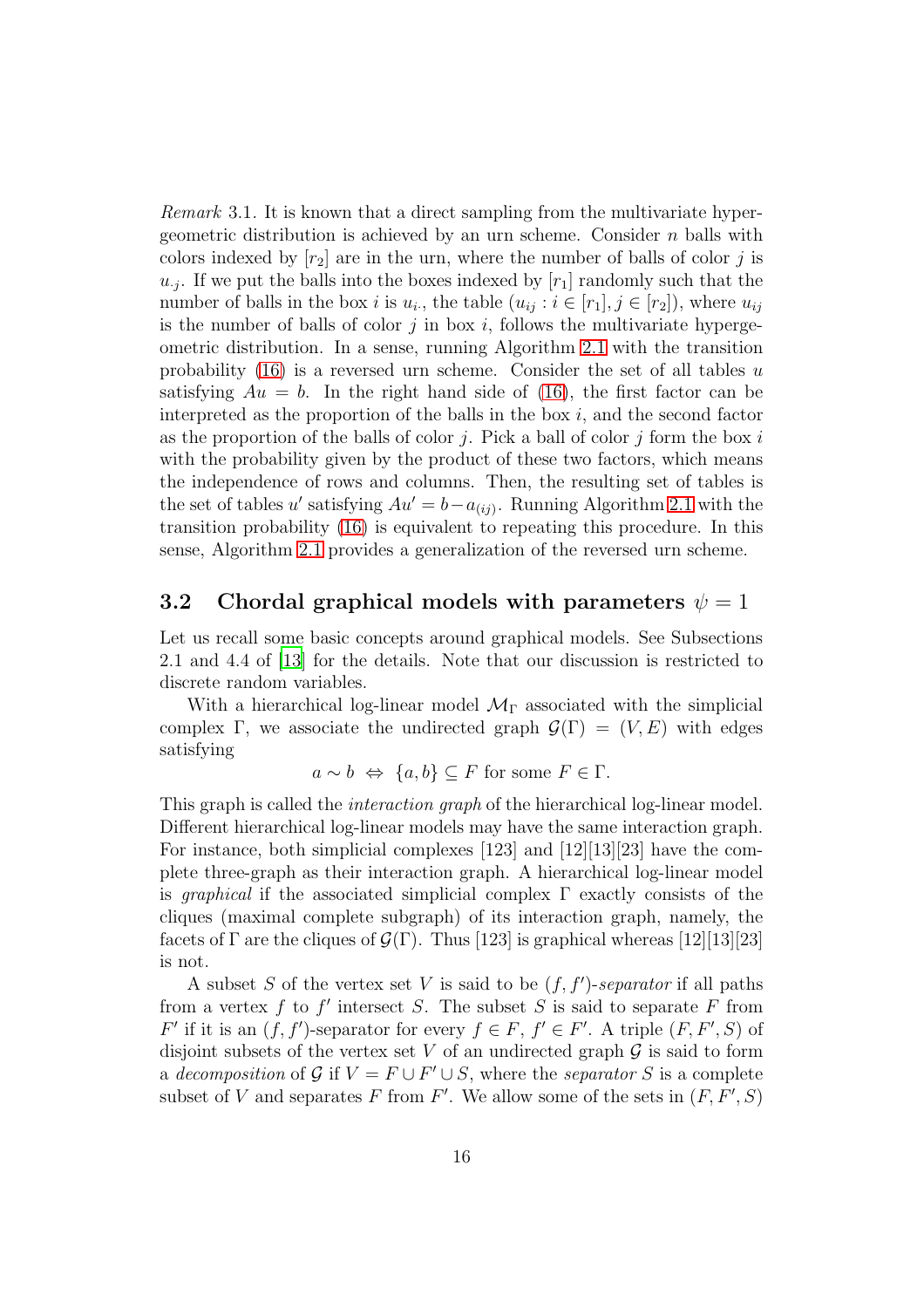to be empty. If the set of  $F$  and  $F'$  are both non-empty, the decomposition is called proper. An undirected graph is said to be decomposable if it is complete, or if there exists a proper decomposition  $(F, F', S)$  into decomposable subgraphs  $\mathcal{G}_{F \cup S}$  and  $\mathcal{G}_{F' \cup S}$ . A graphical model is called decomposable if the interaction graph is decomposable. It is known that an undirected graph is decomposable if and only if it is chordal, namely, every cycle of length larger than three possesses a chord (Proposition 2.5 of [\[13\]](#page-38-5)).

Let  $B_1, \ldots, B_k$  be a sequence of the vertex set V of an undirected graph G. Let

$$
H_j = B_1 \cup \dots \cup B_j, \quad S_{j+1} = H_j \cap B_{j+1}, \quad j \in [k-1].
$$

The sequence  $B_1, \ldots, B_k$  is said to be *perfect* if the following conditions are satisfied.

- (i) for all  $i > 1$  there exists a  $j < i$  such that  $S_j \subseteq B_j$ ;
- (ii) the sets (separators)  $S_i$  are complete for all i.

A separator S may occur several times in a perfect sequence. The number of occurrence  $\nu(S)$  is called *multiplicity*. In addition, a separator can be the empty set.

The boundary  $\text{bd}(A)$  of a subset A of vertices is the set of vertices in  $V \setminus A$  that are neighbours to vertices in A, and the *closure* of a subset A is cl(A) =  $A \cup bd(A)$ . A perfect numbering of the vertices V of G is a numbering  $\alpha_1, \alpha_2, \ldots, \alpha_{|V|}$  such that

$$
B_l = \mathrm{cl}(\alpha_l) \cap \{\alpha_1, \ldots, \alpha_l\}, \quad l \in [|V|]
$$

is a perfect sequence of sets. A characterization of chordal graphs is as follows (Proposition 2.17 of [\[13](#page-38-5)]).

Proposition 3.2. The following conditions are equivalent for an undirected graph G.

- (i) the graph  $G$  is chordal.
- (ii) the vertices of  $\mathcal G$  admit a perfect numbering.
- (ii) the cliques of  $G$  can be numbered to form a perfect sequence.

If the boundary of a vertex is complete, then the vertex is called simplicial. A vertex without neighbor is also called simplicial. Since a clique consists of separators and simplicial vertices, removing all the simplicial vertices from a chordal graph induces backward elimination of cliques from a perfect sequence.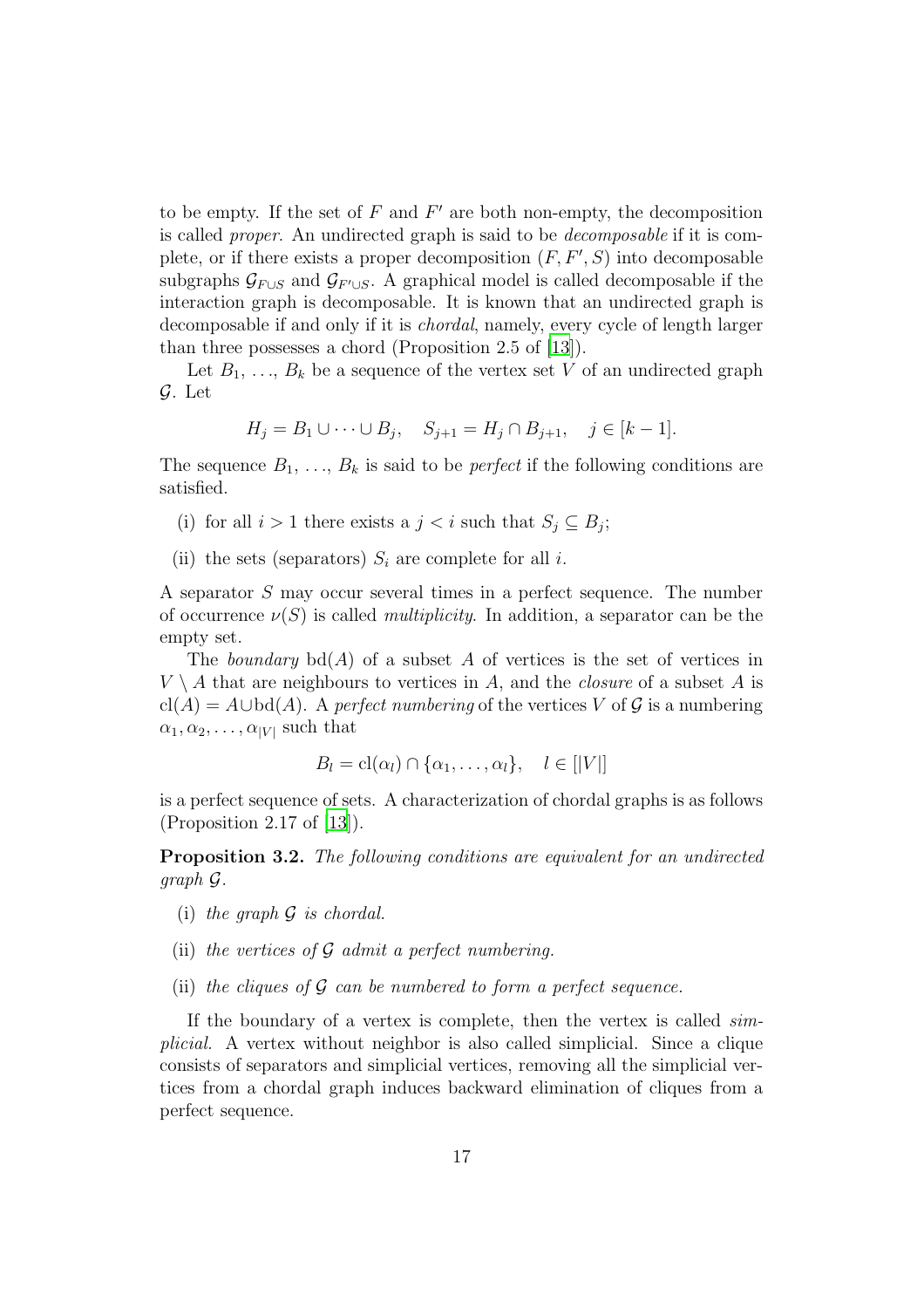

<span id="page-17-0"></span>Figure 2: The process of removing simplicial vertices from the simplicial complex [123][124][135][246][247].

Example 1. Consider the simplicial complex  $\Gamma = [123][124][135][246][247]$ . The interaction graph  $\mathcal{G}(\Gamma)$  is shown in the left of Figure [2.](#page-17-0) The model is graphical since Γ exactly consists of the cliques of  $\mathcal{G}(\Gamma)$ . Moreover,  $\mathcal{G}(\Gamma)$ is chordal. The vertices of  $\mathcal{G}(\Gamma)$  are in a perfect numbering. A perfect sequence of cliques is  $C_1 = \{1, 2, 3\}, C_2 = \{1, 2, 4\}, C_3 = \{1, 3, 5\}, C_4 =$  $\{2, 4, 6\}$ , and  $C_5 = \{2, 4, 7\}$ . The separator for this perfect sequence is  $S_2 =$  $\{1, 2\}, S_3 = \{1, 3\}, S_4 = S_5 = \{2, 4\},$  where the separator  $\{2, 4\}$  has the multiplicity of two. The vertices 7, 6, and 5 are simplicial. Removing these simplicial vertices eliminates cliques  $C_5$ ,  $C_4$ , and  $C_3$ , respectively. Then, we have the simplicial complex [123][124] with the simplicial vertices 4 and 3. Removing these simplicial vertices eliminates cliques  $C_2$  and  $C_1$ , respectively. The process of removing simplicial vertices from  $\Gamma$  is shown in Figure [2.](#page-17-0)

As we have seen in Section [1,](#page-0-1) the configuration matrix  $A$  of a simplicial complex  $\Gamma = [F_1][F_2] \cdots$  determines the linear transformation  $u(i_V) \mapsto$  $(u(i_{F_1}), u(i_{F_2}), \ldots), i_V \in \mathcal{I}_V, i_{F_1} \in \mathcal{I}_{F_1}, i_{F_2} \in \mathcal{I}_{F_2}, \ldots$  Therefore, the rows of A consists of the states of the subsets in  $\mathcal{I}_{F_1}, \mathcal{I}_{F_2}, \ldots$ , and the columns of A consists of the states in  $\mathcal{I}_V$ . The order of  $i_F$  in the rows will be denoted by  $Pos(i_F)$  and that of  $i_V$  in the columns will be denoted by  $Pos(i_V)$ . For example, for the simplicial complex  $\Gamma = [123][124]$ ,  $Pos(1111) = 1$ ,  $Pos(1112) = 2$ , ..., and  $Pos(111.) = 1$ ,  $Pos(112.) = 2$ , ..., for the facet  $F = [123]$ . An expression of A is given by the following proposition. We can read off the correspondence between the indices of the hierarchical log-linear model and those of the configuration matrix. The derivation uses neither graphical nor chordal. For a graphical model, the rows are states of the cliques.

**Proposition 3.3.** Consider a hierarchical log-linear model  $M_{\Gamma}$  associated with the simplicial complex  $\Gamma = [F_1][F_2] \cdots$ . Let the rows and the columns of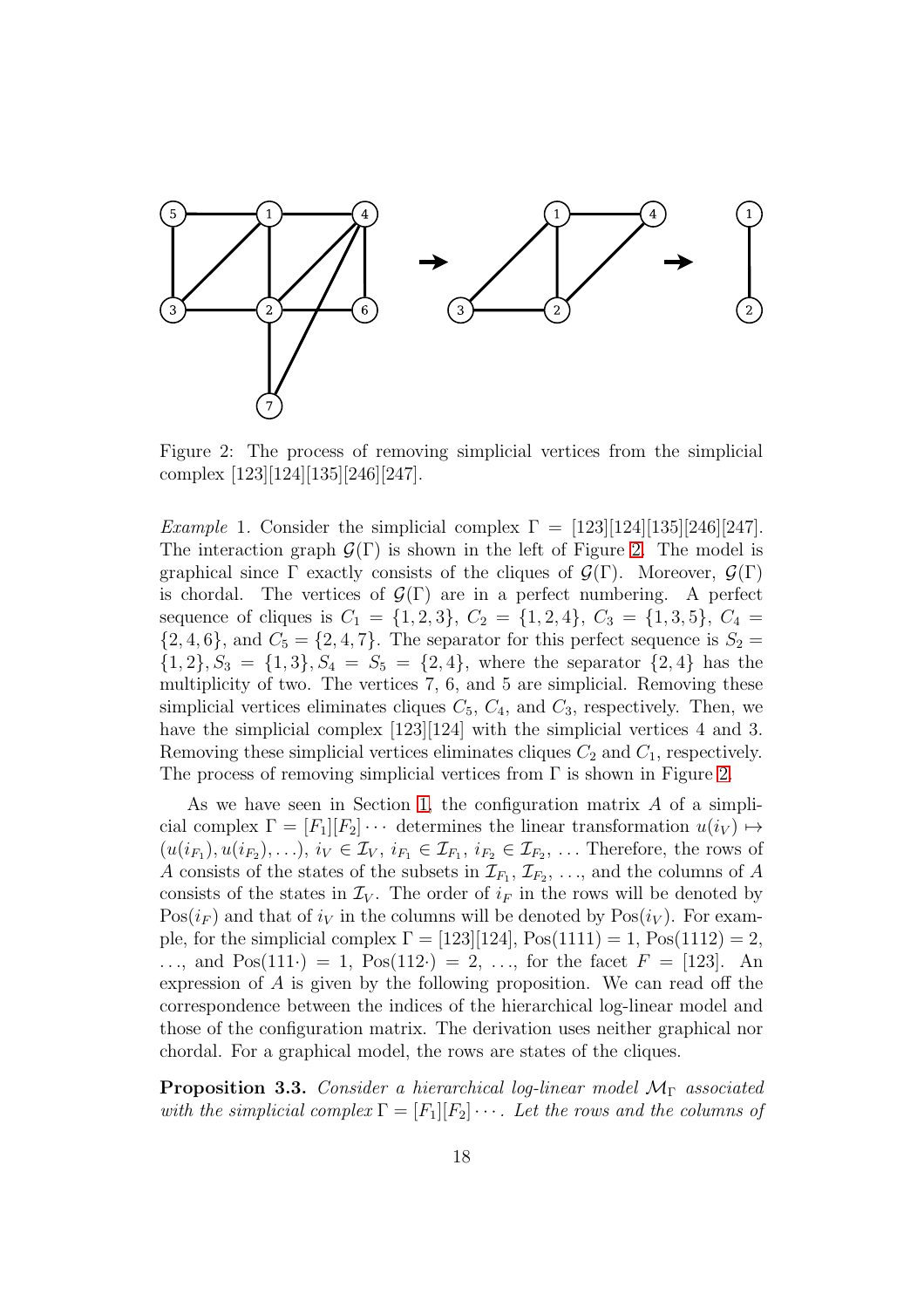the configuration matrix A are states of the minimal sufficient statistics and the joint states, respectively, and they are ordered in the lexicographic order with  $1 \succ 2 \succ \cdots$ . For a facet  $F \subset [m]$ , define

$$
s_i := \min\{j : j \in F, j > s_{i-1}, j-1 \notin F\},\
$$
  

$$
t_i := \min\{j : j \notin F, j > t_{i-1}, j-1 \in F\},\
$$

for  $1 \leq i \leq \{j : t_j = m \text{ or } m + 1\}$  with  $s_0 = t_0 = 0$ . Let

$$
A_F = 1_{r_1 \times \cdots \times r_{s_1-1}} \otimes E_{r_{s_1} \times \cdots \times r_{t_1-1}} \otimes 1_{r_{t_1} \times \cdots \times r_{s_2-1}} \otimes E_{r_{s_2} \times \cdots \times r_{t_2-1}} \otimes \cdots,
$$

if  $s_1 > 2$  and

$$
A_F = E_{r_1 \times \cdots \times r_{t_1-1}} \otimes 1_{r_{t_1} \times \cdots \times r_{s_2-1}} \otimes E_{r_{s_2} \times \cdots \times r_{t_2-1}} \otimes 1_{r_{t_2} \times \cdots \times r_{s_3-1}} \otimes \cdots,
$$

if  $s_1 = 1$ . In other words, put 1 for the maximal contiguous vertices which do not appear in  $F$ , and put  $E$  for the maximal contiguous vertices in  $F$ . Then, the matrix A has the form

<span id="page-18-0"></span>
$$
A_{\Gamma} = \left(\begin{array}{c} A_{F_1} \\ A_{F_2} \\ \vdots \end{array}\right), \tag{17}
$$

where the column vector of the matrix  $A_{\Gamma}$  is indexed by the elements of  $\mathcal{I}_{V}$ . Let  $a_{ij}$  be the  $(i, j)$ -entry of the matrix  $A_{\Gamma}$ . For  $Pos(i_{F}) = i$  and  $Pos(i_{V}) = j$ ,  $a_{ij} = 1$  if  $i_F \subset i_V$  and  $a_{ij} = 0$  otherwise.

*Proof.* To avoid messy expressions, the case of the facet  $F = [13]$  is shown. Similar proof works for any facet. If the *i*-th row of  $A_F$  determines the minimal sufficient statistic  $u_{p_1+1,\cdot,p_3}$ , which is an element of  $u(i_{[13]})$ ,  $i = p_1r_3 +$  $p_3$ . For the *i*-th row, the  $(i, j)$ -entry of  $A_F$  is one if  $j = p_1(r_2r_3) + q_2r_3 + p_2$ ,  $q_2 \in 0 \cup [r_2 - 1]$ , and zero otherwise, that is,

$$
(a_{[13]})_{ij} = \sum_{q_2=0}^{r_2-1} \delta_{p_1(r_2r_3)+q_2r_3+p_2,j}.
$$

But the right hand side is equivalent to the  $(i, j)$ -entry of  $E_{r_1} \otimes 1_{r_2} \otimes E_{r_3}$ .

Graphical models are used to study conditional independence in the situation where we have a collection of random variables. A probability measure of  $X = (X_1, \ldots, X_{|V|})$  taking values in the joint state space  $\mathcal{I}_V = \prod_{i=1}^{|V|} [r_i]$  is said to be obeying the *global Markov property* relative to an undirected graph  $G$ , if for any triple  $(F, F', S)$  of disjoint subsets of V such that S separates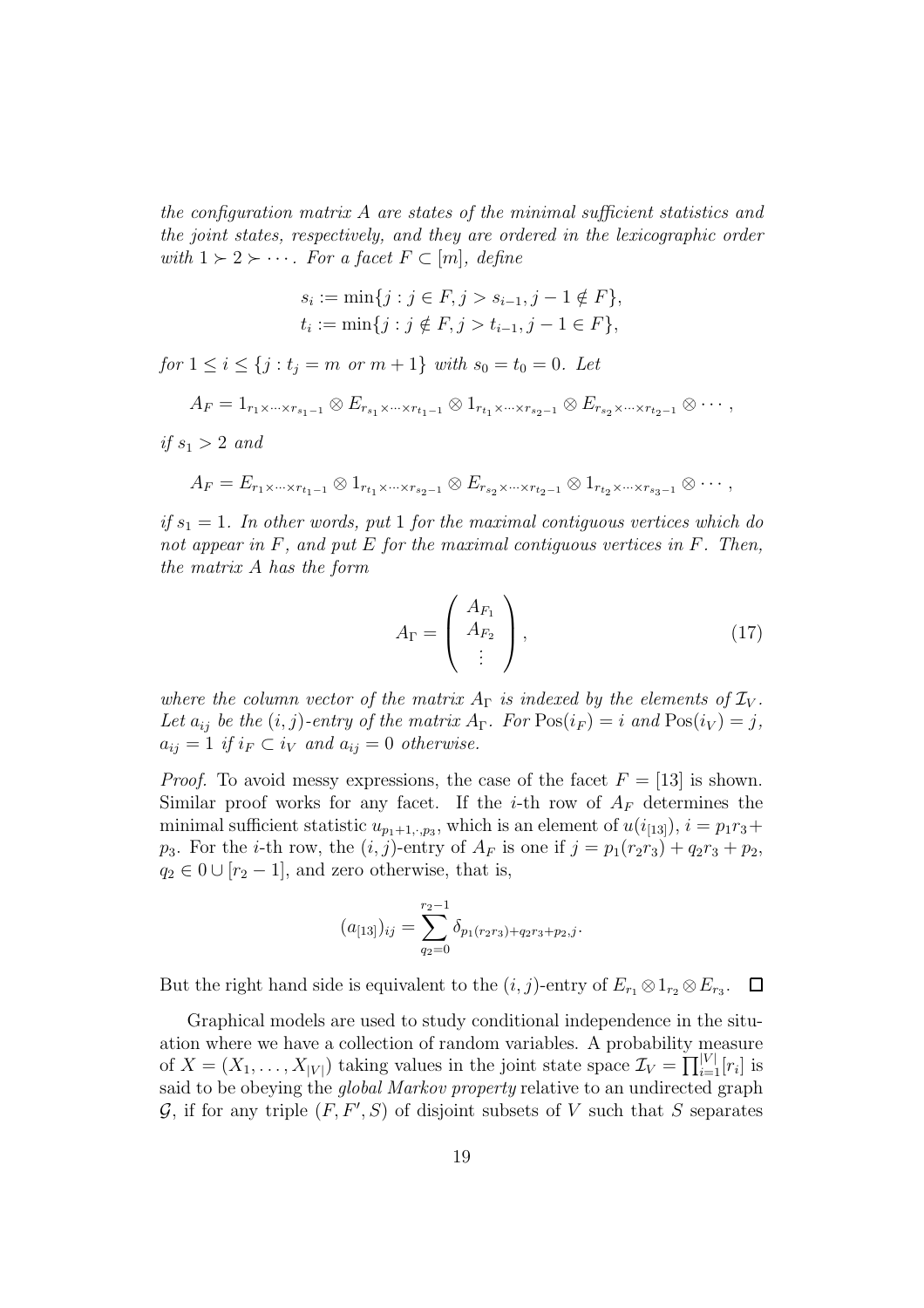F from F' in  $\mathcal{G}, X_F$  and  $X_{F'}$  are conditionally independent given  $X_S$ , which will be written as

<span id="page-19-2"></span>
$$
X_F \perp \!\!\!\perp X_{F'} | X_S. \tag{18}
$$

Note that the global Markov property represented by the interaction graph  $\mathcal{G}(\Gamma)$  of the hierarchical log-linear model  $\mathcal{M}_{\Gamma}$  holds if and only if  $\psi = 1$  in the probability function [\(6\)](#page-4-0), because  $\psi \neq 1$  means that there exist interactions which are not represented by  $\mathcal{G}(\Gamma)$ . If  $\psi = 1$ , the conditional distribution given minimal sufficient statistics is the A-hypergeometric distribution with parameters  $y = 1$ .

Sundberg [\[25](#page-39-2)] established the following A-hypergeometric sum formula of parameter  $y = 1$  for chordal graphical models by using factorization of the probability measure of  $X$  (see the proof of Theorem 4.22 of [\[13\]](#page-38-5)). We will see an alternative proof by using the A-hypergeometric integral.

<span id="page-19-0"></span>**Theorem 3.4.** Consider a chordal graphical model associated with the simplicial complex Γ. The A-hypergeometric polynomial with parameters  $y = 1$ associated with the matrix  $A_{\Gamma}$  in [\(17\)](#page-18-0) and the vector  $b_{\Gamma} = u(i_C : i_C \in \mathcal{I}_C, C \in$ C) has an expression

<span id="page-19-3"></span>
$$
Z_{A_{\Gamma}}(b_{\Gamma}; 1) = \sum_{\{v(i_V): \sum_{i_V} \supset i_C} \sum_{v(i_V) = u(i_C), \forall C \in \mathcal{C}\}} \prod_{i_V \in \mathcal{I}_V} \frac{1}{v(i_V)!}
$$

$$
= \frac{\prod_{S \in \mathcal{S}} \{\prod_{i_S \in \mathcal{I}_S} u(i_S)!\}^{\nu(S)}}{\prod_{C \in \mathcal{C}} \prod_{i_C \in \mathcal{I}_C} u(i_C)!},
$$
(19)

where C is the set of cliques of the interaction graph  $\mathcal{G}(\Gamma) = (V, E)$ , S is the set of separators with multiplicities  $\nu$  in any perfect sequence, and  $v(i_V)$  are variables, which takes values in  $\mathbf{N}_0$ , indexed by the elements of  $\mathcal{I}_V$ .

The transition probability of the Markov chain run by Algorithm [2.1](#page-7-0) immediately follows by Theorem [3.4.](#page-19-0)

Corollary 3.5. Consider a chordal graphical model associated with the simplicial complex Γ. The transition probability of the Markov chain run by Algo-rithm [2.1](#page-7-0) for the A-hypergeometric distribution with parameters  $y = 1$  associated with the matrix  $A_{\Gamma}$  in [\(17\)](#page-18-0) and the vector  $b_{\Gamma} = u(i_C : i_C \in \mathcal{I}_C, C \in \mathcal{C})$ is given by

<span id="page-19-1"></span>
$$
e(b_{\Gamma}, b_{\Gamma} - a_{\Gamma j}; 1) = \frac{\prod_{C \in \mathcal{C}} \prod_{\{i_C : i_C \in \mathcal{I}_C, i_C \subset i_j\}} u(i_C)}{\prod_{S \in \mathcal{S}} \{\prod_{\{i_S : i_S \in \mathcal{I}_S, i_S \subset i_j\}} u(i_S)\}^{\nu(S)}}, \quad \forall j \in [m], \quad (20)
$$

where  $a_{\Gamma j}$  is the j-th column vector of  $A_{\Gamma}$  and  $Pos(i_j) = j$ ,  $i_j \in \mathcal{I}_V$ .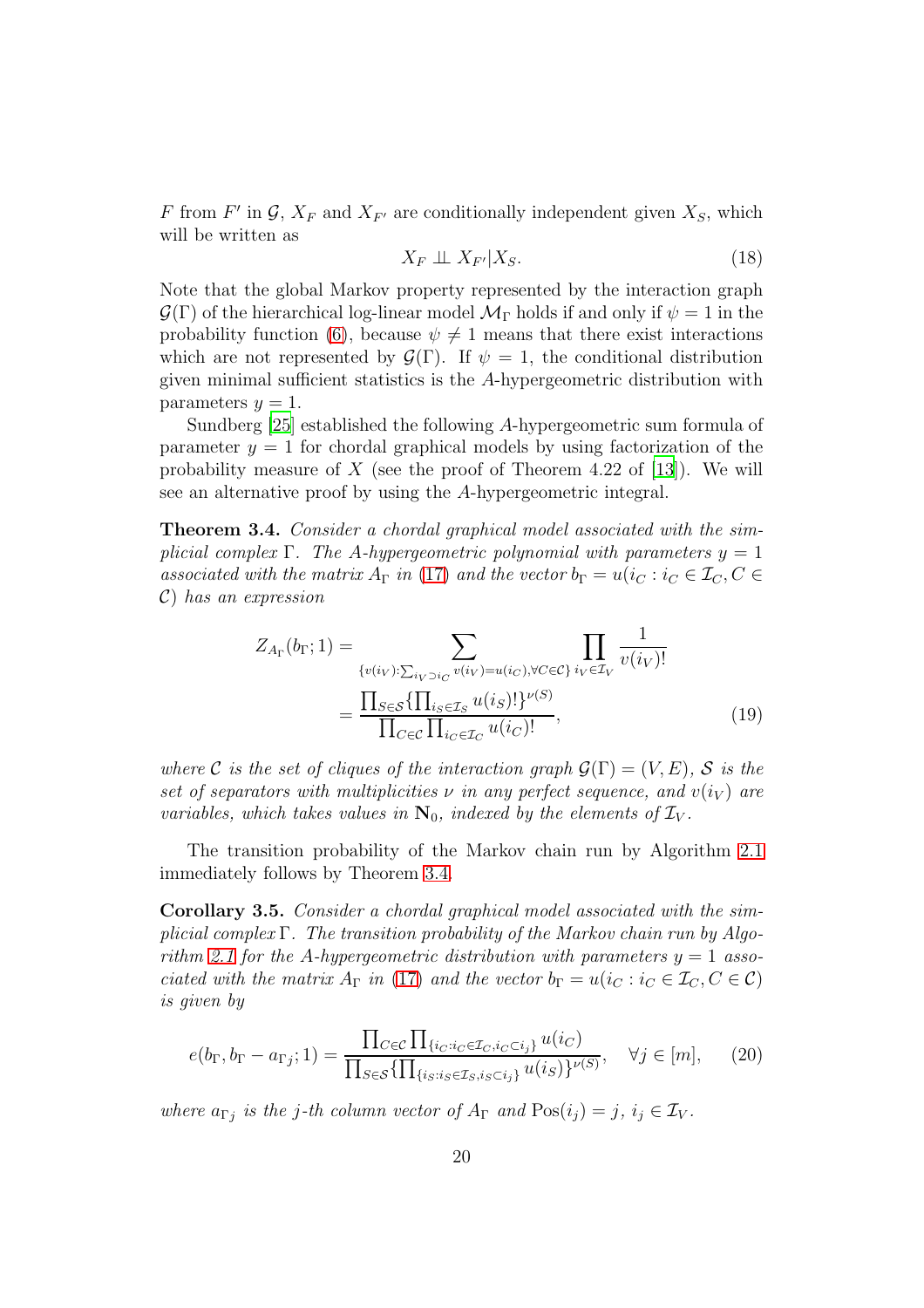<span id="page-20-0"></span>Example 2. Consider a binary chordal graphical model with the simplicial complex  $\Gamma = [123][124]$ . The matrix  $A_{\Gamma} =$  $\left( \begin{array}{c} E_8 \otimes 1_2 \end{array} \right)$  $E_4 \otimes 1_2 \otimes E_2$  $\setminus$ and the vector  $b_{\Gamma}$  are

A<sup>Γ</sup> = 1 1 0 0 0 0 0 0 0 0 0 0 0 0 0 0 0 0 1 1 0 0 0 0 0 0 0 0 0 0 0 0 0 0 0 0 1 1 0 0 0 0 0 0 0 0 0 0 0 0 0 0 0 0 1 1 0 0 0 0 0 0 0 0 0 0 0 0 0 0 0 0 1 1 0 0 0 0 0 0 0 0 0 0 0 0 0 0 0 0 1 1 0 0 0 0 0 0 0 0 0 0 0 0 0 0 0 0 1 1 0 0 0 0 0 0 0 0 0 0 0 0 0 0 0 0 1 1 1 0 1 0 0 0 0 0 0 0 0 0 0 0 0 0 0 1 0 1 0 0 0 0 0 0 0 0 0 0 0 0 0 0 0 0 1 0 1 0 0 0 0 0 0 0 0 0 0 0 0 0 0 1 0 1 0 0 0 0 0 0 0 0 0 0 0 0 0 0 0 0 1 0 1 0 0 0 0 0 0 0 0 0 0 0 0 0 0 1 0 1 0 0 0 0 0 0 0 0 0 0 0 0 0 0 0 0 1 0 1 0 0 0 0 0 0 0 0 0 0 0 0 0 0 1 0 1 ,

$$
b_{\Gamma} = (u_{111}, u_{112}, u_{121}, u_{122}, u_{211}, u_{212}, u_{221}, u_{222},
$$
  

$$
u_{11\cdot 1}, u_{11\cdot 2}, u_{12\cdot 1}, u_{12\cdot 2}, u_{21\cdot 1}, u_{21\cdot 2}, u_{22\cdot 1}, u_{22\cdot 2})^{\top},
$$

where the columns of  $A_{\Gamma}$  specify the joint states in

$$
\mathcal{I}_V = \{1111, 1112, 1121, 1122, 1211, \ldots, 2222\}.
$$

The separator is  $\{1, 2\}$ . Consider sampling from the model with parameters  $\psi = 1$  by Algorithm [2.1.](#page-7-0) When  $j = 1$ ,  $(111\cdot), (11\cdot1), (11\cdot\cdot) \subset (1111) = i_1$ , and the transition probability of the Markov chain run by Algorithm [2.1](#page-7-0) given by [\(20\)](#page-19-1) becomes

$$
\frac{e(b_{\Gamma}, b_{\Gamma} - a_{\Gamma_1}; 1)}{u_{\dots}} = \frac{u_{111}.u_{11.1}}{u_{11..}u_{\dots}}.
$$

Remark 3.6. Since the chordal graphical model in Example [2](#page-20-0) with parameters  $\psi = 1$  has the global Markov property [\(18\)](#page-19-2)  $X_3 \perp \perp X_4 | X_{\{1,2\}}$ , we have

$$
\mathbf{P}(X = (1, 1, 1, 1)) = \mathbf{P}(X_3 = 1 | X_1 = X_2 = 1) \mathbf{P}(X_4 = 1 | X_1 = X_2 = 1)
$$
  
\n
$$
\times \mathbf{P}(X_1 = X_2 = 1)
$$
  
\n
$$
= \frac{u_{111} \cdot u_{11} \cdot u_{11} \cdot u_{11} \cdot u_{11} \cdot u_{11}}{u_{11} \cdot u_{11} \cdot u_{11} \cdot u_{11} \cdot u_{11}}.
$$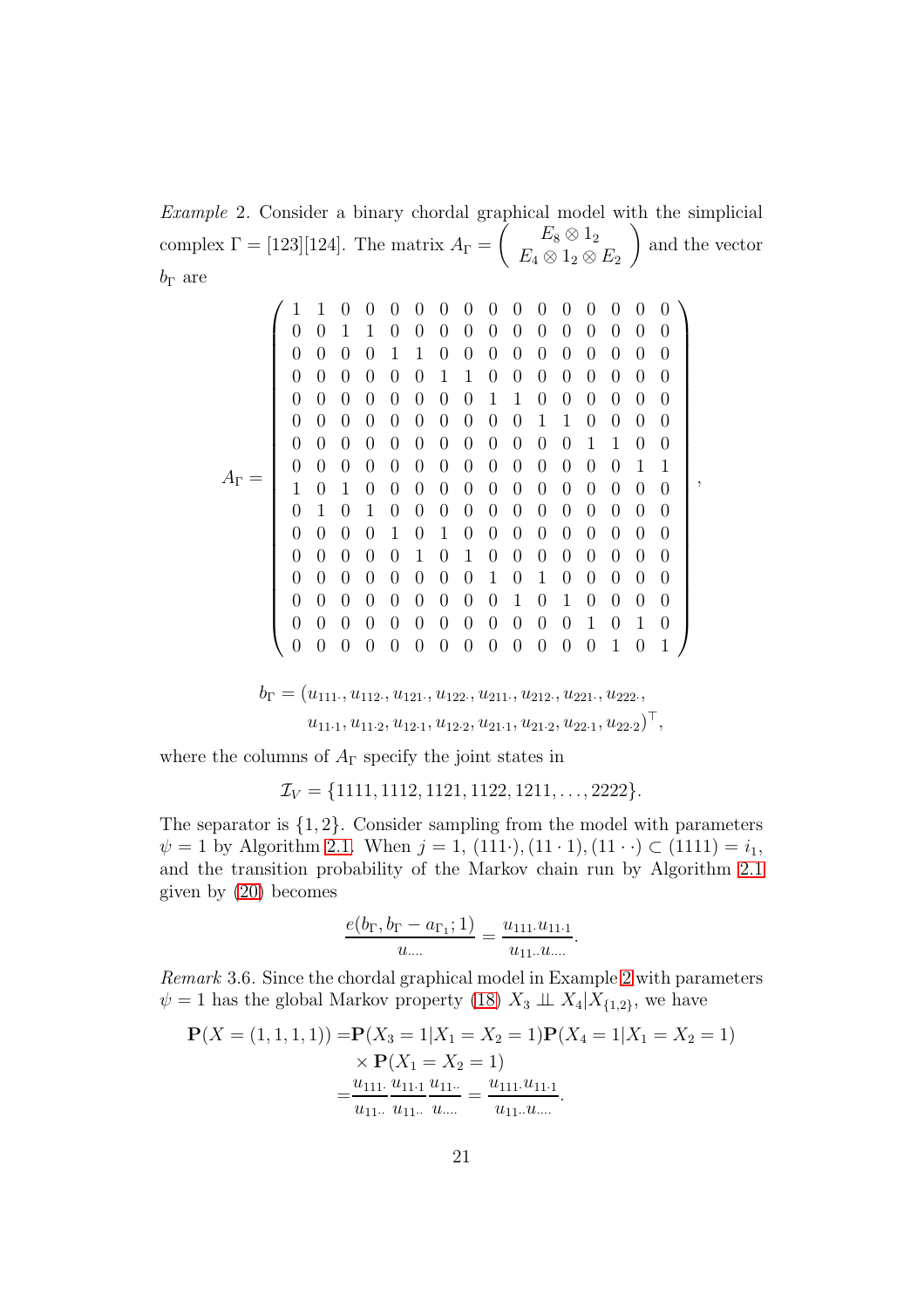Algorithm [2.1](#page-7-0) provides a sampling utilizes this conditional independence, and generalizes the reversed urn scheme for the independence model of two-way contingency tables discussed in Remark [3.1.](#page-15-1)

It is known that the A-hypergeometric integral

<span id="page-21-3"></span>
$$
\int_{\gamma} \left( \sum_{j \in [m]} \prod_{i \in [d]} y_j t_i^{a_{ij}} \right)^n \prod_{i \in [d-1]} t_i^{-b_i - 1} dt_i, \quad t_d = 1,
$$
\n(21)

for a  $(d-1)$ -cycle  $\gamma$  in  $\mathbb{C}^d$  (Theorem 5.4.2 of [\[23\]](#page-39-5)), where  $n = \deg(Z_A(b; y))$ , is annihilated by the A-hypergeometric ideal  $H_A(b)$ . The integration at  $y = 1$ proves Theorem [3.4.](#page-19-0)

We prepare the following proposition. Note that  $t$  should be indetermi-nants, because in the proof of Theorem [3.4](#page-19-0) we use  $t$  as variables for the integration along with  $\gamma \in \mathbb{C}^d$ .

<span id="page-21-0"></span>**Proposition 3.7.** If a polynomial  $f(t) \in \mathbf{Q}[t_1, \ldots, t_d]$  is zero for all  $t = T \in$  $\mathbf{N}^d$ , then we have  $f(t) = 0$  as a polynomial.

*Proof.* We use an induction in d. When  $d = 1$ , if the univariate polynomial  $f(t)$  is not the zero polynomial, the number of zeros of  $f(t)$  is up to the degree of  $f(t)$ . It contradicts the assumption, and  $f(t)$  should be the zero polynomial. When  $d = n > 1$ , the expansion in  $t_n$  for some m:

$$
f(t) = \sum_{k=0}^{m} f_k(t')t_n^k, \quad t' = (t_1, \dots, t_{n-1})
$$

determines polynomials  $f_k(t') \in \mathbf{Q}[t_1,\ldots,t_{n-1}]$ . If we fix  $T' \in \mathbf{N}^{n-1}$ ,  $f(t)$ reduces to a univariate polynomial, and the argument for  $d = 1$  gives  $f_k(T') =$ 0. By the assumption of the induction for  $d = n - 1$ ,  $f_k(t') = 0$  as a polynomial. Hence  $f(t)$  is the zero polynomial.  $\Box$ 

The following lemma for a factorization is the key for the proof of Theorem [3.4.](#page-19-0)

<span id="page-21-2"></span>Lemma 3.8. Consider a chordal graphical model associated with the simplicial complex Γ. We fix the state of all the separators S to be is. For the set of indeterminants  $t(i_V)$ ,  $i_V \in \mathcal{I}_V$ , we have

<span id="page-21-1"></span>
$$
\sum_{i_V \supset i_S} \prod_{C \in \mathcal{C}} t(i_C) 1\{i_C \subset i_V\} = \prod_{C \in \mathcal{C}} \sum_{i_C \equiv i_S} t(i_C) \tag{22}
$$

as a polynomial equality, where  $\mathcal C$  is the set of cliques of the interaction graph  $\mathcal{G}(\Gamma) = (V, E), t(i_F) = \sum_{j \in \mathcal{I}_{V \setminus F}} t(i_F, j)$  for any subset  $F \subset V$ , and  $1\{\cdot\}$  is the indicator function, i.e.  $1\{\cdot\} = 1$  if  $\cdot$  is true and zero otherwise.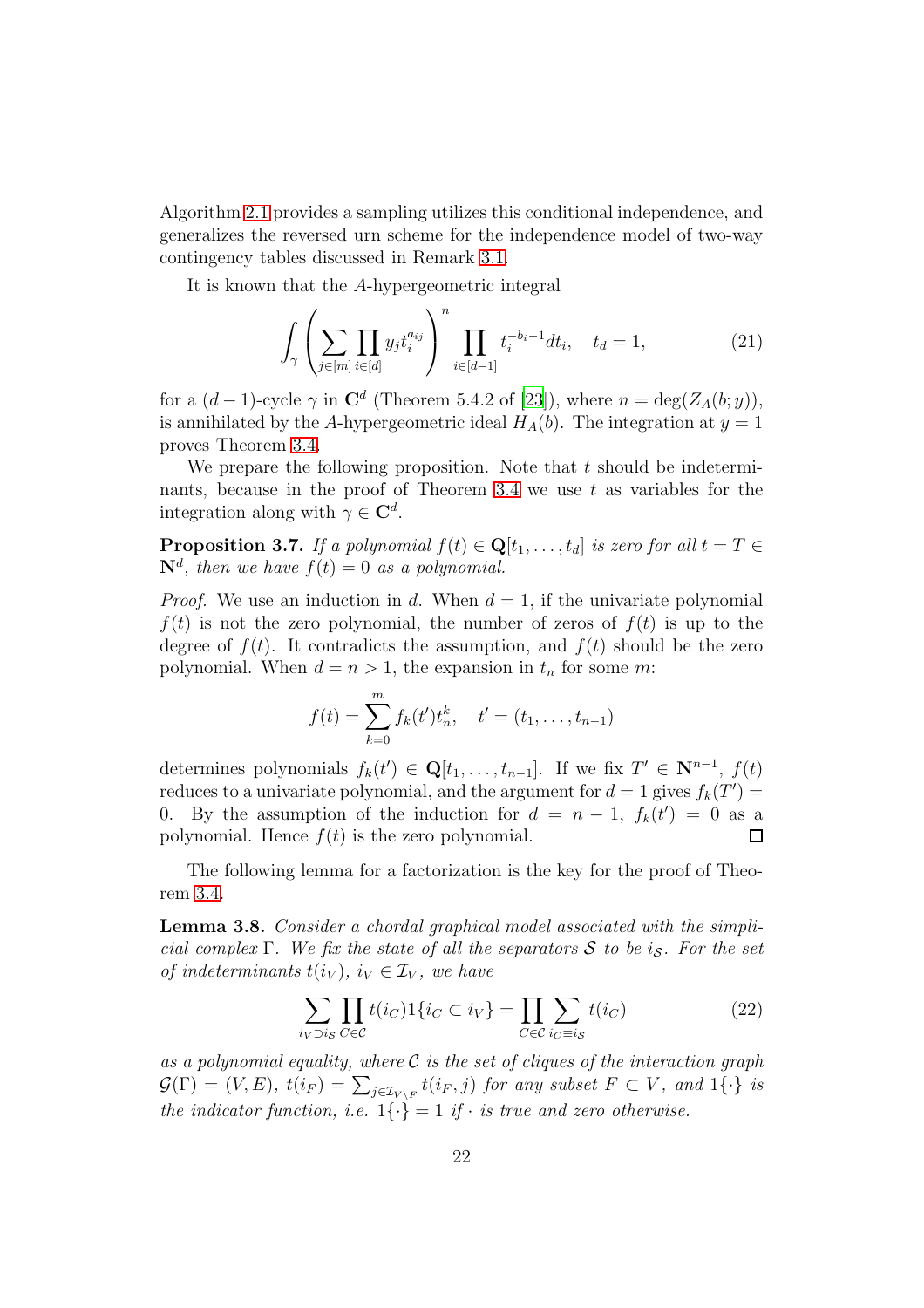*Proof.* Consider a probability measure of  $X$  taking values in the joint state space  $\mathcal{I}_V$ . We fix the state of all the separators S to be  $i_S$  with satisfying  $P(X_{\mathcal{S}} = i_{\mathcal{S}}) > 0$ . We may write

$$
\mathbf{P}(X_V = i_V | X_S = i_S) = \frac{t(i_V)}{t(i_S)}, \quad \forall i_V \supset i_S.
$$

On the other hand, for each clique  $C$  we may write

$$
\mathbf{P}(X_{C\setminus\mathcal{S}=i_{C\setminus\mathcal{S}}}|X_{\mathcal{S}}=i_{\mathcal{S}})=\frac{t(i_{C})}{\sum_{i_{C}\equiv i_{\mathcal{S}}}t(i_{C})},\quad\forall i_{C}\equiv i_{\mathcal{S}}.
$$

Since the global Markov property [\(18\)](#page-19-2) implies

$$
\mathbf{P}(X_V = i_V | X_S = i_S) = \prod_{C \in \mathcal{C}} \mathbf{P}(X_{C \setminus S} = i_{C \setminus S} | X_S = i_S)
$$

for  $i_C \subset i_V, \forall C \in \mathcal{C}$ , we have

$$
\frac{t(i_V)}{t(i_S)} = \prod_{C \in \mathcal{C}} \frac{t(i_C)}{\sum_{i_C \equiv i_S} t(i_C)}, \quad \forall i_V \supset i_S
$$

for  $i_C \subset i_V, i_C \equiv i_S, \forall C \in \mathcal{C}$ . Since the denominator of the right hand side does not depend on  $i_{V \setminus \mathcal{S}}$  and  $\sum_{i_V \supset i_{\mathcal{S}}} t(i_V) = t(i_{\mathcal{S}})$ , we have

$$
\sum_{i_V \supset i_S} \prod_{C \in \mathcal{C}} t(i_C) \mathbf{1} \{ i_C \subset i_V \} = \prod_{C \in \mathcal{C}} \sum_{i_C \equiv i_S} t(i_C).
$$

Since this argument holds for any probability measure of  $X$ , Proposition [3.7](#page-21-0) guarantees that [\(22\)](#page-21-1) holds even if  $t(i_V)$ ,  $i_V \in \mathcal{I}_V$  are indeterminants.  $\Box$ 

*Proof of Theorem [3.4.](#page-19-0)* Let the interaction graph  $\mathcal{G}(\Gamma)$  be a chordal graph with at least four vertices. We use a backward inductive argument with respect to the number of vertices. Figure [2](#page-17-0) shows the process of integration for the simplicial complex [123][124][135][246][247]. The set of simplicial vertices is denoted by  $V \setminus S =: V_*$ . Then,  $\mathcal{G}(\Gamma)$  has at least two simplicial vertices (Lemma 2.9 of [\[13](#page-38-5)]). If states of all separators are fixed to be  $i<sub>S</sub>$ ,

<span id="page-22-0"></span>
$$
\sum_{\{j:j\in[m],i_j>i_{\mathcal{S}}\}}\prod_{i\in[d]}t_i^{a_{ij}} = \sum_{\{j:j\in[m],i_j>i_{\mathcal{S}}\}}\prod_{C\in\mathcal{C}}t_{i_C}1\{i_C\subset i_j\} = \prod_{C\in\mathcal{C}}\sum_{i_C\equiv i_{\mathcal{S}}}t_{i_C},\quad(23)
$$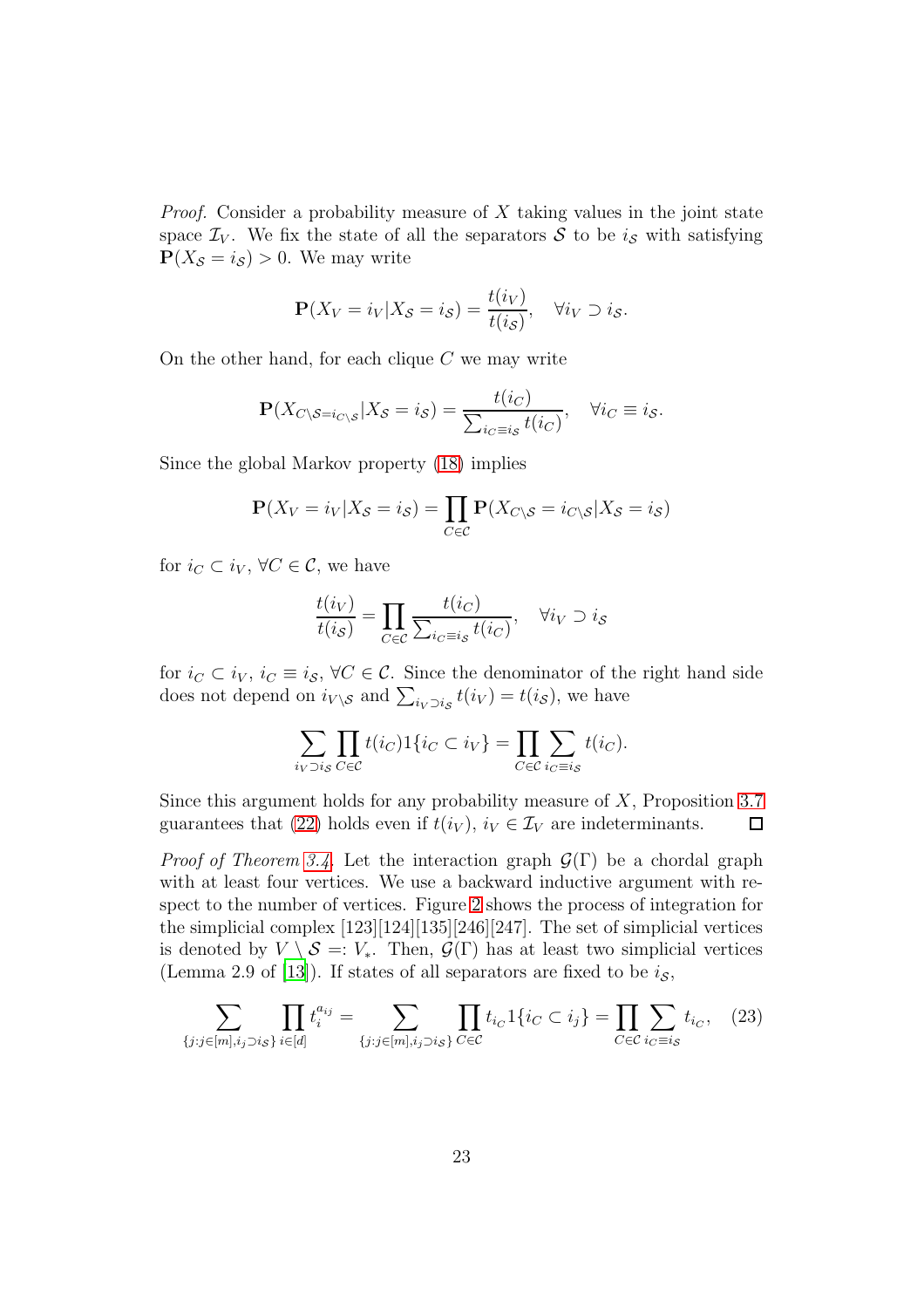where the factorization of the second equality follows by the formula [\(22\)](#page-21-1) of Lemma [3.8](#page-21-2) and Proposition [3.7.](#page-21-0) The multinomial expansion yields

$$
\left(\sum_{j\in[m]} \prod_{i\in[d]} t_i^{a_{ij}}\right)^n = \sum_{\{v(i_S): \sum_{i_S} v(i_S) = n\}} \frac{n!}{\prod_{i_S} v(i_S)!} \prod_{i_S} \prod_{C \in C} \left(\sum_{i_C \equiv i_S} t_{i_C}\right)^{v(i_S)}
$$

$$
= \sum_{\{v(i_S): \sum_{i_S} v(i_S) = n\}} \frac{n!}{\prod_{i_S} v(i_S)!} \prod_{C \in C} \prod_{i_S} \left(\sum_{i_C \equiv i_S} t_{i_C}\right)^{v(i_S)}.
$$

Here  $v(i<sub>S</sub>)$  is a variable which takes a value in  $N_0$  indexed by the elements of  $\mathcal{I}_{\mathcal{S}}$ . If a clique does not contain simplicial vertices, the indices of the clique are completely specified by the condition  $i<sub>C</sub> \equiv i<sub>S</sub>$  and we have

$$
\prod_{i_{\mathcal{S}}} \left( \sum_{i_{\mathcal{C}}=i_{\mathcal{S}}} t_{i_{\mathcal{C}}} \right)^{v(i_{\mathcal{S}})} = \prod_{i_{\mathcal{C}}} t_{i_{\mathcal{C}}}^{v(i_{\mathcal{C}})},
$$

Otherwise,

$$
\prod_{i_{\mathcal{S}}} \left( \sum_{i_{\mathcal{C}}=i_{\mathcal{S}}} t_{i_{\mathcal{C}}} \right)^{v(i_{\mathcal{S}})} = \prod_{i_{\mathcal{C}\backslash V_{*}}} \left( \sum_{i_{\mathcal{C}}=i_{\mathcal{C}\backslash V_{*}}} t_{i_{\mathcal{C}}} \right)^{v(i_{\mathcal{C}\backslash V_{*}})}
$$
\n
$$
= \prod_{i_{\mathcal{C}\backslash V_{*}}} \prod_{\{v(i_{\mathcal{C}}): \sum_{i_{\mathcal{C}}=i_{\mathcal{C}\backslash V_{*}}} v(i_{\mathcal{C}})=v(i_{\mathcal{C}\backslash V_{*}})\}} \frac{v(i_{\mathcal{C}\backslash V_{*}})}{\prod_{i_{\mathcal{C}}=i_{\mathcal{C}\backslash V_{*}}} v(i_{\mathcal{C}})!} \prod_{i_{\mathcal{C}}=i_{\mathcal{C}\backslash V_{*}}} t_{i_{\mathcal{C}}}^{v(i_{\mathcal{C}})}.
$$

Note that  $C \setminus V_* \subset S$  and the inclusion can be strict. Finally,

$$
\prod_{i\in[d-1]}t_i^{-b_i-1}dt_i=\prod_{C\in\mathcal{C}}\prod_{i_C}t_{i_C}^{-u(i_C)-1}dt_{i_C}.
$$

The integrand is holomorphic on  $\mathbb{C}^{d-1} \setminus \{0\}$ . By using Cauchy's integral theorem, the integral [\(21\)](#page-21-3) with taking the  $(d-1)$ -cycle  $\gamma$  as the  $(d-1)$ complex torus  $T^{d-1} = S^1 \times \cdots \times S^1 \subset \mathbb{C}^{d-1}$  around the origin is evaluated as

$$
Z_{A_{\Gamma}}(b_{\Gamma}; 1) \propto \sum_{\{v(i_{\mathcal{S}}): \sum_{i_{\mathcal{S}}} v(i_{\mathcal{S}}) = n\}} \frac{\prod_{C \in \mathcal{C}_0} \prod_{i_C} 1(v(i_C) = u(i_C))}{\prod_{i_{\mathcal{S}}} v(i_{\mathcal{S}})!}
$$
  
\$\times \prod\_{C \in \mathcal{C} \setminus \mathcal{C}\_0} \prod\_{i\_{C \setminus V\_\*} v(i\_C): \sum\_{i\_C \equiv i\_C \setminus V\_\*} v(i\_C) = v(i\_C \setminus V\_\*)}\n  
\$\neq \sum\_{\{v(i\_{\mathcal{S}}): \sum\_{i\_{\mathcal{S}}} v(i\_{\mathcal{S}}) = n\}} \frac{v(i\_{C \setminus V\_\*)}!}{\prod\_{i\_{\mathcal{S}}} 1(v(i\_C) = u(i\_C))} \prod\_{C \in \mathcal{C} \setminus \mathcal{C}\_0} v(i\_C)!} 1(v(i\_C) = u(i\_C))\$  
\$\neq \sum\_{\{v(i\_{\mathcal{S}}): \sum\_{i\_{\mathcal{S}}} v(i\_{\mathcal{S}}) = n\}} \frac{\prod\_{C \in \mathcal{C}\_0} \prod\_{i\_{C} \in \{v(i\_C) = u(i\_C)\}}}{\prod\_{i\_{\mathcal{S}}} v(i\_{\mathcal{S}})!} \prod\_{C \in \mathcal{C} \setminus \mathcal{C}\_0} \prod\_{i\_{C} \setminus V\_\*} \frac{u(i\_{C \setminus V\_\*)}!}{\prod\_{i\_C \equiv i\_{C \setminus V\_\*} u(i\_C)!}}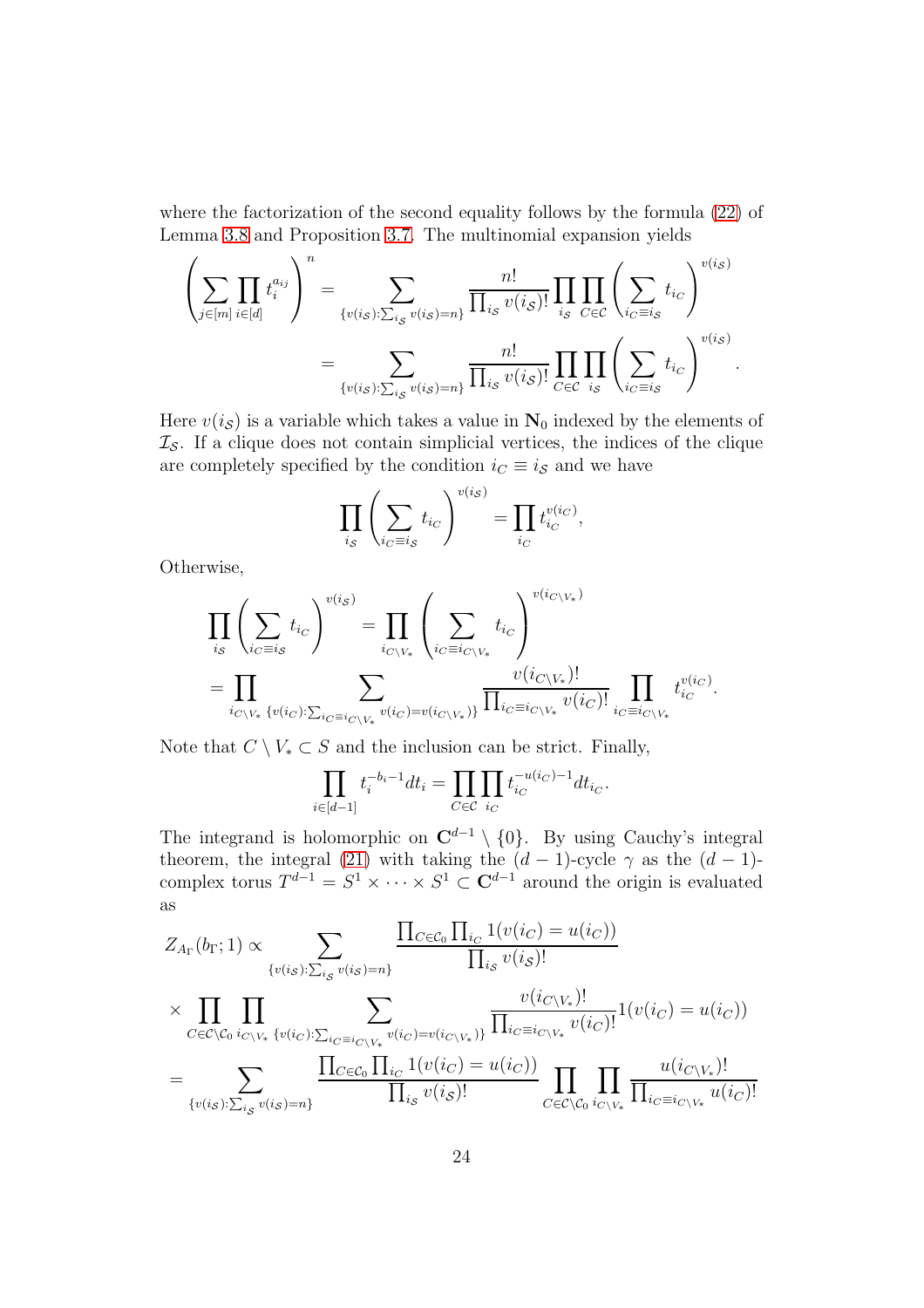where  $\mathcal{C}_0$  is the set of cliques containing no simplicial vertices. The summation appears in the last expression is the A-hypergeometric polynomial associated with the graph  $\mathcal{G}(\Gamma)$  with removing  $V_*$ , say  $Z_{A_{\Gamma_0}}(b_{\Gamma_0}; 1)$ . A chordal graph whose simplicial vertices are removed is again a chordal graph. By the assumption of the induction, we should have

$$
Z_{A_{\Gamma_0}}(b_{\Gamma_0}; 1) = \frac{\prod_{S \in \mathcal{S}} \{\prod_{i_S \in \mathcal{I}_S} u(i_S)!\}^{\nu_0(S)}}{\prod_{C \in \mathcal{C}_0} \prod_{i_C \in \mathcal{I}_C} u(i_C)!},
$$

where  $\nu_0(S)$  is the multiplicity of separator S in a perfect sequence of the cliques in the set  $\mathcal{C}_0$ . This observation proves the assertion for  $Z_{A_{\Gamma}}(b_{\Gamma}; 1)$ , because when we remove  $V_*$  from  $\mathcal{G}(\Gamma)$  the set  $C \setminus V_*, C \in \mathcal{C} \setminus \mathcal{C}_0$  becomes a separator. Therefore, we have

$$
\prod_{C \in \mathcal{C} \setminus \mathcal{C}_0} \prod_{i_{C \setminus V_*}} u(i_{C \setminus V_*})! = \prod_{S \in \mathcal{S}} \{ \prod_{i_S \in \mathcal{I}_S} u(i_S)! \}^{\nu(S) - \nu_0(S)}.
$$

By the backward induction, our task reduces to confirm the assertion for a set of disconnected simplices. If the set consists of a single simplex, the computation is trivial, because  $A = E_m$  and  $Z_A(b; x) = m^n/n!$ . Otherwise, an A-hypergeometric integral is involved. We discuss the case with two vertices, but other cases can be discussed in similar ways. The graph coincides that of the independence model of two-way contingency tables discussed in Section [3.1.](#page-13-0) For simplicity, we display explicit expressions for the binary case. Taking the 3-cycle  $\gamma$  as the 3-complex torus  $T^3$  around the origin, the integral becomes

$$
\int_{T^3} (t_1 + t_2)^n (1 + t_1)^n t_1^{-u_1 - 1} t_2^{-u_2 - 1} t_1^{-u_1 - 1} dt_1 dt_2 dt_1
$$
\n
$$
= \int_{T^3} \sum_{v_1=0}^n \sum_{v_{11}=0}^n {n \choose v_1} {n \choose v_1} t_1^{v_1 - u_1 - 1} t_2^{n - v_1 - u_2 - 1} t_1^{v_1 - u_1 - 1} dt_1 dt_2 dt_1
$$
\n
$$
= \int_{S_1} \sum_{v_{11}=0}^n {n \choose v_1} t_1^{v_1 - u_1 - 1} dt_1 \int_{T^2} \sum_{v_1=0}^n {n \choose v_1} t_1^{v_1 - u_1 - 1} t_2^{n - v_1 - u_2 - 1} dt_1 dt_2.
$$
\n
$$
= 2\pi \sqrt{-1} {n \choose u_1} \int_{S^1} \left\{ \int_{S^1} \sum_{v_1=0}^n {n \choose v_1} t_1^{v_1 - u_1 - 1} t_2^{u - v_1 - u_2 - 1} dt_1 \right\} dt_2.
$$
\n
$$
= (2\pi \sqrt{-1})^2 {n \choose u_1} {n \choose u_1} \int_{S^1} t_2^{-1} dt_2 = \frac{(2\pi \sqrt{-1})^3 n!^2}{u_1! u_2! u_1! u_2!}.
$$

where the last three qualities follow by Cauchy's integral theorem. The proportional constant can be fixed by the case that b is the zero vector.  $\Box$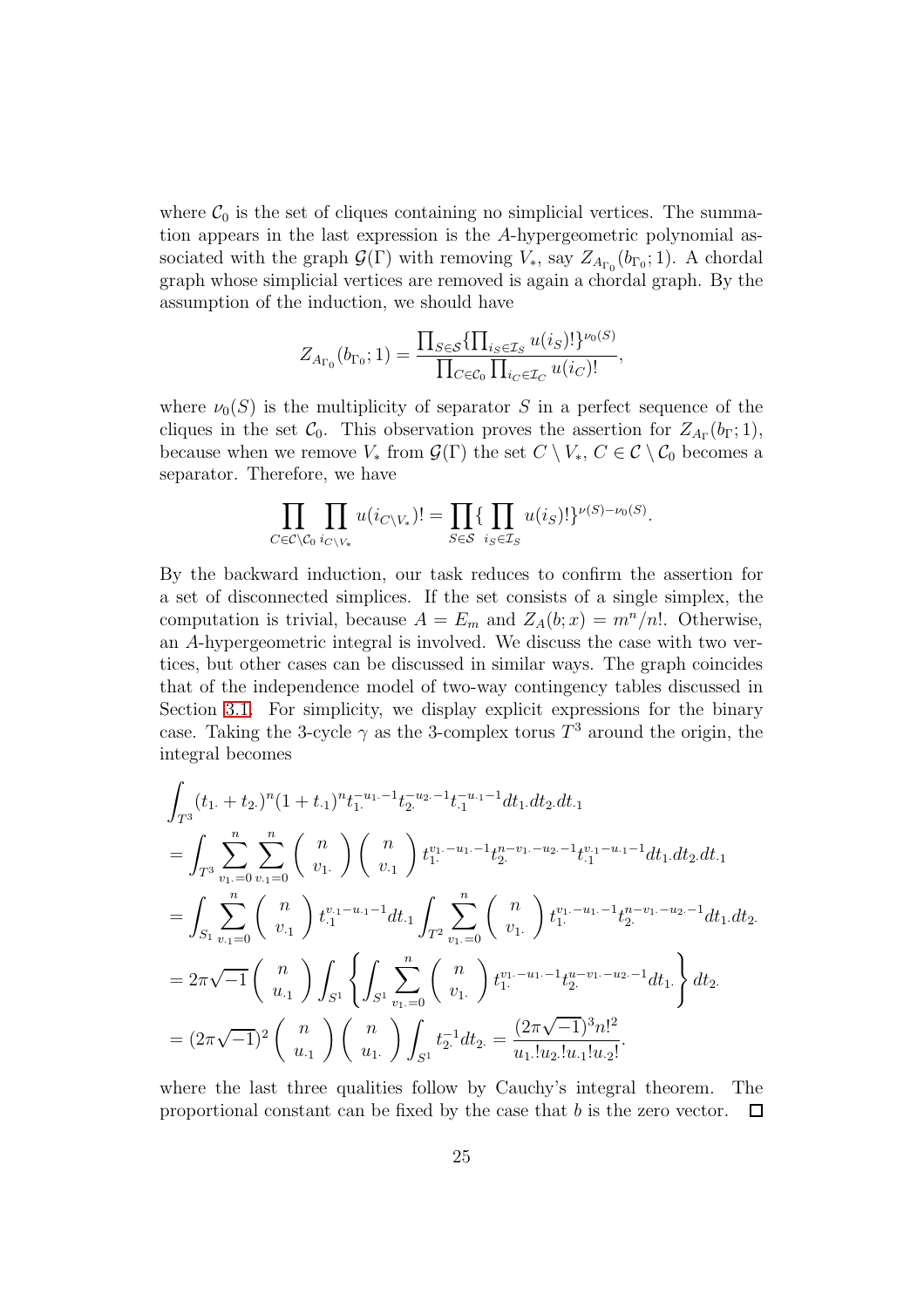Example 3. Consider a binary chordal graphical model with parameters  $\psi = 1$  associated with the simplicial complex  $\Gamma = [123][124][135][246]$ . The simplicial vertices are 5 and 6. A perfect sequence of cliques is  $C_1 = \{1, 2, 3\},\$  $C_2 = \{1, 2, 4\}, C_3 = \{1, 3, 5\}$  and  $C_4 = \{2, 4, 6\},$  and the separators are  $S_2 = \{1, 2\}, S_3 = \{1, 3\}, \text{ and } S_4 = \{2, 4\}.$  The summation [\(23\)](#page-22-0) in the proof of Theorem [3.4](#page-19-0) consists of terms with fixing possible set of indices of  $S = \{1, 2, 3, 4\}$  becomes

$$
\sum_{j \in [2^6]} \prod_{i \in [8 \times 4]} t_i^{a_{ij}} = t_{111\ldots} t_{11\cdot 1\ldots} (t_{1\cdot 1\cdot 1\cdot 1} t_{1\cdot 1\cdot 1\cdot 1} + t_{1\cdot 1\cdot 1\cdot 1\cdot 2} + t_{1\cdot 1\cdot 2} t_{\cdot 1\cdot 1\cdot 1} + t_{1\cdot 1\cdot 2} t_{\cdot 1\cdot 1\cdot 2})
$$
  
+ ...  
= $t_{111\ldots} t_{11\cdot 1\ldots} (t_{1\cdot 1\cdot 1} + t_{1\cdot 1\cdot 2}) (t_{\cdot 1\cdot 1\cdot 1} + t_{\cdot 1\cdot 1\cdot 2}) + (\text{other 15 terms}),$ 

where the first term of the right hand side appears for  $i<sub>S</sub> = (1111 \cdot \cdot)$ . The second equality comes from the factorization formula [\(22\)](#page-21-1) in Lemma [3.8](#page-21-2) with the global Markov property  $X_5 \perp\!\!\!\perp X_6 | X_{\{1,2,3,4\}}$ , where the states of the cliques  $C_1$  and  $C_2$  are uniquely determined by  $i<sub>S</sub>$ . The multinomial expansion of the n-th power of this expression is

$$
\begin{split} &\sum \frac{n!}{v_{1111\ldots 1}\ldots v_{2222\ldots 1}}\{t_{111\ldots 1}t_{11\ldots 1}+(t_{1\cdot 1\cdot 1}+t_{1\cdot 1\cdot 2})(t_{\cdot 1\cdot 1\cdot 1}+t_{\cdot 1\cdot 1\cdot 2})\}^{v_{1111\ldots 1}}\ldots\\ &=\sum \frac{n!}{v_{1111\ldots 1}\ldots v_{2222\ldots 1}}t_{111\ldots 1}^{v_{111\ldots 1}+v_{11\cdot 1\ldots 1}}(t_{1\cdot 1\cdot 1}+t_{1\cdot 1\cdot 2})^{v_{1\cdot 1\ldots 1}}(t_{\cdot 1\cdot 1\cdot 1}+t_{\cdot 1\cdot 1\cdot 2})^{v_{\cdot 1\cdot 1\ldots 1}}\ldots\\ &=\sum \frac{n!}{v_{1111\ldots 1}\ldots v_{2222\ldots 1}}\frac{v_{1\cdot 1\ldots 1}v_{1\cdot 1\ldots 1}v_{1\cdot 1\ldots 1}v_{1\cdot 2\ldots 1}v_{1\cdot 1\cdot 2\ldots 1}v_{2\cdot 1\ldots 1}v_{2\cdot 1\ldots 1}v_{2\cdot 2\ldots 1}v_{2\cdot 2\ldots 1}v_{2\cdot 2\ldots 2\ldots 1}\\ &\times t_{111\ldots 1}^{v_{111\ldots 1}}\ldots t_{222\ldots 1}^{v_{222\ldots 1}}t_{22\cdot 2\ldots}^{v_{22\cdot 2\ldots 1}}t_{1\cdot 1\cdot 1}^{v_{1\cdot 1\cdot 1}}t_{1\cdot 1\cdot 2}^{v_{1\cdot 1\cdot 1}}t_{1\cdot 1\cdot 1}^{v_{1\cdot 1\cdot 1}}t_{1\cdot 1\cdot 2}^{v_{1\cdot 1\cdot 1}}\ldots t_{22\cdot 2\cdot 1}^{v_{2\cdot 2\cdot 2\ldots 1}}t_{2\cdot 2\cdot 2}^{v_{2\cdot 2\cdot 1}}t_{2\cdot 2\cdot 2}^{v_{2\cdot 2\cdot 1}}t_{2\cdot 2\cdot 2}^{v_{2\cdot
$$

.

The A-hypergeometric integral leads to

$$
\frac{u_{1\cdot 1\cdot \cdot \cdot}!u_{1\cdot 1\cdot \cdot \cdot}!u_{1\cdot 2\cdot \cdot \cdot}!u_{1\cdot 2\cdot \cdot \cdot}!u_{2\cdot 1\cdot \cdot \cdot}!u_{2\cdot 1\cdot \cdot \cdot}!u_{2\cdot 2\cdot \cdot \cdot}!u_{2\cdot 2\cdot \cdot \cdot}!u_{2\cdot 2\cdot \cdot \cdot}!u_{1\cdot 1\cdot 1}\cdot u_{1\cdot 1\cdot 1\cdot 2}!u_{1\cdot 1\cdot 1\cdot 1}!u_{1\cdot 1\cdot 2}!\cdots u_{2\cdot 2\cdot 1!}u_{2\cdot 2\cdot 2\cdot 1}!u_{2\cdot 2\cdot 2\cdot 1}!u_{2\cdot 2\cdot 2\cdot 1}!u_{2\cdot 2\cdot 2\cdot 1}!u_{2\cdot 2\cdot 2\cdot 1}!u_{2\cdot 2\cdot 2\cdot 1}!u_{2\cdot 2\cdot 2\cdot 1}!u_{2\cdot 2\cdot 2\cdot 1}!u_{2\cdot 2\cdot 2\cdot 1}!\cdots v_{2\cdot 2\cdot 2\cdot 1}!\cdots v_{2\cdot 2\cdot 2\cdot 1}!\cdots v_{2\cdot 2\cdot 2\cdot 1}!\cdots v_{2\cdot 2\cdot 2\cdot 1}!\cdots v_{2\cdot 2\cdot 2\cdot 1}!\cdots v_{2\cdot 2\cdot 2\cdot 1}!\cdots v_{2\cdot 2\cdot 1}!\cdots v_{2\cdot 2\cdot 1}!\cdots v_{2\cdot 2\cdot 1}!\cdots v_{2\cdot 2\cdot 1}!\cdots v_{2\cdot 2\cdot 1}!\cdots v_{2\cdot 2\cdot 1}!\cdots v_{2\cdot 2\cdot 1}!\cdots v_{2\cdot 2\cdot 1}!\cdots v_{2\cdot 2\cdot 1}!\cdots v_{2\cdot 2\cdot 1}!\cdots v_{2\cdot 2\cdot 1}!\cdots v_{2\cdot 1}!\cdots v_{2\cdot 1}\cdots v_{2\cdot 1}\cdots v_{2\cdot 1}\cdots v_{2\cdot 1}\cdots v_{2\cdot 1}\cdots v_{2\cdot 1}\cdots v_{2\cdot 1}\cdots v_{2\cdot 1}\cdots v_{2\cdot 1}\cdots v_{2\cdot 1}\cdots v_{
$$

up to a constant. Here, the summation is the A-hypergeometric polynomial associated with the simplicial complex [123][124], which was already obtained in Example [2.](#page-20-0) The expression

$$
\frac{u_{11}...u_{12}...u_{21}...u_{22}...!}{u_{111}...u_{122}...}
$$

confirms the formula [\(19\)](#page-19-3).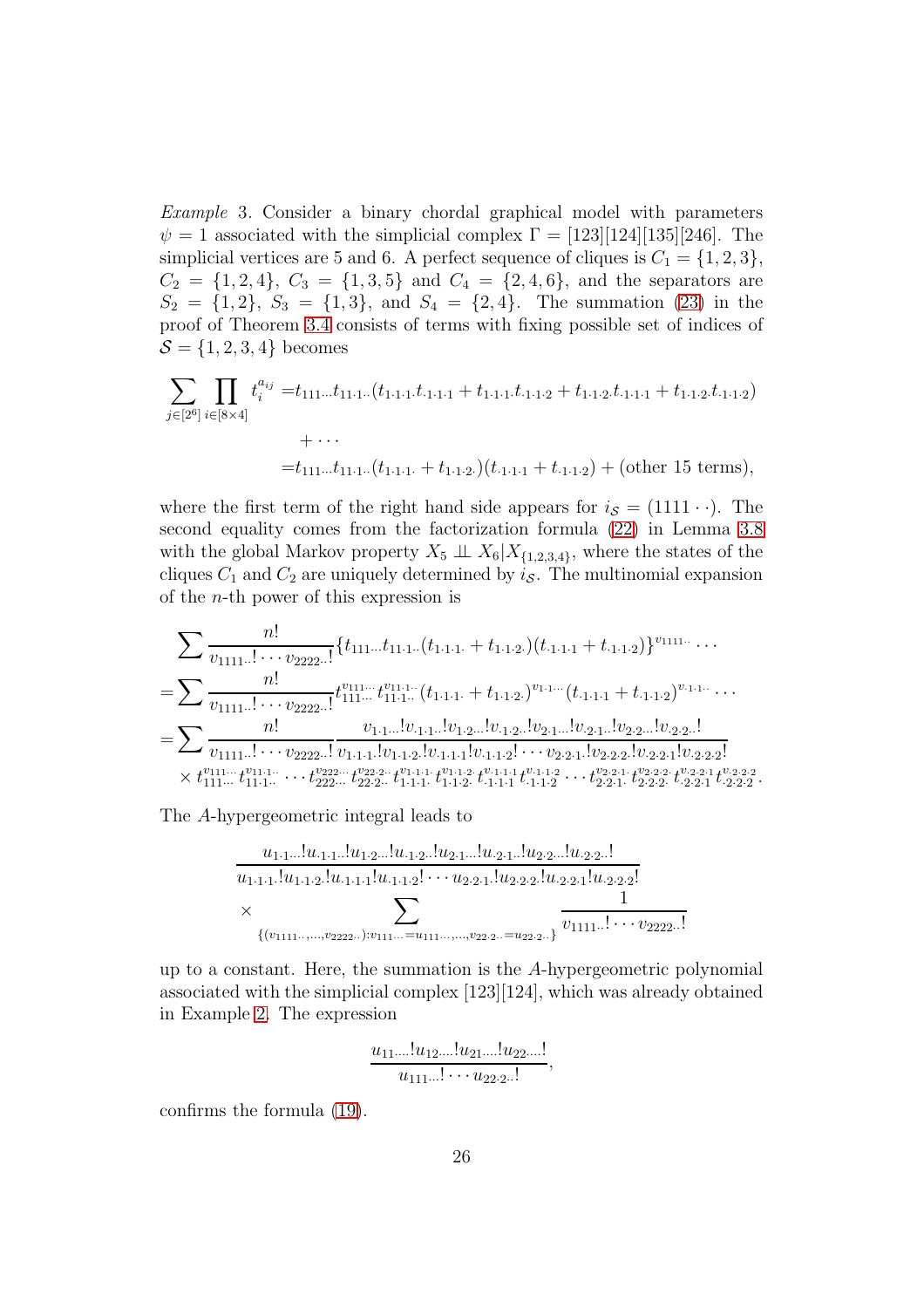# <span id="page-26-0"></span>4 Examples

For non-chordal graphical models and non-graphical toric models, the Ahypergeometric sums formulae are generally not available. Even for a chordal graphical model, the A-hypergeometric sum formula is not available if a parameter is not unity. This section is devoted to demonstrate direct samplings by using Algorithms [2.1](#page-7-0) and [2.2](#page-11-0) from toric models including such models. For the univariate Poisson regression model and two-way contingency tables, these algorithms were implemented and the performances were examined. The non  $l(> 3)$ -way interaction model, which is an important class of nongraphical toric models, is also discussed.

Direct samplings by Algorithms [2.1](#page-7-0) and [2.2,](#page-11-0) and approximate samplings with the Metropolis chain were implemented on a computer algebra system Risa/Asir version 20190328 [\[18](#page-38-7)]. The following timing results were taken on a CPU (Intel Core i5-4308U CPU, 2.80GHz) of a machine with 8GB memory. A single core was used unless otherwise noted. Since we are interested in evaluation of performance of algorithms without numerical errors, the following computations were conducted in the rational number arithmetic. If we compromise on accuracy, e.g., by using floating-point arithmetics, computations could be done in shorter times. A comparison of performance between a direct sampling and an approximate sampling resorting the use of a Metropolis chain is nontrivial, because steps of a Metropolis chain are not independent. To account for the autocorrelation among steps of a chain, we employed the notion of the effective sample size  $[10]$ . The effective sample size of N steps is defined as  $N/(1+2\sum_{t=1}^{\infty}\rho_t)$ , where  $\rho_t$  is the autocorrelation of chi-squares at lag t. The estimate was based on the sample autocorrelation, and the sum was cut at the lag such that the sample autocorrelation was larger than some small positive value, where  $0.05$  was chosen.

#### 4.1 Univariate Poisson regressions

Consider the univariate Poisson regression model, that is, random variables  $X_j, j \in [m]$  independently follow the Poisson distribution with mean  $\alpha + \beta j$ , where  $\alpha$  and  $\beta$  are the nuisance parameters. The conditional distribution given the sufficient statistics  $b_1 = \sum_{j=1}^m jx_j$  and  $b_2 = \sum_{j=1}^m x_j$  is the Ahypergeometric distribution with matrix

$$
A = \left( \begin{array}{cccc} 1 & 2 & \cdots & m \\ 1 & 1 & \cdots & 1 \end{array} \right)
$$

and parameters  $\psi = 1$ . The A-hypergeometric distributions of various parameters associated with a configuration matrix of two rows appear also as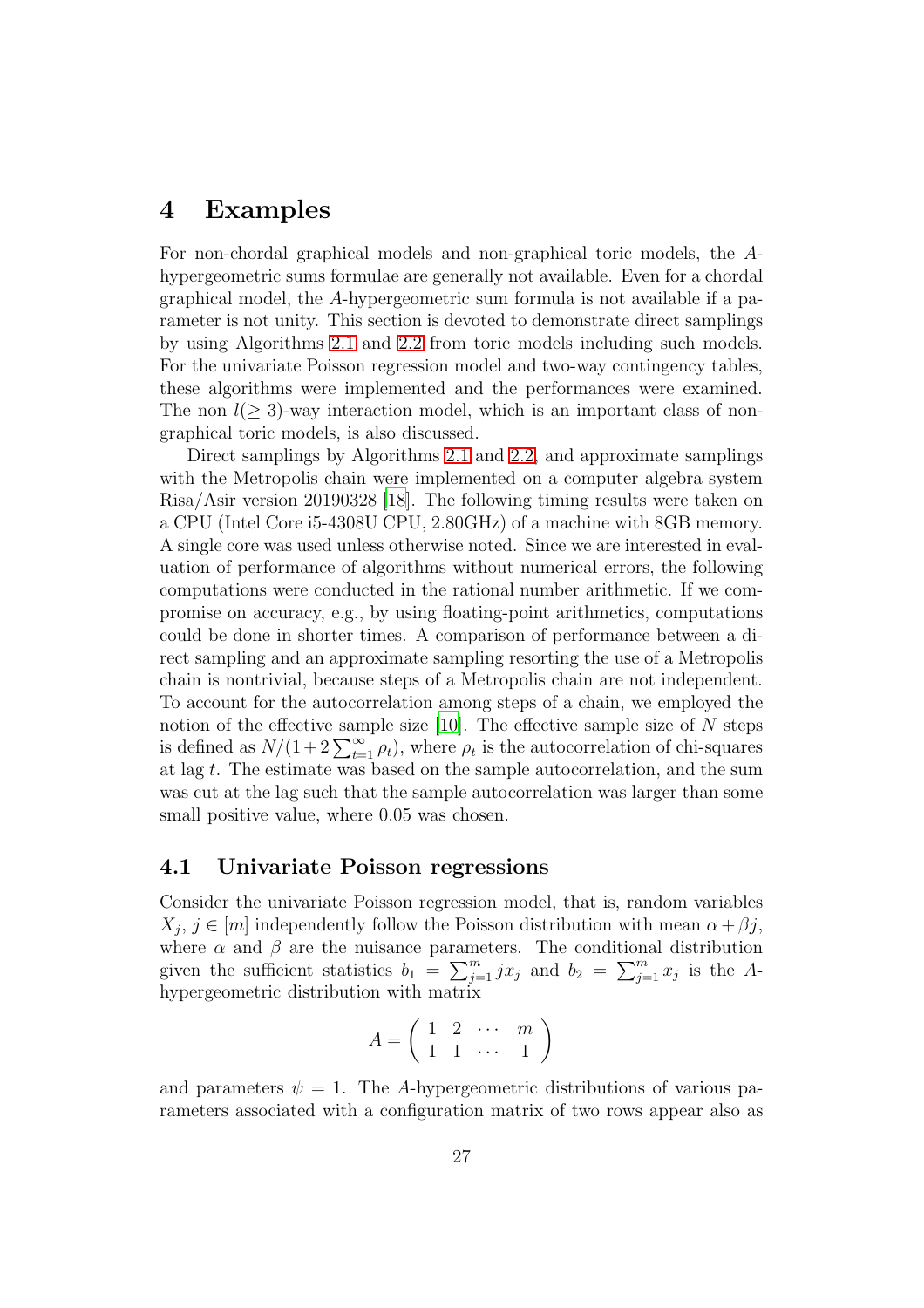distributions of random Young diagrams of weight  $b_1$  and length  $b_2$ , see [\[16\]](#page-38-4). An explicit expression of the Pfaffian system was obtained by using a recur-rence relation of the partial Bell polynomials [\[15\]](#page-38-3). Since  $vol(A) = m - 1$ and  $\deg(Z_A(b; y)) = b_2$ , if the A-hypergeometric sum formulae are known, the computational complexity of the direct sampling by Algorithm 2.1 is  $O(2mb_2)$ . Otherwise, that by Algorithm 2.2 is  $O(m^2b_2)$ . A minimal Markov basis is

$$
\mathcal{B} = \{e_i + e_j - e_{i+1} - e_{j-1} : 1 \le i < j \le m, i+2 \le j\},\
$$

where  $|\mathcal{B}| = O(m^4)$ . Surprisingly, according to Theorem [2.3,](#page-12-1) the computational complexity of the direct sampling by Algorithms [2.1](#page-7-0) and [2.2](#page-11-0) can be smaller than that of a single step of the Metropolis chain, if  $m$  is sufficiently larger than  $\sqrt{b_1}$ .

If  $m \ge b_1 - b_2 + 1$ , the A-hypergeometric polynomial has the closed form  $(b_1 - 1)! / \{(b_2 - 1)!(b_1 - b_2)!b_2!\}$ , or the A-hypergeometric sum formula, which is the signless Lah number with divided by  $b_1!$ . Otherwise, no closed formula is available. Nevertheless, the A-hypergeometric polynomials on all the elements of the Markov lattice can be computed efficiently by using the recurrence relation for the partial Bell polynomials mentioned above. In fact, there exists bijection between the partial Bell polynomials  $B_{b_1b_2}(\cdot) = b_1 Z_A(b; 1)$ and the elements  $(b_1, b_2)^\top$  of the Markov lattice, and computing the partial Bell polynomials  $B_{b_1b_2}(\cdot)$  from the partial Bell polynomials  $B_{0b_2} = \delta_{b_2 0}$ by using the recurrence relation is equivalent to computing the hypergeometric polynomials of all elements of the Markov lattice with the maximum  $(b_1, b_2)$ <sup>T</sup> from the minimum 0. Hence, direct sampling of tables following the conditional distribution of the univariate Poisson regression model by Algorithm [2.1](#page-7-0) was implemented. The Metropolis chain was also implemented. As a benchmark problem, we considered the case of  $m = 5$ ,  $b = (288, 120)^\top$ , whose approximate sampling by the Metropolis chain was discussed by Diaconis et al. [\[4](#page-37-4)]. Following [\[4](#page-37-4)], metropolis chains of 9,000 steps with 1,000 burn-in steps were generated. The average computation time and the average effective sample size for a chain based on 100 trials were 10.72 seconds and 1,977.3, respectively. Computation of the A-hypergeometric polynomials for all the elements of the Markov lattice was 8.92 seconds. Then, we conducted 100 trials of generation of 1,977 tables by using Algorithm [2.1.](#page-7-0) The average computation time was 5.50 seconds. We may say that the direct sampling by Algorithm [2.1](#page-7-0) is more efficient than the Metropolis chain. We have little reason to use the Metropolis chain.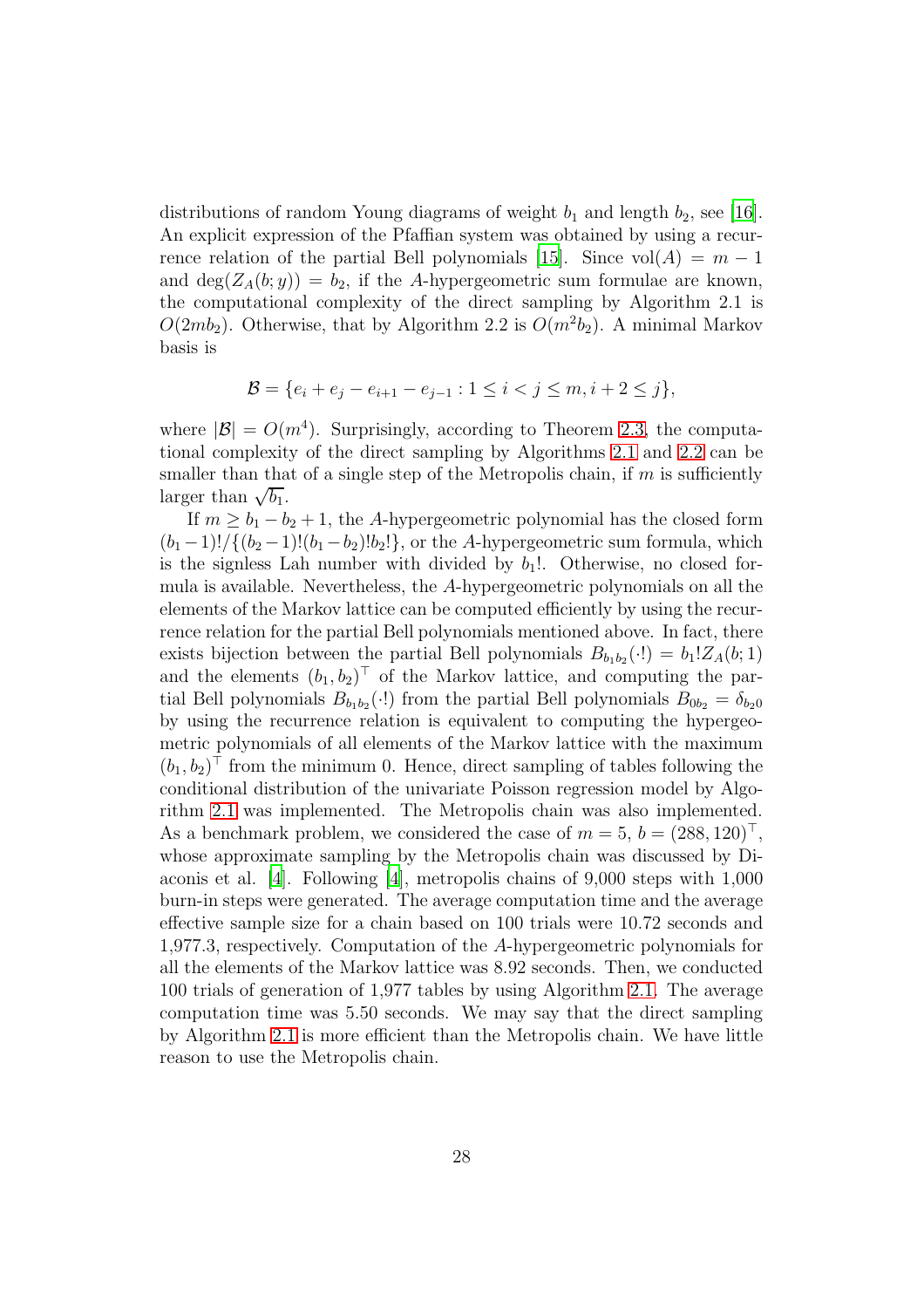### 4.2 Two-way contingency tables

Two-way contingency tables were discussed in Subsection [3.1.](#page-13-0) In this subsection, we consider models with and without independence of rows and columns. For an A-hypergeometric system associated with two-way contingency tables, an explicit expression for the Pfaffian system was obtained via computation of intersection forms of the twisted cohomology groups in associated hypergeometric integral [\[11](#page-38-8)]. We have  $m = r_1 r_2$ ,

$$
r = vol(A) = {r_1 + r_2 - 2 \choose r_1 - 1}
$$

(see Subsection 3.6 of [\[3\]](#page-37-3)), and  $n = \deg(Z_A(b; y)) = u...$  Goto and Matsumoto [\[11](#page-38-8)] discussed evaluation of the Gauss–Manin vector using the matrix multiplication [\(11\)](#page-9-0), and the procedure was summarized as Algorithm 7.8 in [\[11\]](#page-38-8). As for Algorithm [2.2,](#page-11-0) Step 3 is their Corollary 7.1, and the update of the Gauss–Manin vector in Step 6 is their Corollary 6.3. See Tachibana et al. [\[26\]](#page-39-8) for explicit expressions for the binary two-way contingency table. Moreover, Tachibana et al. discussed an efficient implementation of the matrix multiplication [\(11\)](#page-9-0) by the modular method in computational algebra. According to Theorem [2.3,](#page-12-1) the computational complexity of the direct sampling by Algorithm [2.2](#page-11-0) is  $O(\max\{r_1r_2, r\}rn)$ . A formula in Corol-lary 7.2 of [\[11\]](#page-38-8) implies that Step 2 is computed with a cost of  $O(r_1^2r_2^2)$ , which leads to the complexity of  $O(\max\{r_1^2r_2^2, r^2\}n)$ . In either case,  $r^2n$ dominates for large r, because r grows rapidly than  $r_1r_2$ . For example,  $(r_1r_2, r) = (4, 2), (9, 6), (16, 20), (25, 70)$  for  $r_1 = r_2 = 2, 3, 4, 5$ , respectively. The unique minimal Markov basis up to sign is  $\mathcal{B} = (z_{ij} : i \in [r_1], j \in [r_2]),$ where

<span id="page-28-0"></span>
$$
z_{ij} = \begin{cases} +1 & (i,j) = (i_1, j_1), (i_2, j_2), \\ -1 & (i,j) = (i_1, j_2), (i_2, j_1), \\ 0 & (i,j) = \text{others}, \end{cases} \quad 1 \le i_1 < i_2 \le r_1, \ 1 \le j_1 < j_2 \le r_2, \tag{24}
$$

and  $|\mathcal{B}| = O(r_1^2 r_2^2)$ . Roughly speaking, if  $r_1$  and  $r_2$  are fixed, the ratio of computational complexities of the direct sampling by Algorithm [2.2](#page-11-0) to that of a single step of the Metropolis chain scales with n. Therefore, as a rule of thumb, the computational complexities of the direct sampling by Algorithm [2.2](#page-11-0) and that of the Metropolis chain of length  $n$  are comparative.

Direct samplings of two-way contingency tables by Algorithms [2.1](#page-7-0) and [2.2,](#page-11-0) and by the Metropolis chain were implemented. The implementation of Algorithm [2.2](#page-11-0) is published as the package  $g$ tt\_ds for Risa/Asir. As a benchmark problem, we considered sampling  $3 \times 4$  tables whose marginal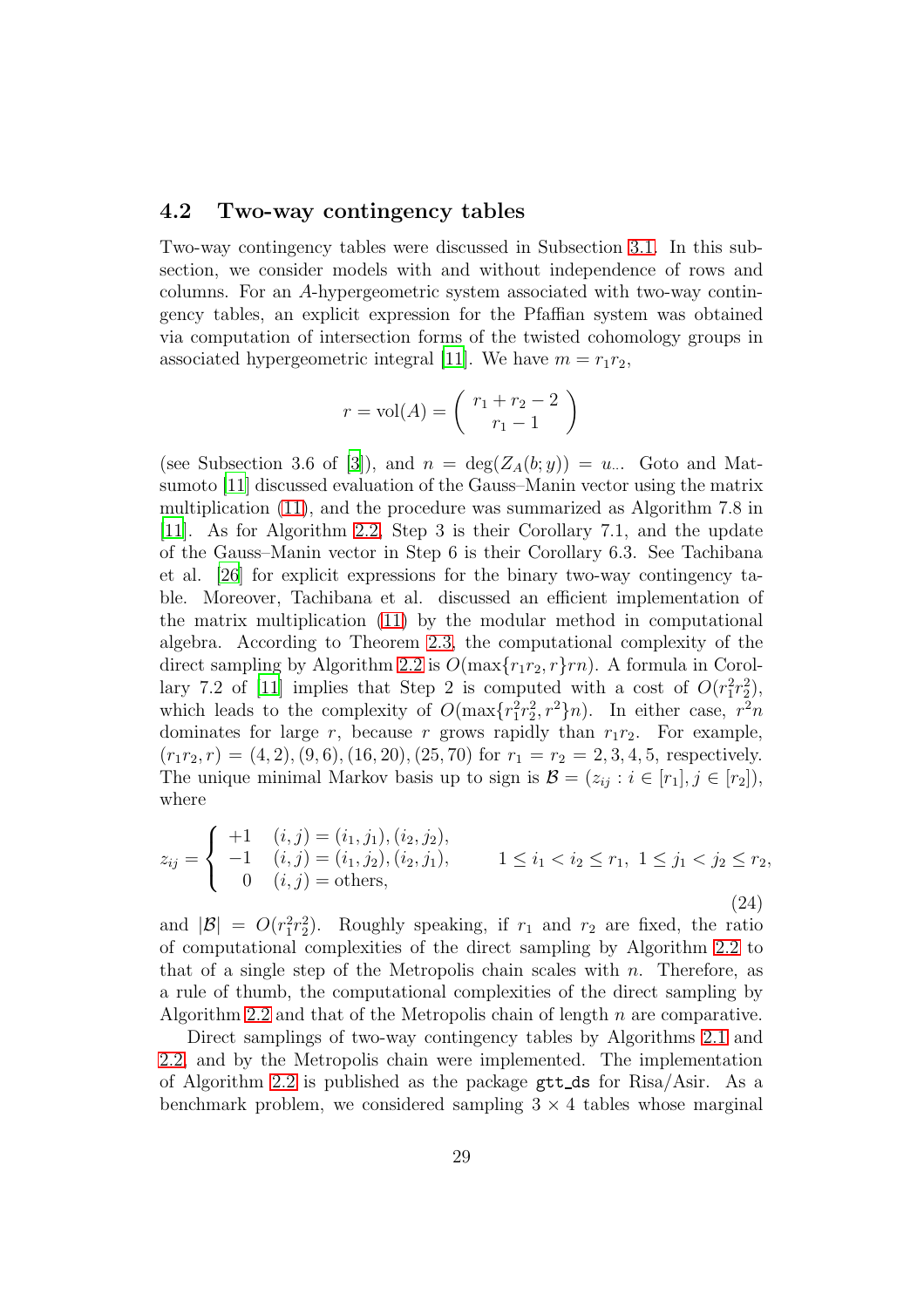sums given by

$$
\begin{array}{c|cc}\n & 10 \\
 & 14 \\
 & 26 \\
\hline\n & 6 & 9 & 15 & 20\n\end{array}
$$

For the independence model, 100 Metropolis chains of 10,000 steps with 1,000 burn-in steps were generated. The average computation time and the average effective sample size for a chain were 1.80 seconds and 425.1, respectively. Then, we conducted 100 trials of generation of 425 tables by using Algorithm [2.1.](#page-7-0) The average computation time was 0.21 seconds. We may say that the direct sampling by Algorithm [2.1](#page-7-0) is nine times efficient than the Metropolis chain. As a model without independence, we considered parameters

$$
(z_{ij}) = \left(\begin{array}{rrr} 1/2 & 1/11 & 1/13 & 1 \\ 1/7 & 1/3 & 1/5 & 1 \\ 1 & 1 & 1 & 1 \end{array}\right).
$$

We generated 100 Metropolis chains of 10,000 steps with 1,000 burn-in steps. The average computation time and the average effective sample size for a chain were 1.96 seconds and 280.9, respectively. In sharp contrast to the univariate Poisson regression model, computing the A-hypergeometric polynomials for all the elements of the Markov lattice is practically impossible, because the number of the elements is huge. Nevertheless, Algorithm [2.2](#page-11-0) works because it does not exhaust computation of all the A-hypergeometric polynomials. We conducted 10 trials of generation of 281 tables by using Algorithm [2.2.](#page-11-0) The average computation time was 1645.6 seconds. The same computation was performed in 693.6 seconds by using four cores. Currently, our implementation of Algorithm [2.2](#page-11-0) is far inefficient than the Metropolis chain. However, the fact that tables generated by Algorithm [2.2](#page-11-0) follow independently to the exact distribution is a remarkable advantage, and the timing is practically reasonable if we use multiple cores of a CPU.

Remark 4.1. Propp and Wilson proposed the coupling from the past (CFTP) algorithm, which guarantees that a sample taken from an ergodic Markov chain is a sample taken from the unique stationary distribution [\[21\]](#page-39-9). The CFTP is another algorithm for taking samples exactly following the distribution which we need. The waiting time for taking the sample, called the coalescence, determines the performance. The mixing time of an ergodic Markov chain is defined as

$$
t_{\text{mix}}(\epsilon) := \min\{t : \max_{x \in \mathcal{X}} \|M^t(x, \cdot) - \pi\|_{\text{TV}} < \epsilon\}
$$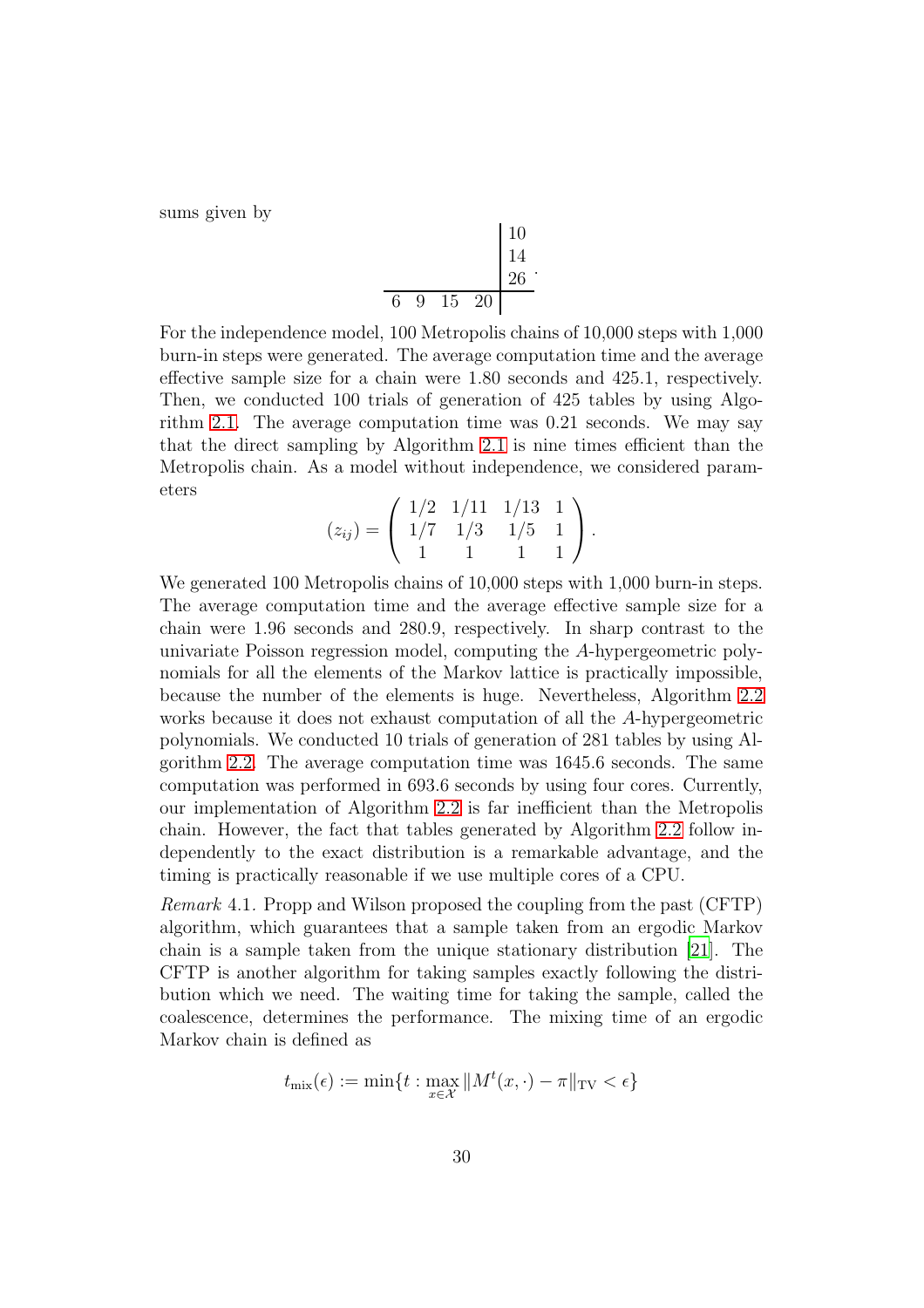for some  $\epsilon > 0$ , where  $\lVert \cdot \rVert_{TV}$  is the total variation distance, M is the transition matrix, and  $\pi$  is the stationary distribution. For sampling two-row  $(r_1 = 2)$ contingency tables from the uniform distribution, not the conditional distribution given marginal sums, Dyer and Greenhill [\[6\]](#page-37-5) showed that the upper bound of the mixing time of a Markov chain with moves of multiples of the Markov basis [\(24\)](#page-28-0) at each step is  $O(r_2^2 \log n)$ . By using the result, Kijima and Matsui [\[12](#page-38-9)] constructed a CFTP algorithm [\[21\]](#page-39-9), whose expected waiting time of the coalescence is  $O(r_2^3 \log n)$ . For two-row contingency tables from the uniform distribution, their CFTP has smaller computational complexity than Algorithm [2.2.](#page-11-0) However, note that the path coupling and the estimate of the waiting times rely on specific properties of two-row contingency tables and the uniform distribution.

## 4.3 Non  $l(\geq 3)$ -way interaction models and associated hypergeometric series

For an *l*-way contingency table  $(u_{i_1...i_l}: i_1 \in [r_1], \ldots, i_l \in [r_l])$ , the non *l*-way interaction model is the hierarchical log-linear model associated with the simplicial complex  $[1 \cdots l] \setminus \{1, \ldots, l\}$ . For example,  $[12] \setminus \{1, 2\}$  is the simplicial complex [1][2], which is the independence model of two-way contingency ta-bles discussed in Subsection [3.1,](#page-13-0) and  $[123] \{1, 2, 3\}$  is the simplicial complex [12][23][31]. If  $l > 3$ , the model is non-graphical. Note that if the parameters  $\psi \neq 1$ , there exists *l*-way interactions. The classical univariate hypergeometric polynomial [\(13\)](#page-13-2) appears as the A-hypergeometric polynomial in the binary non l-way interaction model. For example, the hypergeometric polynomial  ${}_4F_3$  appears in the binary non 3-way interaction model of  $2 \times 2 \times 2$ contingency tables, and the hypergeometric polynomial  $_8F_7$  appears in the binary non-4-way interaction model of  $2 \times 2 \times 2 \times 2$  contingency tables.

Let us recall the following useful fact. The classical univariate hypergeometric series [\(13\)](#page-13-2) can be represented as the A-hypergeometric series (Example 5.4.6 of [\[23\]](#page-39-5)), while the classical univariate hypergeometric series satisfies the following ordinary differential equation, see, e.g., Section 4.2 of [\[7](#page-38-6)]:

$$
\left\{\prod_{i\in[k]}(\theta+d_i-1)-z\prod_{i\in[k]}(\theta+c_i)\right\}\bullet_kF_{k-1}(c_1,\ldots,c_k;d_2,\ldots,d_k;z)=0,
$$
  
 $k\in\mathbb{N}\setminus\{1\},\$ 

where  $d_1 = 1$  and  $\theta = z\partial_z$ . This ordinary differential equation yields the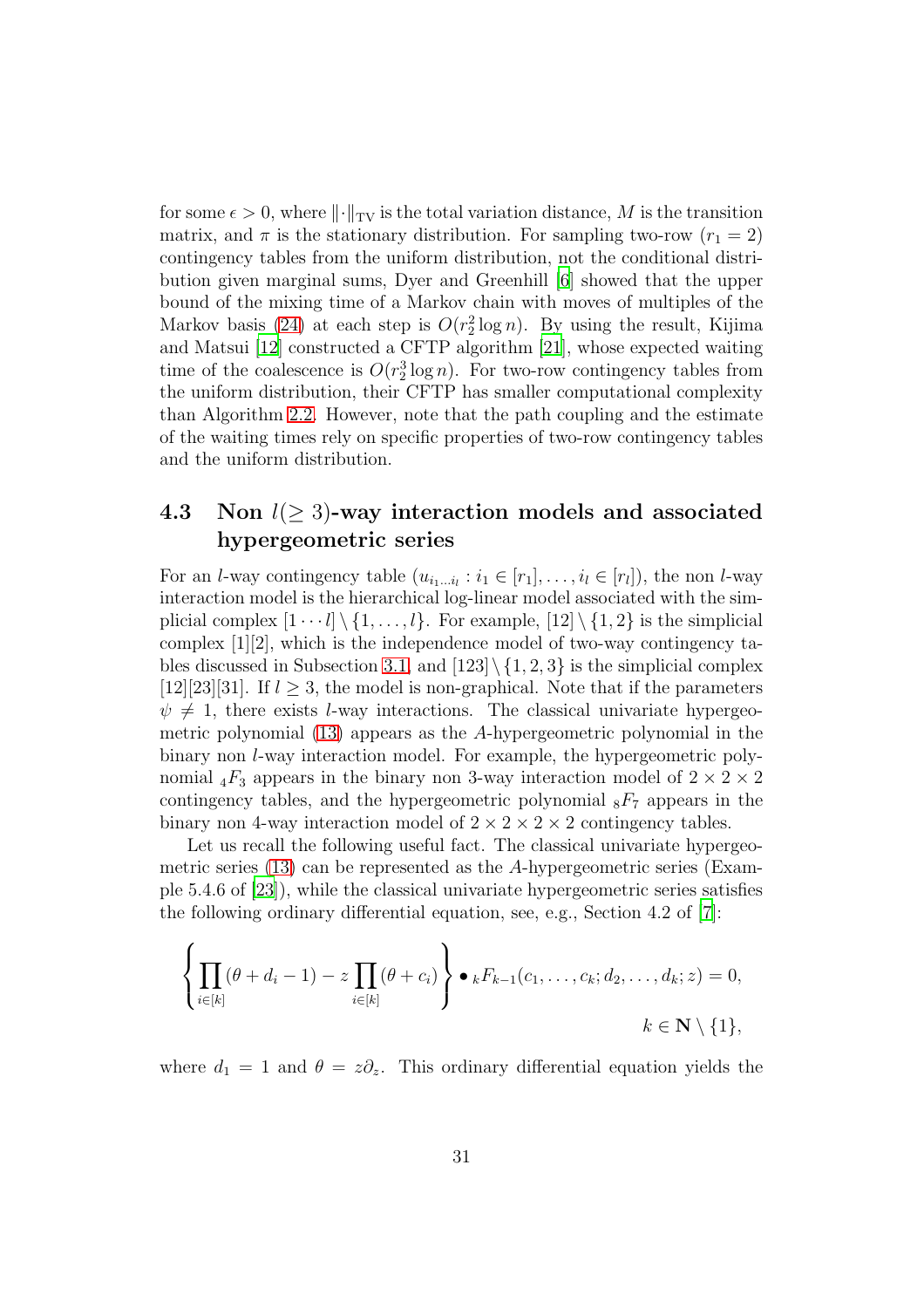following recurrence relation:

$$
\theta^{k} = \frac{\sum_{i \in [k]} d_{i} - k - z \sum_{i \in [k]} c_{i}}{z - 1} + \frac{\sum_{2 \leq i < j \leq k} (d_{i} - 1)(d_{j} - 1) - z \sum_{1 \leq i < j \leq k} c_{i} c_{j}}{z - 1} + \dots + \frac{\prod_{2 \leq i \leq k} (d_{i} - 1) - z \sum_{i \in [k]} \prod_{j \neq i} c_{j}}{z - 1} + \dots + \frac{\sum_{2 \leq i \leq k} (d_{i} - 1) - z \sum_{i \in [k]} \prod_{j \neq i} c_{j}}{z - 1} \tag{25}
$$

on  $_kF_{k-1}(c; d; z)$ , where  $z \neq 1$ . For  $z = 1$ , we have

<span id="page-31-0"></span>
$$
\theta^{k-1} = \frac{\sum_{2 \le i < j \le k} (d_i - 1)(d_j - 1) - \sum_{1 \le i < j \le k} c_i c_j}{k + \sum_{i \in [k]} (c_i - d_i)} + \frac{\prod_{2 \le i \le k} (d_i - 1) - \sum_{i \in [k]} \prod_{j \ne i} c_j}{k + \sum_{i \in [k]} (c_i - d_i)} + \frac{\prod_{i \in [k]} c_i}{k + \sum_{i \in [k]} (c_i - d_i)},
$$

on  ${}_{k}F_{k-1}(c; d; 1)$ , where  $\sum_{i\in[k]}(d_i - c_i) \neq k$ . These recurrence relations are useful to obtain Pfaffian systems for univariate A-hypergeometric polynomials. In addition, the initial Gauss–Manin vector of an univariate Ahypergeometric polynomial can be evaluated efficiently by the binary splitting algorithm, see, e.g., [\[17](#page-38-10)].

A joint state of a binary *l*-way contingency table is  $i_V = (i_1 \dots i_l), i_1 \in$  $[2], \ldots, i_l \in [2]$  with the joint state space  $\mathcal{I}_V = [2]^l$ . A contingency table is the set of  $u(i_V) = u(i_1 \dots i_l) = u_{i_1 \dots i_l}, i_V \in [2]^l$ .

<span id="page-31-1"></span>Proposition 4.2. The normalization constant of the conditional distribution of the binary non  $l \geq 2$ )-way interaction model is proportional to the classical univariate hypergeometric polynomial [\(13\)](#page-13-2) with  $k = 2^{l-1}$ .

*Proof.* The joint state space  $\mathcal{I}_V = [2]^l$  can be identified with the hypercube and the sufficient statistics are the facets. For each state  $i_V \in [2]^l$ , there exists a shortest path to the state  $(1 \cdots 1)$  whose length is the number of coordinates of  $i_V$  occupied by 2. Then,  $u(i_V)$  can be expressed by an alternating sum of sufficient statistics and  $u_{1\cdots1}$ . For example, the state (1212) has a path  $(1212) \rightarrow (1112) \rightarrow (1111)$ , which can expressed as

$$
u_{1212} = u_{1\cdot 12} - u_{1112} = u_{1\cdot 12} - u_{111} + u_{1111}.
$$

For such an expression,  $u(i_V)$ ! can be represented by the Pochhammer symbol with subscript  $u_{1\cdots 1}$ , and  $y_i^u$  can be represented by power of  $y_{1\cdots 1}$ . For  $u_{1212}!$ ,

$$
u_{1212}! = (u_{1\cdot 12} - u_{111\cdot})!(u_{1\cdot 12} - u_{111\cdot} + 1)_{u_{1111}}
$$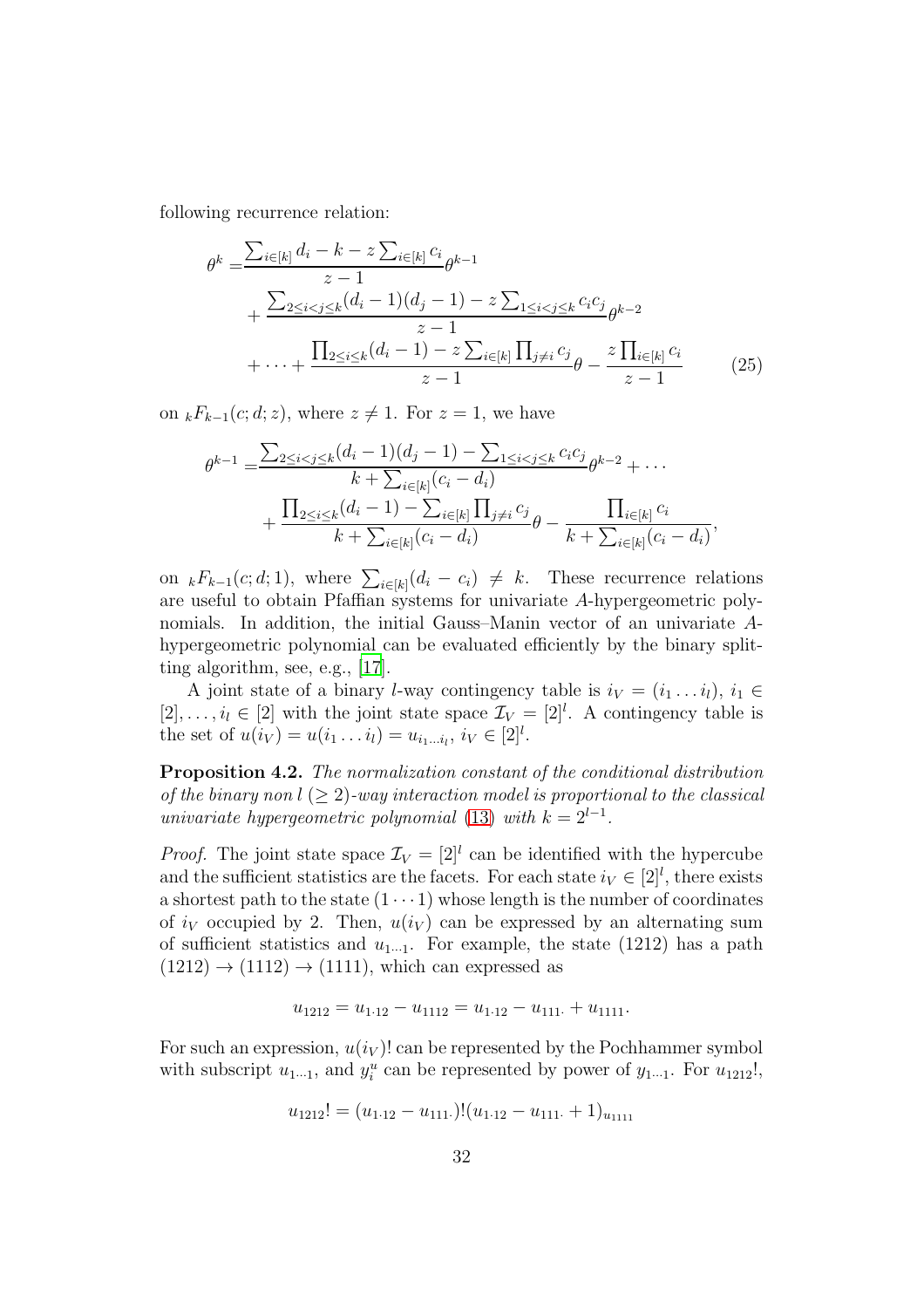and  $y_{1212}^{u_{1212}} \propto y_{1212}^{u_{1111}}$ . For the state (1112), the unique shortest path to (1111) gives

$$
u_{1112}! = (u_{111} - u_{1111})! = \frac{u_{111}!}{(-u_{111} \cdot)_{u_{1111}}} (-1)^{u_{1111}}
$$

and  $y_{1222}^{u_{1222}} \propto y_{1222}^{-u_{1111}}$ . These observations lead to

<span id="page-32-0"></span>
$$
\frac{y^u}{u!} \propto \frac{\prod_{\{i:i\in[2]^l,\text{ number of 1 is odd}\}} (c_i)_{u_1...1}}{\prod_{\{i:i\in[2]^l,\text{ number of 1 is even}\}} (d_i)_{u_1...1}} \left( \frac{\prod_{\{i:i\in[2]^l,\text{ number of 1 is even}\}} y_i}{\prod_{\{i:i\in[2]^l,\text{ number of 1 is odd}\}} y_i} \right)^{u_1...1},
$$
\n(26)

which is the form of the summand of the classical univariate hypergeometric polynomial [\(13\)](#page-13-2) with  $k = 2^{l-1}$  and  $u = u_{1...1}$ . □

Let  $A^{(2^l)}$  denotes the configuration matrix. The above proof gives some insights of the toric ideal and the A-hypergeometric ideal generated by  $A^{(2^l)}$ . The expression [\(26\)](#page-32-0) shows that the toric ideal is the principal ideal generated by the binomial

$$
\prod_{\{i:i\in [2]^l,\text{ number of 1 is even}\}}\partial_i-\prod_{\{i:i\in [2]^l,\text{ number of 1 is odd}\}}\partial_i,
$$

which is the unique minimal Markov basis up to sign. The recurrence rela-tion [\(25\)](#page-31-0) shows that the holonomic rank of A-hypergeometric ideal is  $2^{l-1}$ and  $n = \deg(Z_{A(2^l)}(b; y)) = u_{\dots}$ . According to Theorem [2.3,](#page-12-1) computational complexity of the direct sampling by Algorithm [2.2](#page-11-0) is  $O(2^{2l-1}n)$ , while that of the Metropolis chain of length N is  $O(2^lN)$ . By using the recurrence relation [\(25\)](#page-31-0), the explicit form of the Pfaffian system can be obtained immediately. The case of  $l = 3$  is as follows.

<span id="page-32-1"></span>Example 4. Consider the binary non three-way interaction model associated with the simplicial complex [12][13][23]. Let

$$
A^{(2^3)} = \begin{pmatrix} E_{2^2} \otimes 1_2 \\ E_2 \otimes 1_2 \otimes E_2 \\ 1_2 \otimes E_{2^2} \end{pmatrix}, b^{\top} = (u_{11\cdot}, u_{12\cdot}, u_{21\cdot}, u_{22\cdot}, u_{1\cdot 1}, \ldots, u_{2\cdot 2}, u_{\cdot 11}, \ldots, u_{\cdot 22}),
$$

where the columns of  $A^{(2^3)}$  specify the joint states in

 $\mathcal{I}_V = \{111, 112, 121, 122, 211, \ldots, 222\}.$ 

The conditional distribution of  $u = u_{111}$  given marginal sums is

$$
\mathbf{P}(U=u|A^{(2^3)}u=b) = \frac{1}{Z_{A^{(2^3)}}(b;y)}\frac{y^u}{u!} = \frac{1}{{}_4F_3(c;d;z)}\frac{(c_1)_u(c_2)_u(c_3)_u(c_4)_u}{(d_2)_u(d_3)_u(d_4)_u}\frac{z^u}{u!},
$$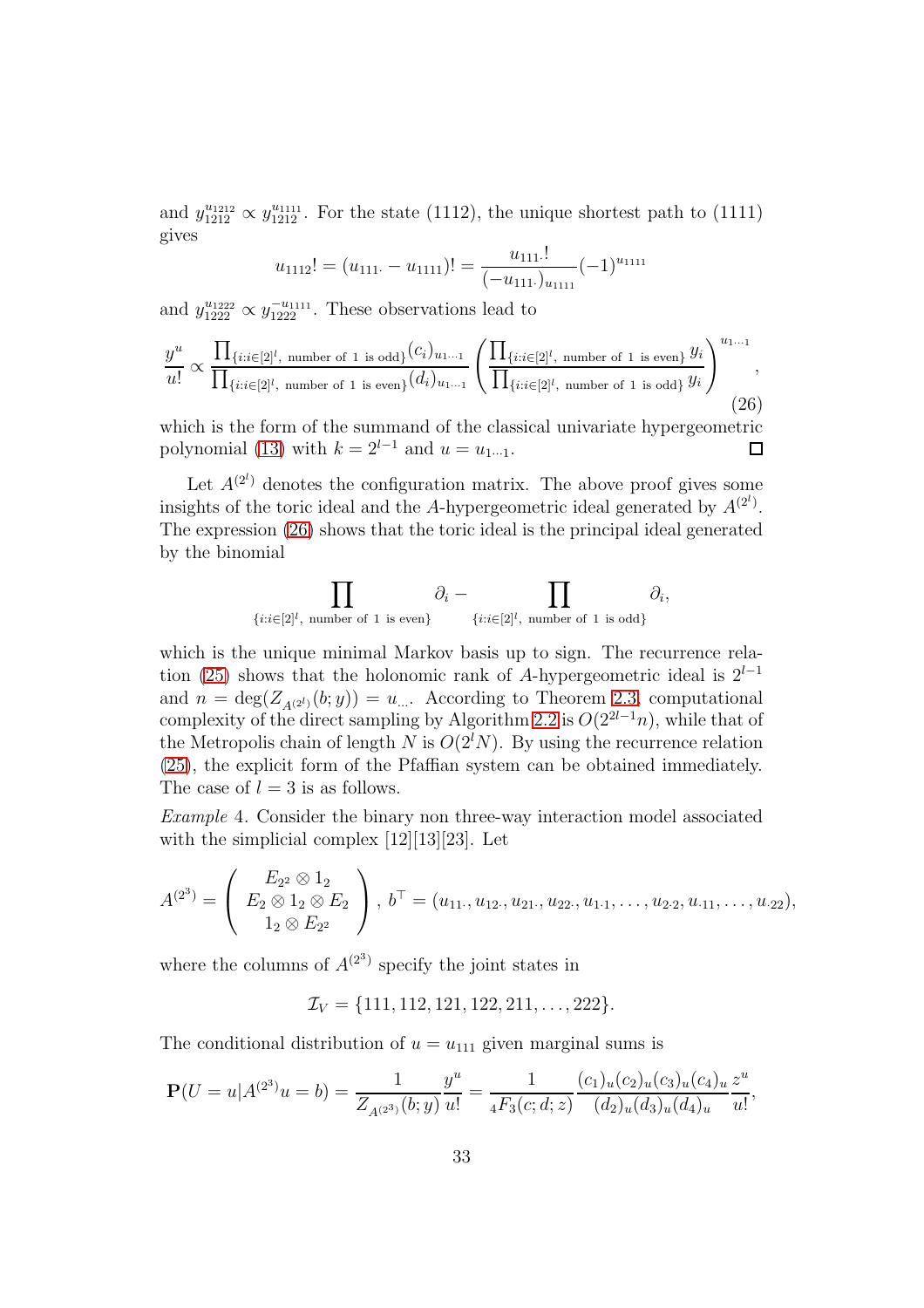where

$$
c = (-u_{11}, -u_{.11}, -u_{1.1}, -u_{...} + u_{1.1} + u_{.1} + u_{.1} - u_{11} - u_{.11} - u_{1.1}),
$$
  
\n
$$
d = (1, u_{1..} - u_{11} - u_{1.1} + 1, u_{.1} - u_{11} - u_{.11} + 1, u_{..1} - u_{1.1} - u_{.11} + 1),
$$

and

$$
z = \frac{y_{111}y_{122}y_{212}y_{221}}{y_{112}y_{121}y_{211}y_{222}}.
$$

Therefore,

$$
Z_{A^{(2^3)}}(b;y) = cy^s {}_4F_3(c_1, c_2, c_3, c_4; d_2, d_3, d_4; z),
$$

where

$$
c = \frac{1}{(-c_1)!(-c_2)!(-c_3)!(-c_4)!d_2!d_3!d_4!}, \quad y^s = \frac{y_{122}^{d_2-1}y_{212}^{d_3-1}y_{221}^{d_4-1}}{y_{112}^{c_1}y_{121}^{c_2}y_{211}^{c_3}y_{222}^{c_4}}.
$$

To avoid messy expressions with many subscripts, let

 $(y_1, y_2, y_3, y_4, y_5, y_6, y_7, y_8) = (y_{111}, y_{112}, y_{122}, y_{121}, y_{212}, y_{211}, y_{221}, y_{222}).$ 

The toric ideal of the matrix  $A^{(2^3)}$  is the principal ideal generated by the binomial  $\partial_1\partial_3\partial_5\partial_7 - \partial_2\partial_4\partial_6\partial_8$ , and the set of the standard monomials in reverse lexicographic term order with  $\partial_1 \succ \partial_2 \succ \cdots$  is  $\{1, \theta_8, \theta_8^2, \theta_8^3\}$ , where  $\theta_1 = \theta_3 = \theta_5 = \theta_7 = \theta$  and  $\theta_2 = \theta_4 = \theta_6 = \theta_8 = -\theta$ . The Gauss-Manin vector is  $(1, \theta_8, \theta_8^2, \theta_8^3)Z_{A^{(2^3)}}(b; y)$ . The Pfaffian system is given by the following matrices (the fourth rows are not specified):

$$
\tilde{P}_8 = \begin{pmatrix}\n0 & 1 & 0 & 0 \\
0 & 0 & 1 & 0 \\
0 & 0 & 0 & 1 \\
\ast & \ast & \ast & \ast\n\end{pmatrix}, \quad\n\tilde{P}_1 = \begin{pmatrix}\n-c_4 & -1 & 0 & 0 \\
0 & -c_4 & -1 & 0 \\
0 & 0 & -c_4 & -1 \\
\ast & \ast & \ast & \ast\n\end{pmatrix},
$$
\n
$$
\tilde{P}_2 = \begin{pmatrix}\nc_4 - c_1 & 1 & 0 & 0 \\
0 & c_4 - c_1 & 1 & 0 \\
0 & 0 & c_4 - c_1 & 1 \\
\ast & \ast & \ast & \ast\n\end{pmatrix},
$$
\n
$$
\tilde{P}_4 = \begin{pmatrix}\nc_4 - c_2 & 1 & 0 & 0 \\
0 & c_4 - c_2 & 1 & 0 \\
0 & 0 & c_4 - c_2 & 1 \\
\ast & \ast & \ast & \ast\n\end{pmatrix},
$$
\n
$$
\tilde{P}_6 = \begin{pmatrix}\nc_4 - c_3 & 1 & 0 & 0 \\
0 & c_4 - c_3 & 1 & 0 \\
0 & 0 & c_4 - c_3 & 1 \\
\ast & \ast & \ast & \ast\n\end{pmatrix},
$$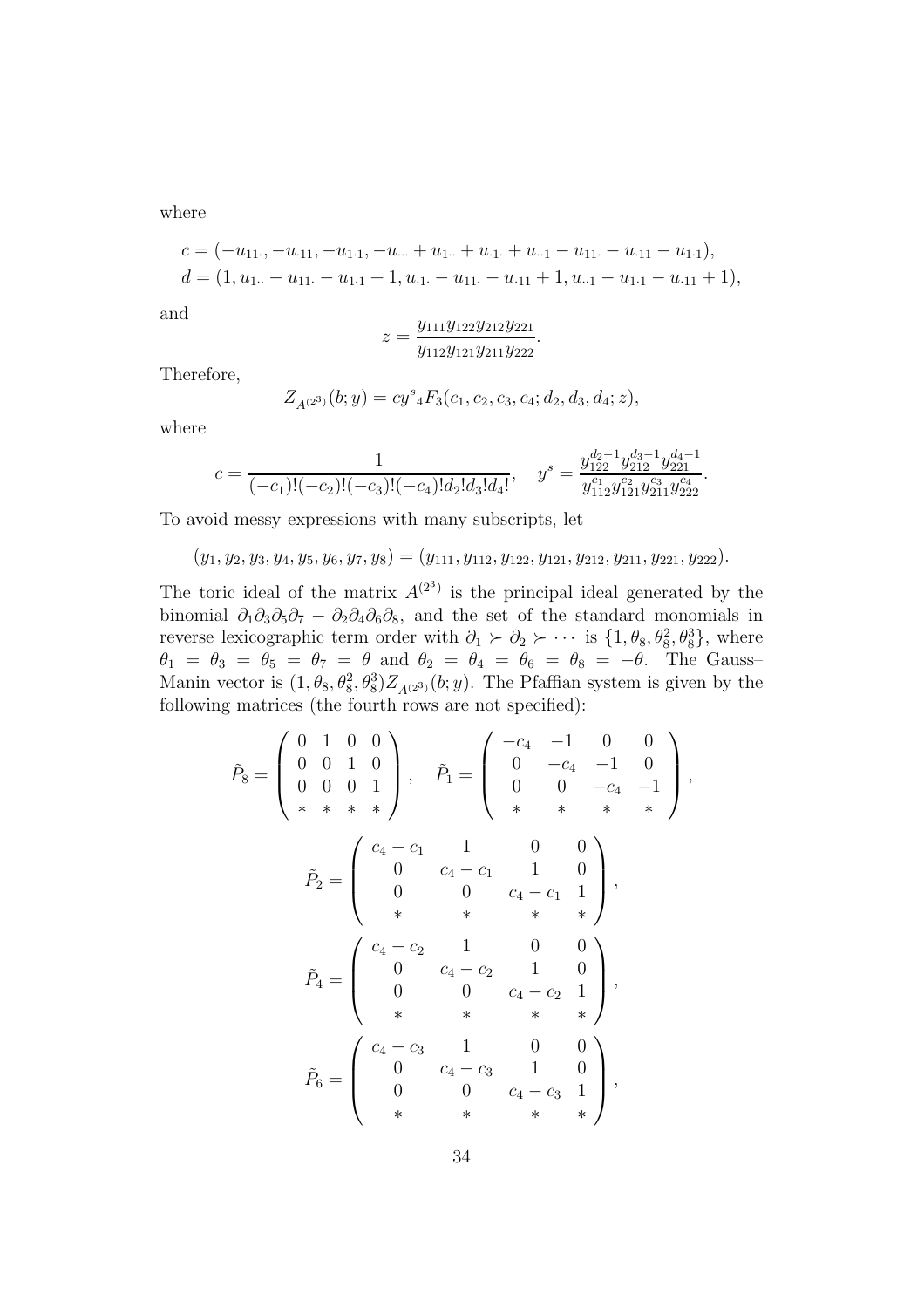$$
\tilde{P}_3 = \begin{pmatrix}\n d_2 - c_4 - 1 & -1 & 0 & 0 \\
 0 & d_2 - c_4 - 1 & -1 & 0 \\
 0 & 0 & d_2 - c_4 - 1 & 1 \\
 * & * & * & * \\
 0 & d_3 - c_4 - 1 & -1 & 0 \\
 0 & 0 & d_3 - c_4 - 1 & 1 \\
 * & * & * & * \\
 * & * & * & * \n\end{pmatrix},
$$
\n
$$
\tilde{P}_7 = \begin{pmatrix}\n d_4 - c_4 - 1 & -1 & 0 & 0 \\
 0 & d_4 - c_4 - 1 & -1 & 0 \\
 0 & 0 & d_4 - c_4 - 1 & 1 \\
 * & * & * & * \\
 * & * & * & * \n\end{pmatrix}.
$$

The entries of the fourth rows of these matrices can be obtained as follows. Since  $\sum_{i=1}^{4} (d_i - c_i) - 4 = u \approx 0$ , we can use the recurrence relation [\(25\)](#page-31-0) denoted by

$$
\theta^4 = r_3(z)\theta^3 + r_2(z)\theta^2 + r_1(z)\theta + r_0(z).
$$

With using

$$
\theta_8^i Z_{A^{(2^3)}}(b; z) = c y^s (-c_4 - \theta)^i {}_4F_3(c; d; z), \quad i \in \mathbb{N}
$$

and

$$
cy^{s}\theta^{i} {}_{4}F_{3}(c;d;z) = (-c_{4} - \theta_{8})^{i} Z_{A^{(2^{3})}}(b;z), \quad i \in \mathbb{N},
$$

we can read off the fourth row of  $P_8$  from the expression

$$
\theta_8^4 Z_{A^{(23)}}(b; y) = \{ (-4c_4 - r_3)\theta_8^3 + (-6c_4^2 - 3r_3c_4 + r_2)\theta_8^2 + (-4c_4^3 - 3r_3c_4^2 + 2r_2c_4 - r_1)\theta_8 + (-c_4^4 - r_3c_4^3 + r_2c_4^2 - r_1c_4 + r_0) \} Z_{A^{(23)}}(b; y) = \{ (p_8)_{41} + (p_8)_{42}\theta_8 + (p_8)_{43}\theta_8^2 + (p_8)_{44}\theta_8^3 \} Z_{A^{(23)}}(b; y).
$$

The entries of the fourth row of the other matrices can be obtained in a similar way.

If a level is larger than two, the associated A-hypergeometric polynomial becomes much more complicated. Consider the non three-way interaction model with  $r_1 = r_2 = 3$  and  $r_3 = 2$ . Let the matrix

$$
A^{(332)} = \begin{pmatrix} E_{3^2} \otimes 1_2 \\ E_3 \otimes 1_3 \otimes E_2 \\ 1_3 \otimes E_{3 \times 2} \end{pmatrix}, \quad b^{(332)^\top} = (u_{11\cdot}, \dots, u_{33\cdot}, u_{1\cdot 1}, \dots, u_{3\cdot 2}, u_{\cdot 11}, \dots, u_{\cdot 32}),
$$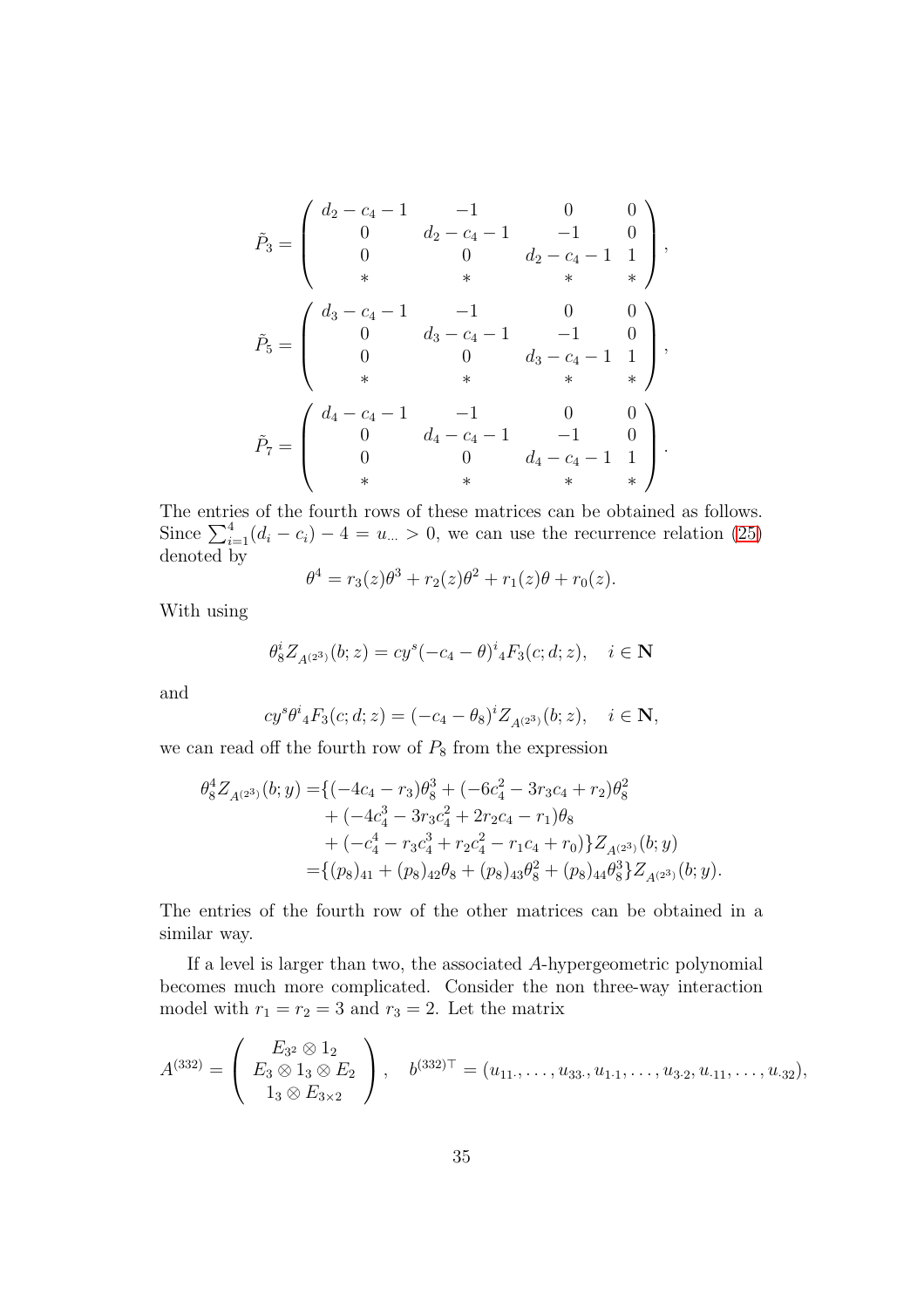where the columns of  $A^{(332)}$  specify the joint states in

$$
\mathcal{I}_V = \{111, 112, 121, 122, 131, 132, 211, \ldots, 332\}.
$$

The model can be represented by the following three tables:

| $u_{111}$ $u_{121}$ $u_{131}$ $u_{1.1}$      |  | $u_{112}$ $u_{122}$ $u_{132}$ $u_{1\cdot 2}$ |  | $u_{11}$ . $u_{12}$ . $u_{13}$ . |  |
|----------------------------------------------|--|----------------------------------------------|--|----------------------------------|--|
| $u_{211}$ $u_{221}$ $u_{231}$ $u_{2\cdot 1}$ |  | $u_{212}$ $u_{222}$ $u_{232}$ $u_{2\cdot 2}$ |  | $u_{21}$ . $u_{22}$ . $u_{23}$ . |  |
| $u_{311}$ $u_{321}$ $u_{331}$ $u_{3\cdot 1}$ |  | $u_{312}$ $u_{322}$ $u_{332}$ $u_{3\cdot 2}$ |  | $u_{31}$ . $u_{32}$ . $u_{33}$ . |  |
| $u_{.11}$ $u_{.21}$ $u_{.31}$                |  | $u_{.12}$ $u_{.22}$ $u_{.32}$                |  |                                  |  |

.

Since the dimension of the kernel of  $A^{(332)}$  is four, we take  $(u_{111}, u_{121}, u_{211}, u_{221})$ as the independent variables. Then,

 $u_{112} = u_{11} - u_{111}$ ,  $u_{122} = u_{12} - u_{121}$ ,  $u_{212} = u_{21} - u_{211}$ ,  $u_{222} = u_{22} - u_{221}$ ,  $u_{131} = u_{1\cdot 1} - u_{111} - u_{121}, \quad u_{231} = u_{2\cdot 1} - u_{211} - u_{221}, \quad u_{311} = u_{\cdot 11} - u_{111} - u_{211},$  $u_{321} = u_{21} - u_{121} - u_{221}$ ,  $u_{331} = u_{3\cdot1} - u_{\cdot11} - u_{\cdot21} + u_{111} + u_{121} + u_{211} + u_{221}$ ,  $u_{132} = u_{13} - u_{11} + u_{111} + u_{121}$ ,  $u_{232} = u_{23} - u_{21} + u_{211} + u_{221}$  $u_{312} = u_{31} - u_{11} + u_{111} + u_{211}$ ,  $u_{322} = u_{32} - u_{21} + u_{121} + u_{221}$ ,  $u_{332} = u_{33} - u_{3\cdot 1} + u_{\cdot 11} + u_{\cdot 21} - u_{111} - u_{121} - u_{211} - u_{221}.$ 

The expression

$$
y^{u} \propto \left(\frac{y_{111}y_{331}y_{132}y_{312}}{y_{131}y_{311}y_{112}y_{332}}\right)^{u_{111}} \left(\frac{y_{121}y_{331}y_{132}y_{322}}{y_{131}y_{321}y_{122}y_{332}}\right)^{u_{121}} \left(\frac{y_{211}y_{331}y_{232}y_{312}}{y_{231}y_{311}y_{212}y_{332}}\right)^{u_{211}} \\ \times \left(\frac{y_{221}y_{331}y_{232}y_{322}}{y_{231}y_{321}y_{222}y_{332}}\right)^{u_{221}} =: z_{111}^{u_{111}} z_{121}^{u_{121}} z_{211}^{u_{211}} z_{221}^{u_{221}}
$$

implies that a generator of the toric ideal of  $A^{(332)}$  contains the following four binomials

$$
\partial_{111}\partial_{331}\partial_{132}\partial_{312} - \partial_{131}\partial_{311}\partial_{112}\partial_{332}, \quad \partial_{121}\partial_{331}\partial_{132}\partial_{322} - \partial_{131}\partial_{321}\partial_{122}\partial_{332},
$$
  
\n
$$
\partial_{211}\partial_{331}\partial_{232}\partial_{312} - \partial_{231}\partial_{311}\partial_{212}\partial_{332}, \quad \partial_{221}\partial_{331}\partial_{232}\partial_{322} - \partial_{231}\partial_{321}\partial_{222}\partial_{332},
$$

where  $\partial_{ijk} = \partial/\partial y_{ijk}$ . Diaconis and Sturmfels [\[5\]](#page-37-0) called moves represented by quartic binomials basic  $2 \times 2 \times 2$  moves. By the permutation of the indices of the above four binomials, we have nine basic  $2 \times 2 \times 2$  moves. In addition, we have six moves of degree six, which appear in  $y^u$  if we choose other sets of independent variables. In total, there are 15 moves up to sign and they form a minimal Markov basis. The normalized volume of  $A^{(332)}$  was computed with the aid of the software polymake [\[8](#page-38-11)], and the result was 81. Thus, the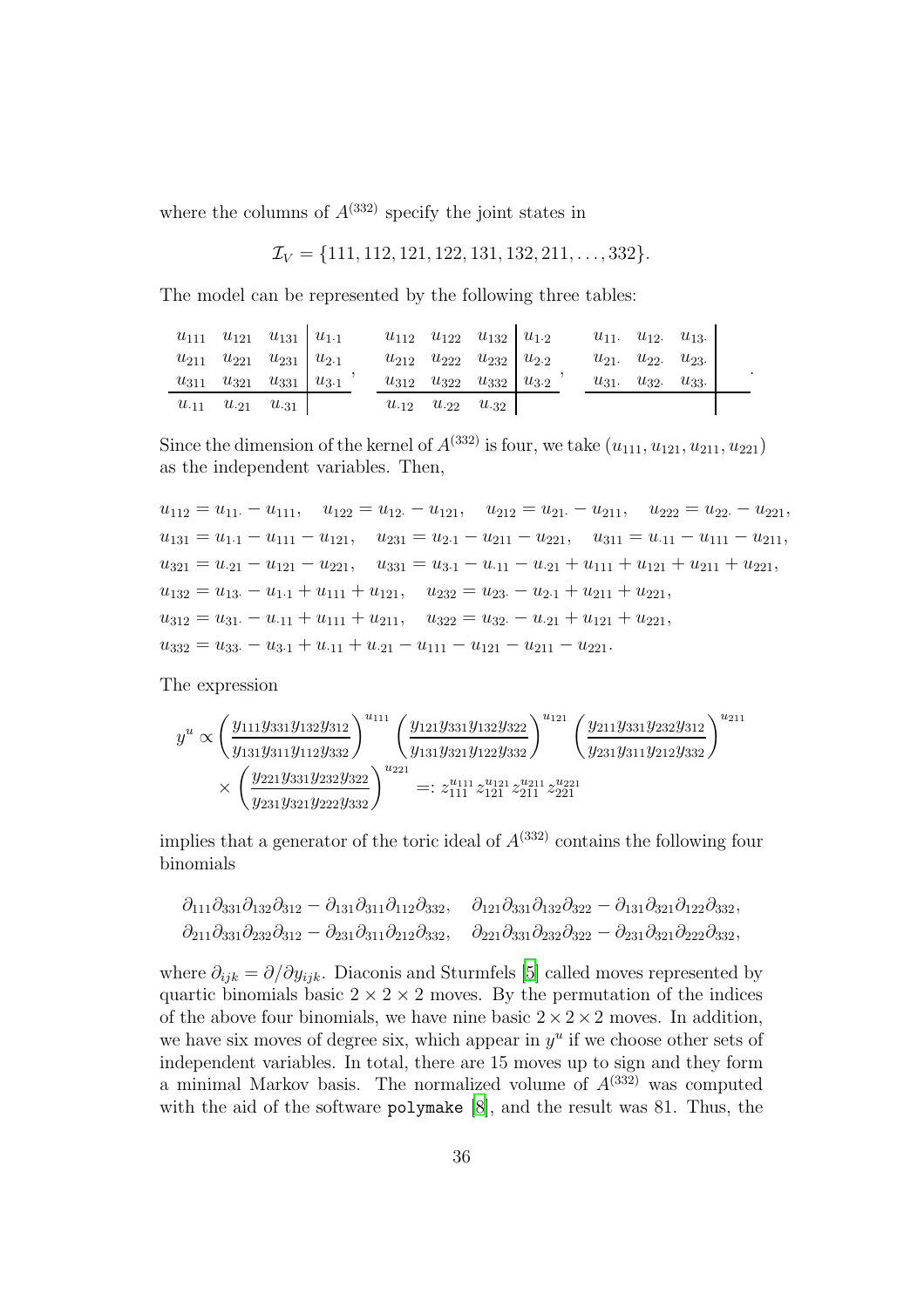holonomic rank of the A-hypergeometric ideal is 81. It is straightforward to see that

$$
Z_{A^{(332)}}(b^{(332)}; y) \propto
$$
\n
$$
\sum_{u \in \mathcal{F}_{b^{(322)}}(A^{(332)})} \frac{\prod_{i \in [2], j \in [2]} (-u_{ij.})_{u_{ij.} - u_{ij2}} \prod_{j \in [2]} (-u_{.j1})_{u_{.j1} - u_{3j1}} \prod_{i \in [2]} (-u_{i.1})_{u_{i.1} - u_{i31}}}{\prod_{i \in [2]} (-u_{i..} + u_{i.2} + u_{i3.} + 1)_{\sum_{j \in [2]} u_{ij1}}}
$$
\n
$$
\times \frac{(u_{...} + u_{3..} + u_{.3.} + u_{.2} - u_{33.} - u_{3.2} - u_{.32})_{\sum_{i \in [2], j \in [2]} u_{ij1}}}{\prod_{j \in [2]} (-u_{.j.} + u_{.j2} + u_{3j.} + 1)_{\sum_{i \in [2]} u_{ij1}} (-u_{.1} + u_{3.1} + u_{.31} + 1)_{\sum_{i \in [2], j \in [2]} u_{ij1}}}
$$
\n
$$
\times \frac{z_{1111}^{u_{111}} z_{121}^{u_{211}} z_{211}^{u_{211}} z_{221}^{u_{221}}}{u_{111!}! u_{121}! u_{211}! u_{221}!}.
$$

Proposition [4.2](#page-31-1) implies that the normalization constant of the conditional distribution of the independence model of binary two-way contingency tables is proportional to the Gauss hypergeometric polynomial [\(12\)](#page-12-2). In Subsec-tion [3.1,](#page-13-0) the hypergeometric polynomial of type  $(r_1, r_1 + r_2)$  [\(15\)](#page-14-1) appeared as a generalization of the Gauss hypergeometric polynomial for two-way contingency tables with levels of larger than two. Hence, it is natural to define analogs of the hypergeometric series of type  $(r_1, r_1 + r_2, \ldots, r_1 + \cdots + r_l)$  for non l-way interaction models as a generalization of the classical univariate hypergeometric polynomial  $_{2^{l-1}}F_{2^{l-1}-1}(c; d; z)$ . The hypergeometric series of type  $(r_1, r_1 + r_2, \ldots, r_1 + \cdots + r_l)$  needs further investigation. The explicit expression for the case of  $l = 3$  is given below. The expressions for  $l \geq 4$  can be defined analogously.

Definition 6. The hypergeometric series of type  $(r_1, r_1 + r_2, r_1 + r_2 + r_3)$ associated with the matrix and the vector

$$
A = \begin{pmatrix} E_{r_1r_2} \otimes 1_{r_3} \\ E_{r_1} \otimes 1_{r_2} \otimes E_{r_3} \\ 1_{r_1} \otimes E_{r_2r_3} \end{pmatrix}, \quad b^\top = (u_{11\cdot}, \dots, u_{r_1r_2\cdot}, u_{1\cdot 1}, \dots, u_{r_1\cdot r_3}, u_{\cdot 11}, \dots, u_{r_2r_3}),
$$

with  $(u_{ijk}) \in \mathbf{N}_0^{r_1 \times r_2 \times r_3}$  and  $(z_{ijk}) \in \mathbf{C}^{r_1 - 1, r_2 - 1, r_3 - 1}$  is

$$
F(\gamma^{(1)}, \gamma^{(2)}, \gamma^{(3)}, \gamma^{(4)}; \delta^{(1)}, \delta^{(2)}, \delta^{(3)}; z)
$$
\n
$$
= \sum_{u \in \mathcal{F}_b(A)} \frac{\prod_{i \in [r_1-1], j \in [r_2-1]} (\gamma_{ij}^{(1)})_{u_{ij}...u_{ijr_3}} \prod_{i \in [r_1-1], k \in [r_3-1]} (\gamma_{ik}^{(2)})_{u_{i,k}-u_{ir_2k}}}{\prod_{j \in [r_2-1], k \in [r_3-1]} (\delta_i^{(1)})_{\sum_{j \in [r_2-1], k \in [r_3-1]} u_{ijk}} \prod_{j \in [r_2-1]} (\delta_j^{(2)})_{\sum_{i \in [r_1-1], k \in [r_3-1]} u_{ijk}}
$$
\n
$$
\times \frac{\prod_{j \in [r_2-1], k \in [r_3-1]} (\gamma_{jk}^{(3)})_{u_{.jk}-u_{r_1jk}} (\gamma^{(4)})_{\sum_{i \in [r_1-1], j \in [r_2-1], k \in [r_3-1]} u_{ijk}}}{\prod_{k \in [r_3-1]} (\delta_k^{(3)})_{\sum_{i \in [r_1-1], j \in [r_2-1]} u_{ijk}}}
$$
\n
$$
\times \prod_{i \in [r_1-1], j \in [r_2-1]} \prod_{k \in [r_3-1]} \frac{z_{ijk}^{u_{ijk}}}{u_{ijk}!}.
$$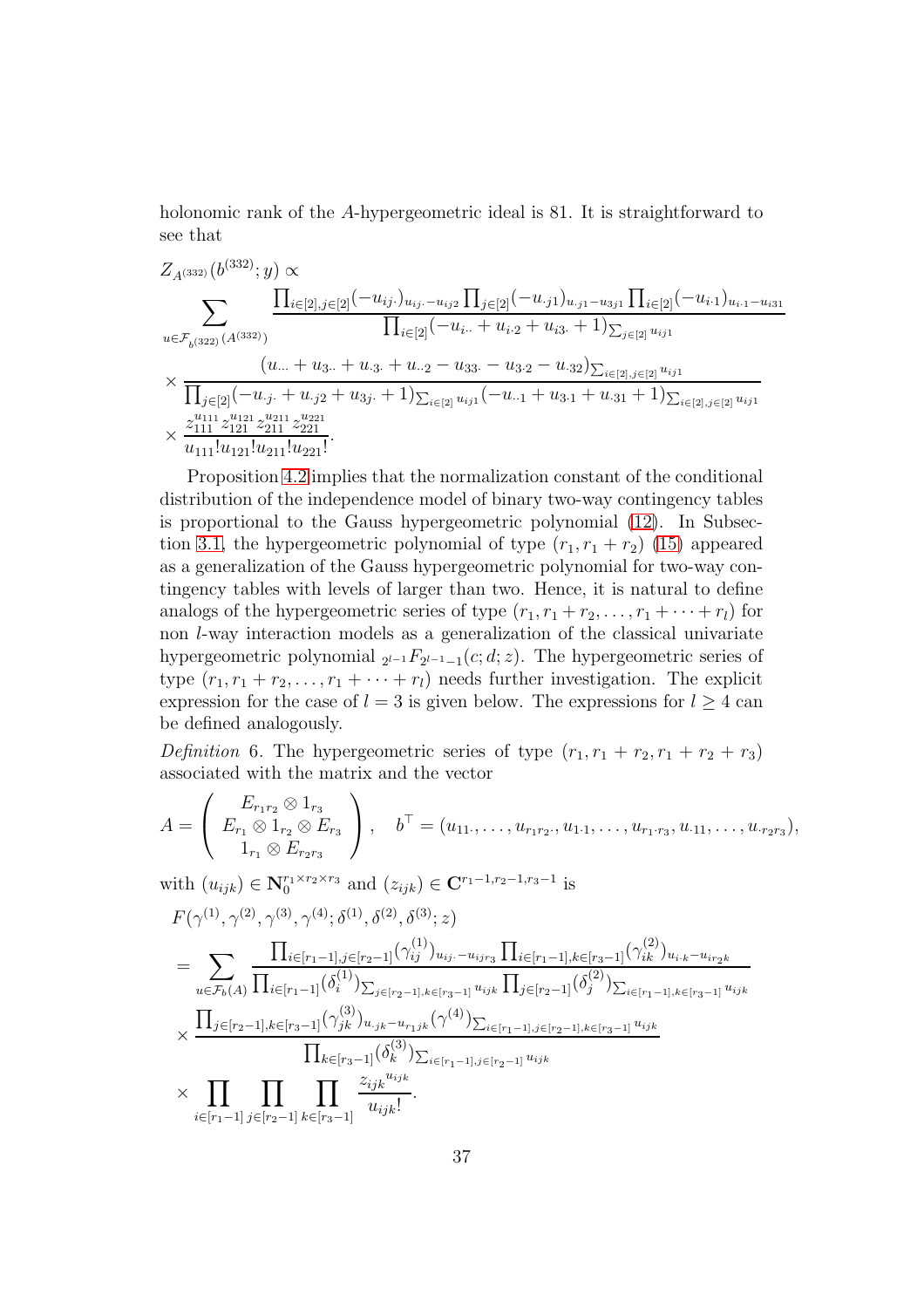The normalization constant of the non three-way interaction model appears by taking

$$
\gamma_{ij}^{(1)} = -u_{ij}, \quad \gamma_{ik}^{(2)} = -u_{ik}, \quad \gamma_{jk}^{(3)} = -u_{.jk},
$$
  
\n
$$
\gamma^{(4)} = -u_{...} + u_{r_1...} + u_{.r_2.} + u_{..r_3} - u_{r_1r_2.} - u_{r_1.r_3} - u_{.r_2r_3},
$$
  
\n
$$
\delta_i^{(1)} = -u_{i...} + u_{ir_2.} + u_{i.r_3} + 1, \quad \delta_j^{(2)} = -u_{.j.} + u_{r_1j.} + u_{.jr_3} + 1,
$$
  
\n
$$
\delta_k^{(3)} = -u_{..k} + u_{r_1.k} + u_{.r_2k} + 1,
$$

and if we take  $r_1 = r_2 = r_3 = 2$  the classical univariate hypergeometric polynomial  $_4F_3(c; d; z)$  discussed in Example [4](#page-32-1) recovers.

## Acknowledgements

The first author was supported in part by JSPS KAKENHI Grants 18H00835 and 20K03742. The second author was supported in part by the JST, CREST Grant Number JP19209317.

# References

- <span id="page-37-2"></span>[1] Andrews, G.E., Askey, R., Roy, R., Special Functions, Encyclopedia of Mathematics and Its Applications, Vol. 71, Cambridge Univ. Press, Cambridge, 1996.
- <span id="page-37-1"></span>[2] Aoki, S., Hara, H., Takemura, A., Markov Bases in Algebraic Statistics, Springer, New York, 2012.
- <span id="page-37-3"></span>[3] Aomoto, K. and Kita, M., Theory of Hypergeometric Functions, Springer, New York, 2011.
- <span id="page-37-4"></span>[4] Diaconis, P., Eisenbud, B., Sturmfels, B., Lattice walks and primary decomposition, In Sagan B.E., Stanley, R.P. (eds.), Mathematical Essays in Honor of Gian-Carlo Rota (Cambridge, MA, 1996), Progress in Mathematics, Vol. 161, pp. 173–193, Birkhäuser, Boston, 1998.
- <span id="page-37-0"></span>[5] Diaconis, P. and Sturmfels, B., Algebraic algorithms for sampling from conditional distributions, Ann. Statist., 26 (1998), 363–397.
- <span id="page-37-5"></span>[6] Dyer, M. and Greenhill, C., Polynomial-time counting and sampling of two-rowed contingency tables, Theoret. Comput. Sci., 246 (2000), 265– 278.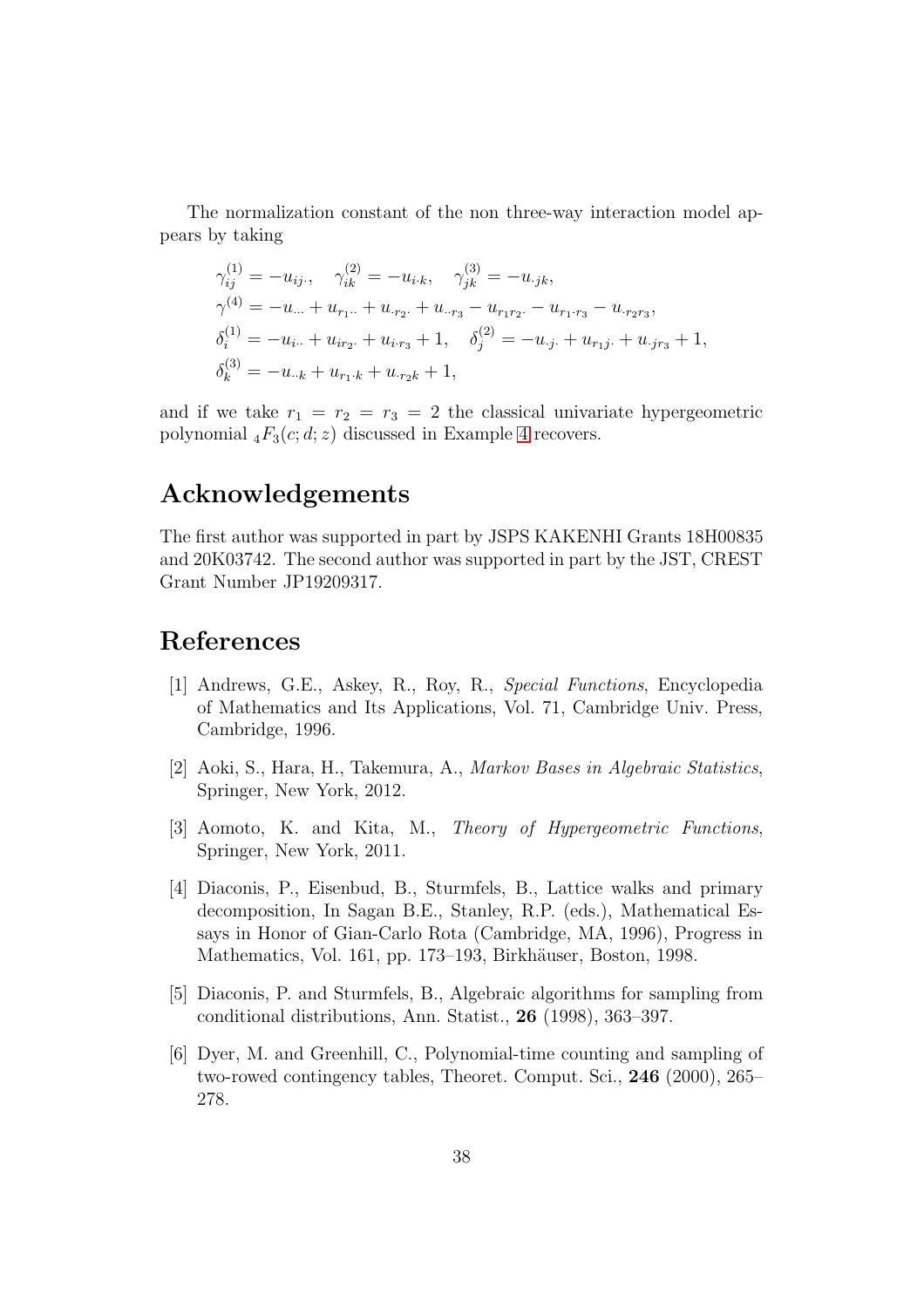- <span id="page-38-6"></span>[7] Erdélyi, A. Ed., *Higher Transcendental Functions, Vol. I.*, McGraw-Hill, New York, 1953.
- <span id="page-38-11"></span>[8] Gawrilow, E. and Joswig, M., Polymake: a framework for analyzing convex polytopes, In Polytopes–combinatorics and computation (Oberwolfach, 1997), Vol. 29 of DMV Sem., pp. 43-73, Birkhäuser, Basel, 2000.
- <span id="page-38-0"></span>[9] Gel'fand, I.M., Kapranov, M.M., Zelevinsky, A.V. Generalized Euler Integrals and A-hypergeometric functions, Adv. Math., 84 (1990), 255– 271.
- <span id="page-38-1"></span>[10] Geyer, C. Introduction to Markov Chain Monte Carlo, In Handbook of Markov Chain Monte Carlo, Brooks, S., Gelman, A., Jones, G.L. and Meng, X.-L. Eds. pp. 3–48, Chapman Hall/CRC, Boca Raton, 2011.
- <span id="page-38-8"></span>[11] Goto, Y. and Matsumoto, K., Pfaffian equations and contiguity relations of the hypergeometric function of type  $(k + 1, k + n + 2)$  and their applications, Funkcial. Ekvac., 61 (2018), 315–347.
- <span id="page-38-9"></span>[12] Kijima, S. and Matsui, T., Polynomial time perfect sampling algorithm for two-rowed contingency tables, Random Structures Algorithms, 29 (2006), 243–256.
- <span id="page-38-5"></span>[13] Lauritzen, S., Graphical Models, Oxford Univ. Press, Oxford, 1994.
- <span id="page-38-2"></span>[14] Levin, D.A. and Peres Y., Markov Chains and Mixing Times, Amer. Math. Soc., Providence, RI, 2017.
- <span id="page-38-3"></span>[15] Mano, S., Partition structure and the A-hypergeometric distribution associated with the rational normal curve, Electron. J. Stat., 11 (2017), 4452–4487.
- <span id="page-38-4"></span>[16] Mano, S., Partitions, Hypergeometric Systems, and Dirichlet Processes in Statistics, Springer Briefs in Statistics, Springer, Tokyo, 2018.
- <span id="page-38-10"></span>[17] Mezzaroba, M., NumGfun: a Package for numerical and analytic computation with D-finite functions, the proceedings of the international symposium on symbolic and algebraic computation ISSAC'10, 139–146, 2010.
- <span id="page-38-7"></span>[18] Noro, M. and Takeshima, T., Risa/Asir: a computer algebra system, the proceedings of the international symposium on symbolic and algebraic computation ISSAC'92, 387–396, 1992, <http://www.math.kobe-u.ac.jp/Asir>.